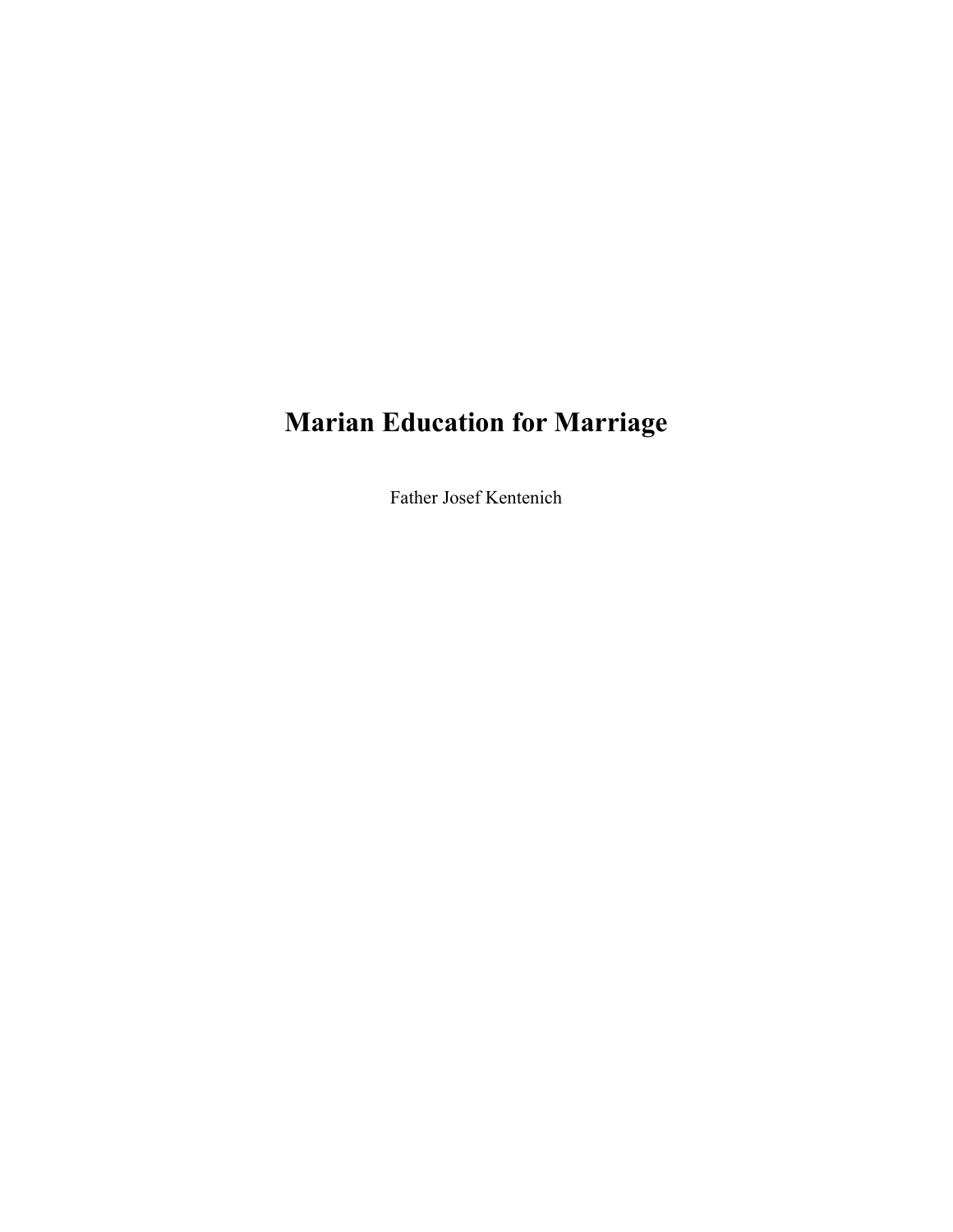Unauthorized text taken from personal notes made during the conference.

### INTRODUCTION

The teaching of Father Josef Kentenich (1885-1968), the founder of the Schoenstatt Family, has been preserved and passed down in many ways. During the last decade of his life, many talks and training courses were recorded, on tape, and can be passed on verbatim. The earlier training courses, of which this on "The Marian Education for Marriage" is one, were taken down in shorthand. The quality of the texts therefore varies greatly.

The training course on the Marian Education for Marriage was given in 1933. Starting in 1924, Father Kentenich held annual training courses for pastors, each time dealing with topical pastoral and educational problems.

These courses were:

- 1924: General Spiritual Direction
- 1925: Priestly Fatherliness
- 1926: The Psychology of Adolescence
- 1927: The Spiritual Direction of the Mystically Graced
- 1928: The Sexual Problem
- 1929: The Social Question
- 1930: Education in an Industrial Society
- 1931: General Principles for a Modern Education of Youth
- 1932: Special Principles for a Modern Education of Youth
- 1933: Marian Education for Marriage

From 1933-1934 Father Kentenich gave a series of training courses on Marian education, one of these dealing mainly with marriage questions. This explains the section on "The Method of Marian Education" in the second, third and fourth conferences of this training course, and the many, references to previous courses.

Since Father Kentenich was speaking to priests and professional educators, he naturally, used terminology with which they were conversant.

All this had to be borne in mind when translating the text. Those ambiguities in the German text that could be interpreted without doubt were stated more clearly, but others had to be left as they were. Every effort was made to render the German as closely as possible in its English equivalent, in order to provide direct access to Father Kentenichs' thought. This was the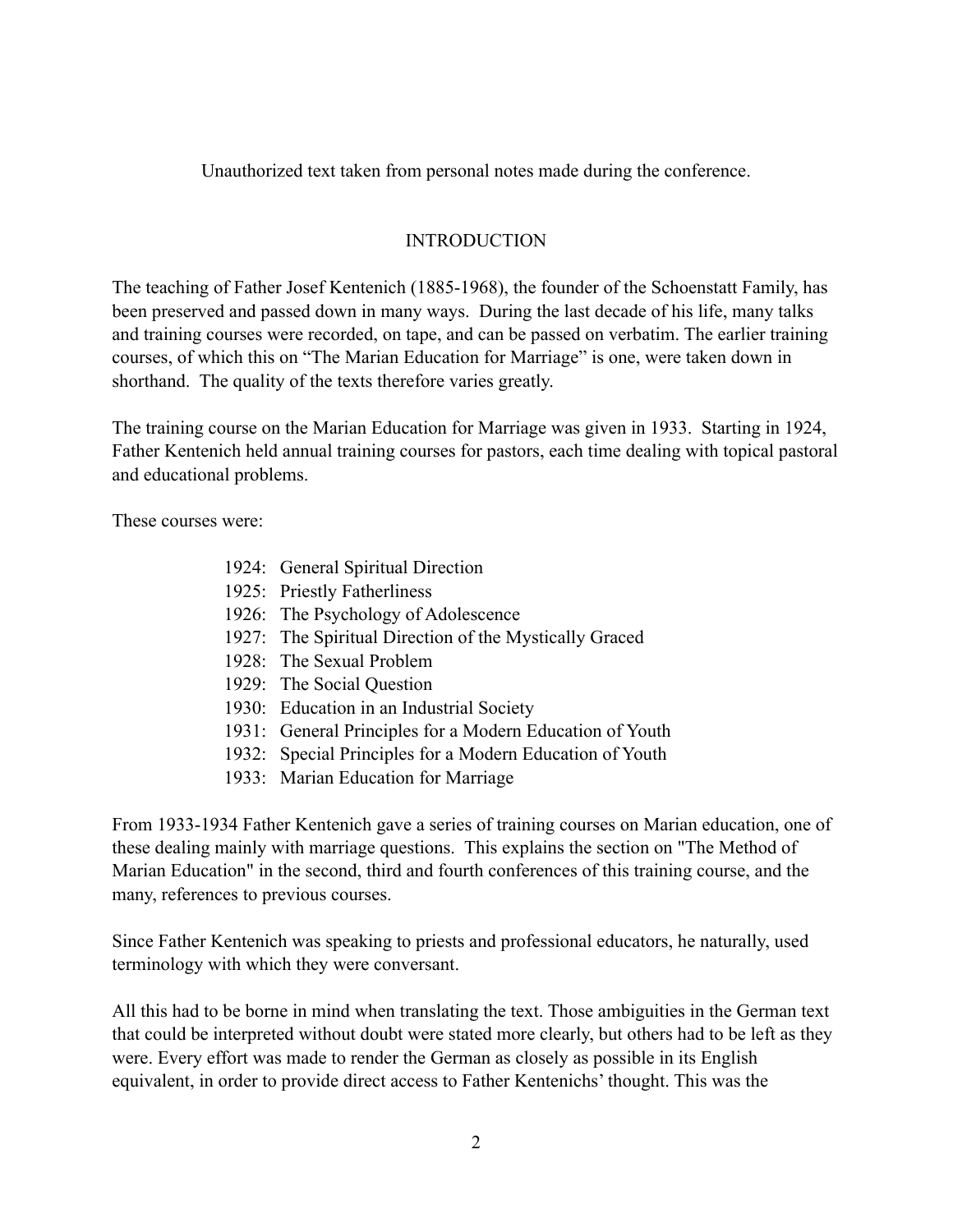expressed wish of Father Kentenich. Footnotes have been added where necessary, and Latin quotations have been translated even when this was not done by Father Kentenich.

In January 1968, while comparing Schoenstatt's teaching with the Post-Conciliar thinking of the Church, Father Kentenich said:

"It is natural that much has changed in regard to Sexual morality following scientific research. The point is to study these findings and consider how the old moral principles can be applied to them. For my part I prefer to remain with considering a single point. You know that sexual questions, and in particular those relating to marriage were usually approached negatively. When you think about the training course on education for marriage, it was given immediately after the Ogino/Knaus findings were made known; it was difficult at that time to give an answer, but I immediately took up their findings and summarized all the reasons for doing so. Those things which are considered to be so new today, please read the notes of the training course, have been clearly discussed there. I pointed out that the marriage act is, or should be, the natural and adequate expression of very deep, mutual love. That is to say, it was in complete contradiction to all that was being taught at the time in Church circles.

New aspects which have in the meantime appeared must also be considered and a stand taken, but this must be done with caution."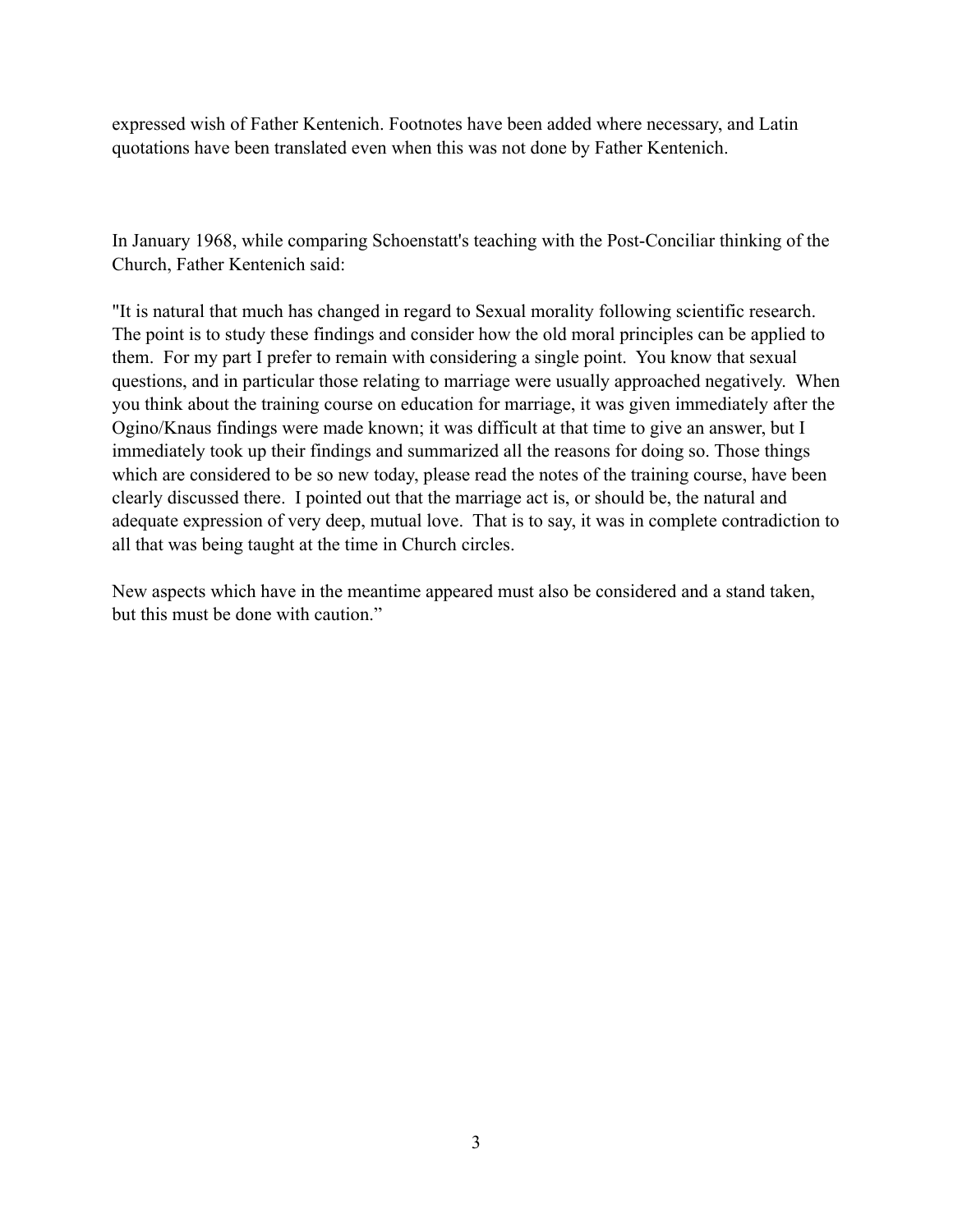"Schoenstatt" Constantia, Cape Town South Africa - 8 December 1971

# **CONTENTS**

| I. | Reasons for the choice of subject                    | Page |
|----|------------------------------------------------------|------|
|    | 1. Why education for family life?                    | 9    |
|    | It meets:                                            |      |
|    | a. an urgent need of our age                         |      |
|    | b. an urgent demand of our age                       |      |
|    | 2. Why should this education be Marian?              | 13   |
|    | 3. Why do we want a Marian pedagogy for family life? | 13   |
| П. | Method of handling our question                      |      |
|    | PART I                                               |      |
|    | The Method of Marian Education                       |      |
| А. | Two premises for Marian education                    | 15   |
|    | I. A sense for and understanding of the essence      |      |

| II. Knowledge and understanding of the general | 17 |
|------------------------------------------------|----|
| principles of sound modern pedagogy            |    |

| <b>B</b> . | Two requirements for the method of Marian Education |  |
|------------|-----------------------------------------------------|--|
|            | I. Choice of subject matter                         |  |

and value of Marian education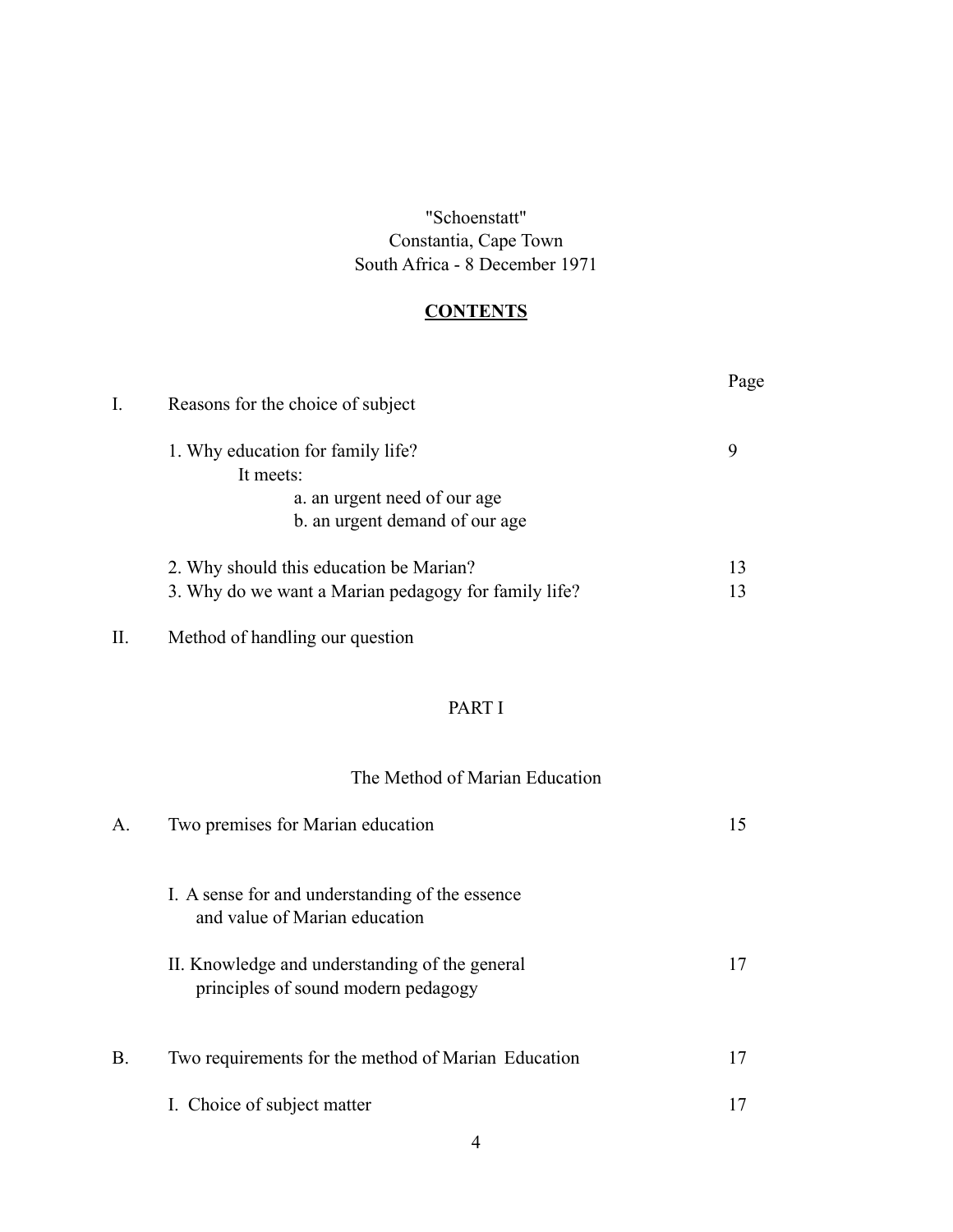| II. The educator must be                         |  |
|--------------------------------------------------|--|
| 1. An example and master of prayer and sacrifice |  |
| 2. Characterized by devotion to Mary             |  |
| 3. A master of method                            |  |

| a. Get to know Our Lady and then make her known          | 25 |
|----------------------------------------------------------|----|
| aa. Depict Our Lady                                      |    |
| 1) With great warmth                                     | 25 |
| 2) Frequently                                            | 26 |
| 3) Graphically                                           | 27 |
| 4) Realistically                                         | 27 |
| bb. Make Mary's image permanently your<br>favorite one   | 28 |
| 1) Repeatedly look at Mary's picture                     | 28 |
| 2) Form one's life after Mary's example                  | 28 |
| a) Perform one's everyday duties<br>out of love for Mary | 28 |
| b) Express love for Mary in particular actions           | 28 |

Three imperatives apply to him:

| a) Perform one's everyday duties                                   | 28 |
|--------------------------------------------------------------------|----|
| out of love for Mary                                               |    |
| b) Express love for Mary in particular actions                     | 28 |
| c) Make Mary's attitude and                                        | 28 |
| bearing one's own                                                  |    |
| d) Work for Mary's realm                                           | 28 |
| b. Learn to appreciate Our Lady and teach others<br>to do the same | 29 |
| aa. Work out the corresponding values<br>immediately               | 29 |
| bb. Constant association of word truth and<br>value                | 29 |
| cc. Constant association of partial and                            | 29 |
|                                                                    |    |

central values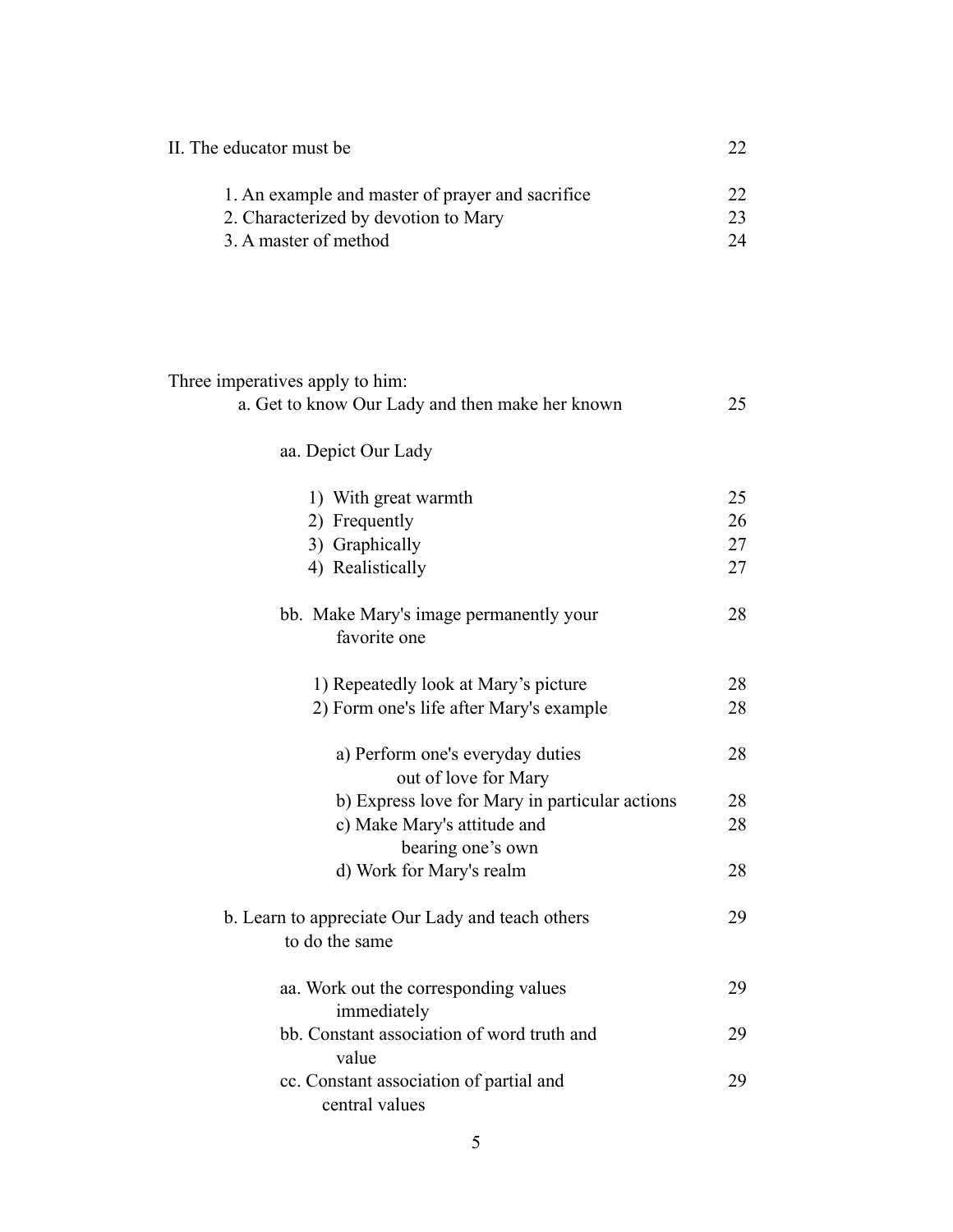| dd. Constantly exposing and devaluing opposing      | 29 |
|-----------------------------------------------------|----|
| false values                                        |    |
| c. Learn to love Our Lady and teach others to do so | 30 |

## PART II

# Laws of Pedagogy for Marriage

| $A_{\cdot}$ | First Laws: See to it that the Catholic ideal of       |    |    |
|-------------|--------------------------------------------------------|----|----|
|             | marriage is seen and esteemed in its classic purity    | 34 |    |
|             | I. Importance of the law                               |    | 34 |
|             | 1. Definition of terms                                 |    |    |
|             | 2. The influence of the times on psychological factors |    |    |
|             | a. Stress of living conditions                         |    | 35 |
|             | aa. Lack of space                                      |    | 35 |
|             | bb. Overcrowding                                       |    | 36 |
|             | cc. Degradation                                        |    | 36 |
|             | Stress of work<br>a.                                   |    | 36 |
|             | aa. Unemployment                                       |    | 36 |
|             | bb. Unsatisfying work                                  |    | 36 |
|             | cc. Drudgery                                           |    | 37 |
|             | b. Stress of living                                    |    | 37 |
|             | aa. Physical ruin                                      |    | 37 |
|             | bb. Spiritual ruin                                     |    | 37 |
|             | 3. The answer                                          |    |    |
|             | a. Carry out the Encyclical 'Quadragesimo anno'        |    | 38 |
|             | b. Show kindness, understanding and mercy              |    |    |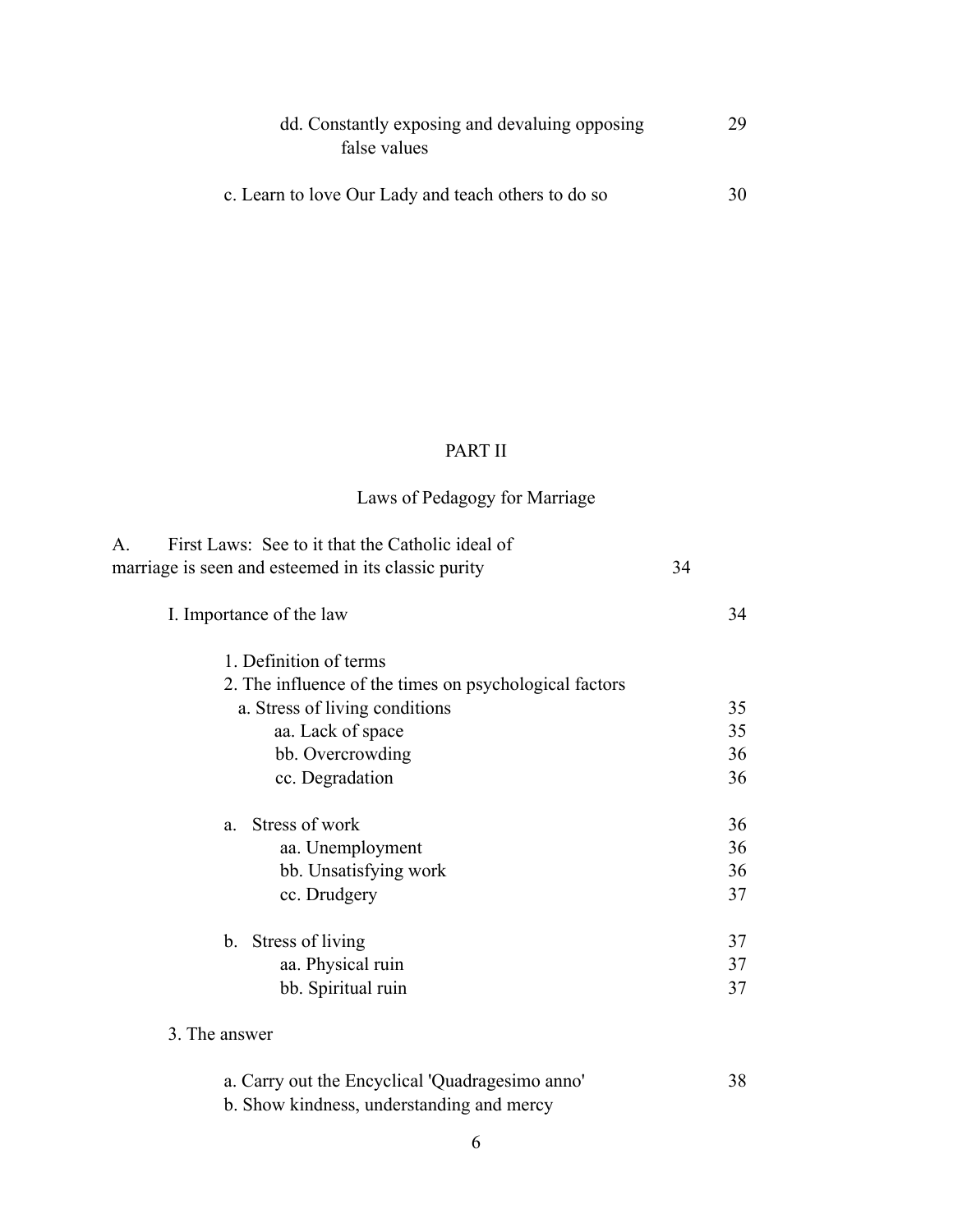| individual instances                                         | 38       |
|--------------------------------------------------------------|----------|
| c. Initiate a Catholic family movement                       | 39       |
| II. Content of the law                                       | 39       |
| 1. The way and the methods to apply                          |          |
| a. The way and method as such<br>b. Rational foundations     | 39<br>41 |
|                                                              |          |
| 2. The constitutive elements of a Catholic ideal of marriage |          |
| Four truths of the sexual life<br>a.                         | 44       |
| aa. Essence of the sexual drive                              | 44       |
| bb. Reason for the sexual drive                              | 44       |
| cc. Importance of the sexual drive                           | 44       |
| dd. Characteristic human exercise of the drive               | 46       |
| b. Application of these truths to the ordo agendi            | 47       |
| 3. Helping the people to value the ideal of marriage highly  | 48       |
| a. The natural order of marriage                             | 49       |
| aa. Acts contrary to nature                                  |          |
| 1) Essence and evaluation                                    | 49       |
| 2) Forms                                                     | 50       |
| bb. Acts in accordance with nature                           | 52       |
| 1) Essence                                                   | 52       |
| 2) Evaluation                                                | 52       |
| cc. Naturally complete acts                                  | 52       |
| b. The supernatural order of marriage                        | 53       |
|                                                              |          |
| aa. Elevating marriage into the super-natural                | 54       |
| order of being. Marriage is a                                |          |
| 1) Specific sacrament                                        | 54       |
| 2) Great sacrament                                           | 55       |
|                                                              |          |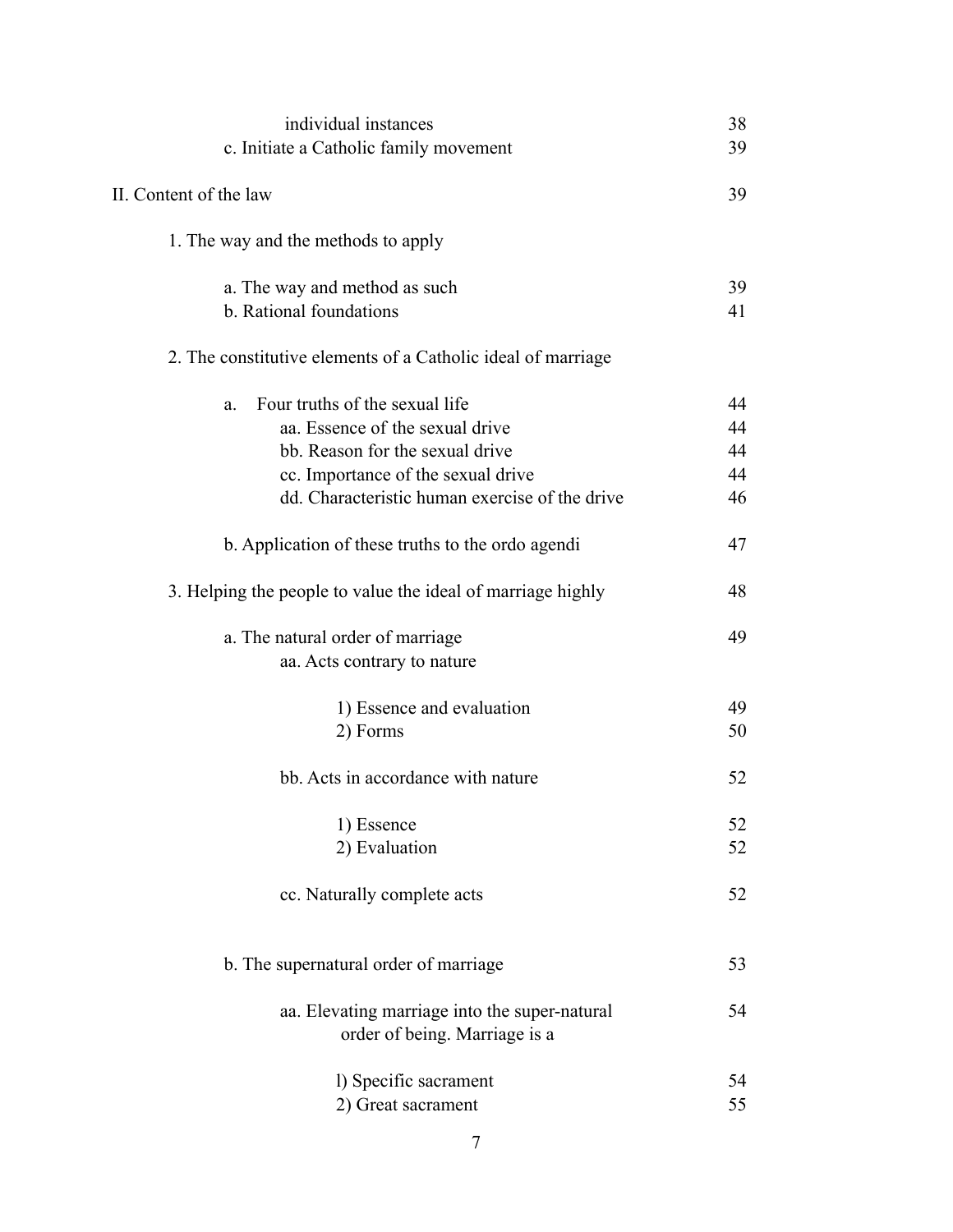| 3) Permanent sacrament                                                           |    | 55 |
|----------------------------------------------------------------------------------|----|----|
| 4) Sacrament for the laity                                                       |    | 55 |
| 5) Social or constructive sacrament                                              |    | 55 |
| a) Its function to create                                                        |    | 56 |
| b) Its function to educate                                                       |    | 56 |
| c) Its function to "build up society                                             |    | 56 |
| bb. Consequences of this elevation for the<br>ontological order Marriage must be |    | 56 |
|                                                                                  |    |    |
| 1) holy                                                                          |    | 57 |
| a) As a natural marriage                                                         |    | 57 |
| b) As a continuation of marriage                                                 |    |    |
| in paradise                                                                      |    | 57 |
| c) As a sacrament                                                                |    | 57 |
| 2) At one                                                                        |    | 57 |
| 3) Indissoluble                                                                  |    | 57 |
| 4) Dependent on the Church                                                       |    | 58 |
| cc. Consequences for practical married life                                      |    | 58 |
| 1) For the husband                                                               |    | 59 |
| 2) For the wife                                                                  |    | 59 |
| dd. Consequences of the elevation of                                             |    |    |
| marriage to a sacrament                                                          | 60 |    |
|                                                                                  |    |    |
| III. Application of the law                                                      |    | 61 |
| 1. Care for the necessary explanation                                            |    | 61 |
| 2. Care for a deep Marian education                                              |    | 62 |
| a. Marian education creates the atmosphere necessary for                         |    |    |
| accepting the Catholic ideal of marriage                                         |    | 63 |
| b. Marian education strengthens one's inner                                      |    |    |
| openness for values for the tasks of the                                         |    |    |
| Catholic ideal of marriage                                                       |    | 63 |
| c. Marian education is a unique visual aid                                       |    |    |
| for the Catholic ideal of marriage                                               |    | 63 |
| d. Marian education uniquely achieves the                                        |    |    |
| Catholic ideal of marriage                                                       |    | 63 |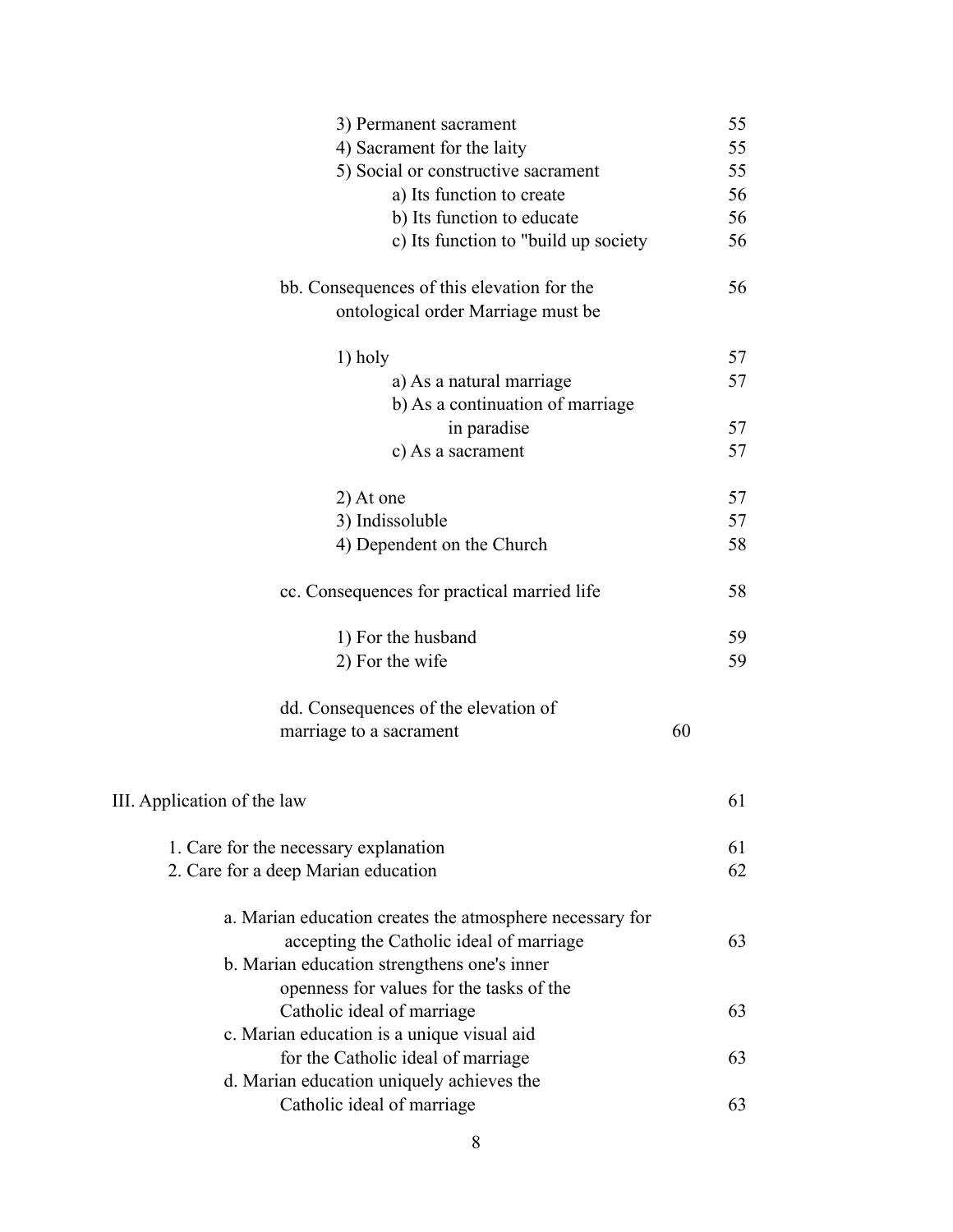| B. Second Law: See to it that the Catholic ideal of marriage is exemplified<br>in its classic purity | 65 |
|------------------------------------------------------------------------------------------------------|----|
|                                                                                                      |    |
| I. Secure a high level of Christian living                                                           | 65 |
| 1. Educate towards heroic love for God                                                               | 66 |
| 2. Strive for a high degree of love for other                                                        | 66 |
| 3. Strive for a high degree of love for purity                                                       | 66 |
| 4. Strive for a high degree of love for making sacrifices                                            | 66 |
| II. Means for securing this                                                                          | 67 |
| 1. See to it that married life becomes                                                               |    |
| Marian life                                                                                          | 67 |
| 2. See to it that married life is a continuation                                                     |    |
| and reflection of daily Holy Mass                                                                    | 67 |
| a. Holy Mass illustrates and gives form                                                              |    |
| to the structural law of marriage                                                                    | 68 |
| b. Holy Mass illustrates and forms the law                                                           |    |
| of orientation for marriage.                                                                         | 69 |
| <b>FIRST CONFERENCE</b>                                                                              |    |

As you know, it is our custom to allow your current needs and wishes to determine the content of the annual "pedagogical training course. It will, therefore, interest us all to know what wishes have been expressed for this year's course. Two main wishes have been made known. The first requests, a continuation of last years Marian educational course, the other desires that we grow more deeply into a pedagogy for family life.

Education for family life! This phrase contains and includes so much. The family comes into existence through marriage. We know that God intended the state to protect the family. Therefore education for family life includes a teaching on civic life. We know that the vital and elemental power urging man to marry, and build up a family is the sexual drive. Therefore education for family life includes sexual education. With this we have opened up a whole world of values and task.

We now face a choice. What should we specialize in? Should we continue our Marian education or come to a compromise? Let us unite in considering Marian education for family life. In this way both wishes will have been considered meaningfully.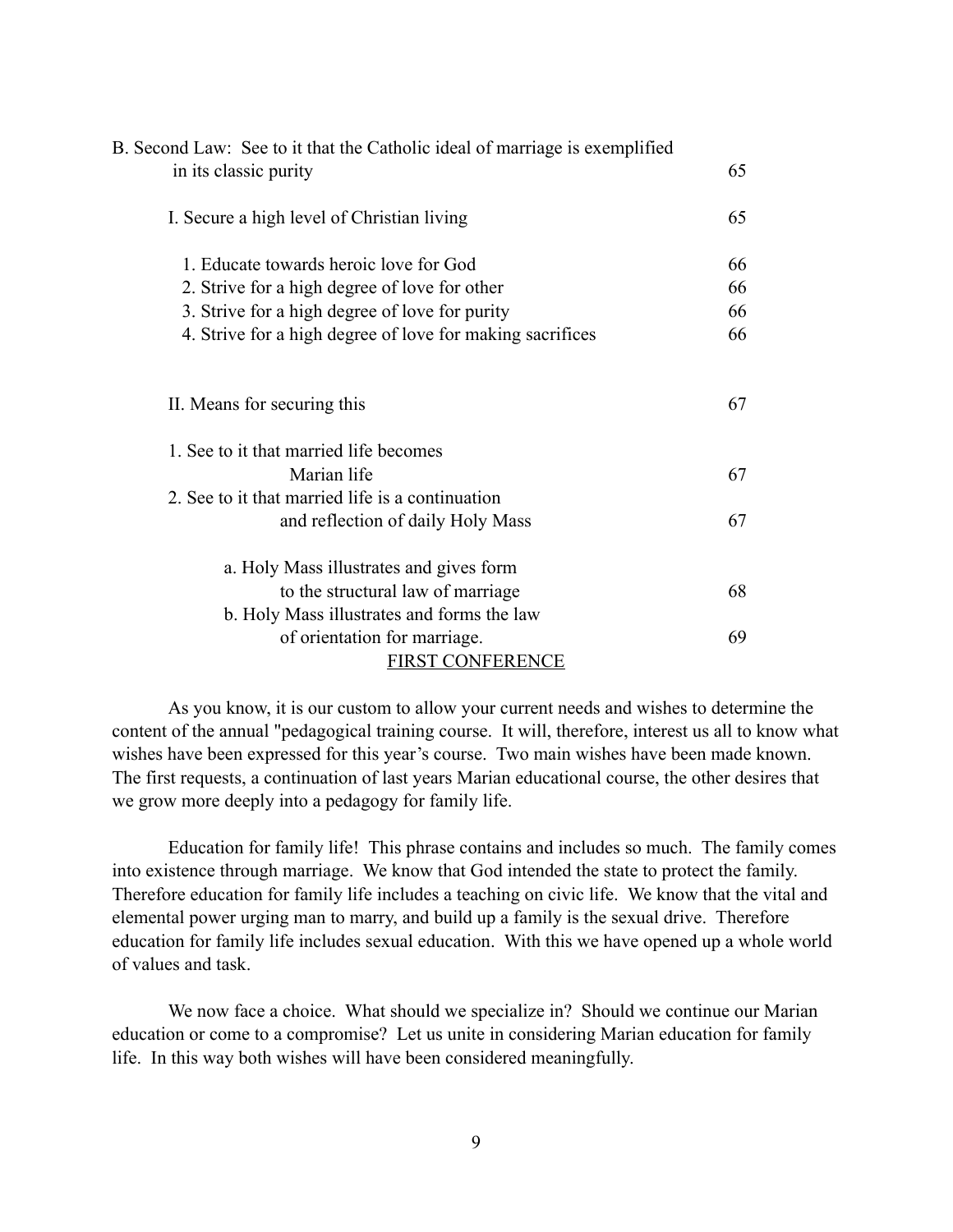Allow me in our introductory talk today to touch upon the questions we wish to answer in these days. I would like to put two questions to you and indicate their answers.

- I. The reasons for choosing this topic: Why do we want to concentrate on Marian education for family life? Let us divide this question into three parts:
	- 1. Why education for family life?
		- a. It meets an urgent need of our age.

 Whoever lives in the world today and is concerned about its problems, whoever loves his people and the Church, finds it a hard and bitter burden when he sees how sick and unfruitful family life is. It seems to be almost incurably ill and unfruitful, at least seen in purely at least seen in purely human terms. Do you agree with me that family life today is extremely sick and unfruitful? If you answer this question in the affirmative, you will know that in considering education for family life we are meeting an urgent need of our age.

 I need not go into detail to prove this. As a philosopher and psychologist of our times, let me remind you of the deeper contexts of family life. We speak of the difficulties of family life. These are rooted in the difficulties of marriage. These in their turn are rooted in man's difficulties in controlling the natural human drives. With that the informed can see things in context - difficulties in family life, in marriage and in controlling one's drives. Look at everyday life. We speak of difficulties in controlling the human drives. Today we can describe this as the compulsion of the drives, as a certain pressure exerted on the free will, even the destruction of the free will, by the sexual drive.

 This triple difficulty becomes more strongly defined when we see it in its vast context. Let me mention three terms: the stress of work, of life and of living conditions. The stress of work - to what an extent modern life affects the nervous people of today! This leads to an intensification of the stress and anxiety of living; the same may be said about the stress of living conditions.

Those who do not regard these terms as empty words, but as a meaningful expression of life today, will know the deepest reasons for the tragedy of modern family life and its unfruitfulness. This insight is confirmed by certain facts.

Think of the Congress for Catholics (Katholikentag) held in Freiburg in 1929. All the reports give evidence of the crisis of family life today. This crisis is so great that it cries to heaven. I would also like to draw your attention to your own observation of life and the Pope's encyclical on marriage 1. Think of the enormous drop in the birth rate in Germany. Statistics show that no country has suffered as severely under the World War as has Germany. The number of births is no longer sufficient to maintain the population at its present level.

<sup>1</sup> Pope Pius XI's encyclical "Casti Connubii", Dec. 1930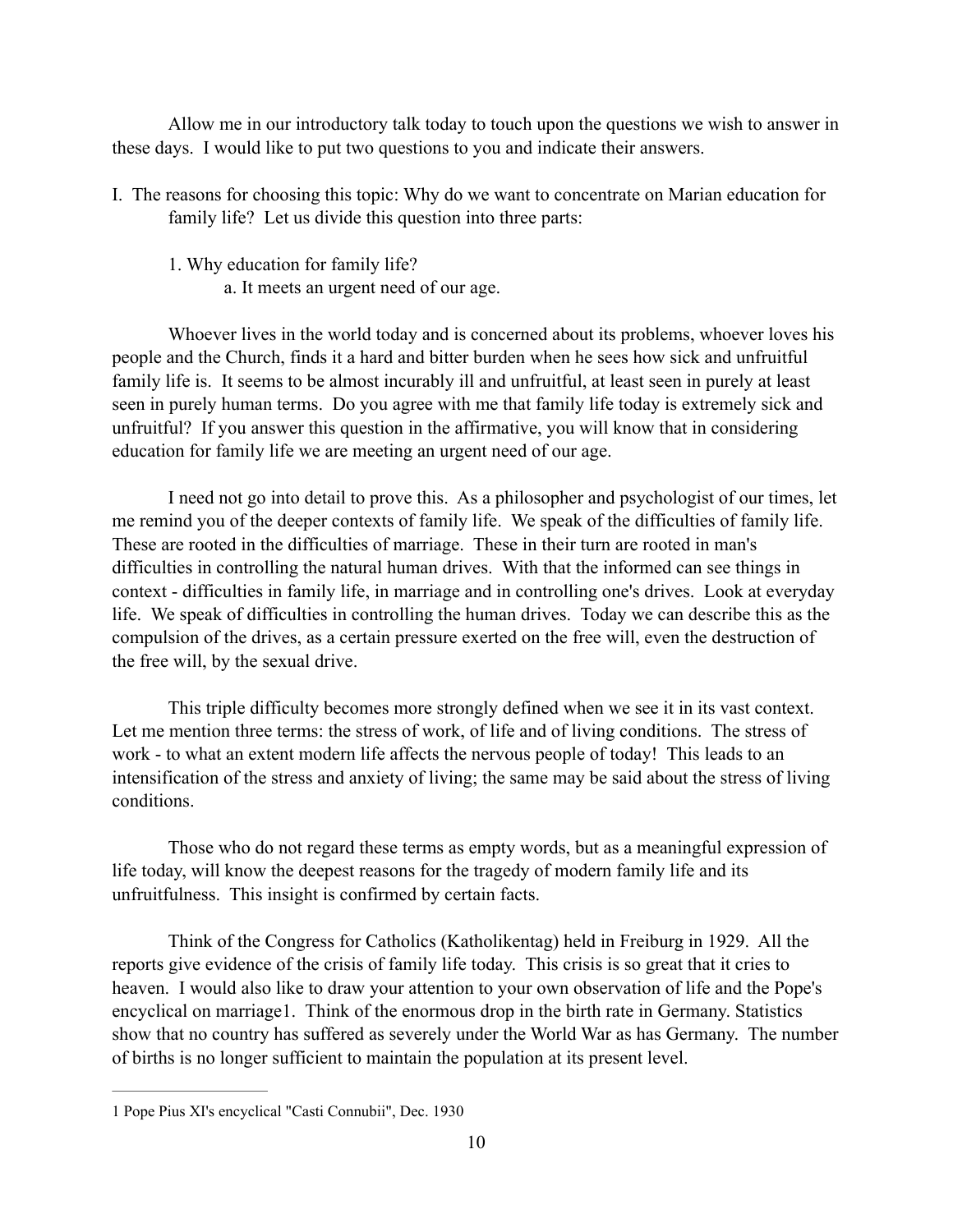All in all, you will admit that I am correct in saying that our family life has become shockingly sick and unfruitful. Even more family life is almost incurably ill and unfruitful. With this we begin to approach the original features of this course. Today we find that not only in practice is family life and marriage being shaken, but, and this touches upon the crux of all modern problems - we notice that the idea of family life, the ideals of family life and marriage are being severely shaken. There have always been human failings evident, in marriage, and family life. Yet the ideals of marriage have not always been so severely damaged and shaken. Perhaps we may even say that there has hardly been a time in which the ideals of marriage and family life have been so completely replaced by idols as today. As people who know human nature and our times, you can guess how this change of values and order has come about. When we come across difficulties in life, there is great danger that we regard actual life as the final, norm and pull down the ideal to this level. You know the sources of anxiety and stress in our age: the stress of living conditions, of work and of life. You realize that it is almost natural that in the widest circles the ideal of marriage and family life is whittled away and pulled down to the level of unadorned everyday life. In this way the ground is prepared for new ideals of family life, ideals we have to describe as idols.

The extent to which a sound concept of life has been undermined can be read in the shattering novels dealing with our times. They show that life is too hard, too complex, too torn apart by conflicting needs. In the life of man today, the old ideals cannot be carried out, so they must be replaced. Lindsay2 brought his thoughts from America to Europe. He is an honest person and this appeals to our youth today. He does not want to hide the dirt in marriage and family life.

 Lindsay is of the opinion that the anguish of the people has reached a climax and must be reduced by setting up new ideals of marriage. This touches the core of the problem, and during the course of these day's we must direct our thoughts to it. Do not expect a cut and dried remedy for curing marriage. We must free ourselves from all hindrances and try to arrive at a clear exposition of and reason for the old Christian ideals of family life. We may not base everything simply on the encyclical. We must try to clarify the intrinsic relationships, for if we do not do so, we priests and educators cannot offer a solution to the problem. So much depends on our having clear knowledge, simply because the idea of marriage and the family has been undermined, with the result that family life today is almost incurably ill and unfruitful.

 What are the modern ideals of marriage? Let us turn to America. The ideals of marriage held by the Americans, which have largely found their way into Germany, are trial marriages,

<sup>2</sup> Lindsay (1869-1943) American jurist. Interested in the fate of (juvenile offenders. 1934 became judge of the Superior Court of California. Works: Problems of Children (1903); The Revolt of Modern Youth (1925); The compassion-ate Marriage (1927)(Everyman's Encyclopedia)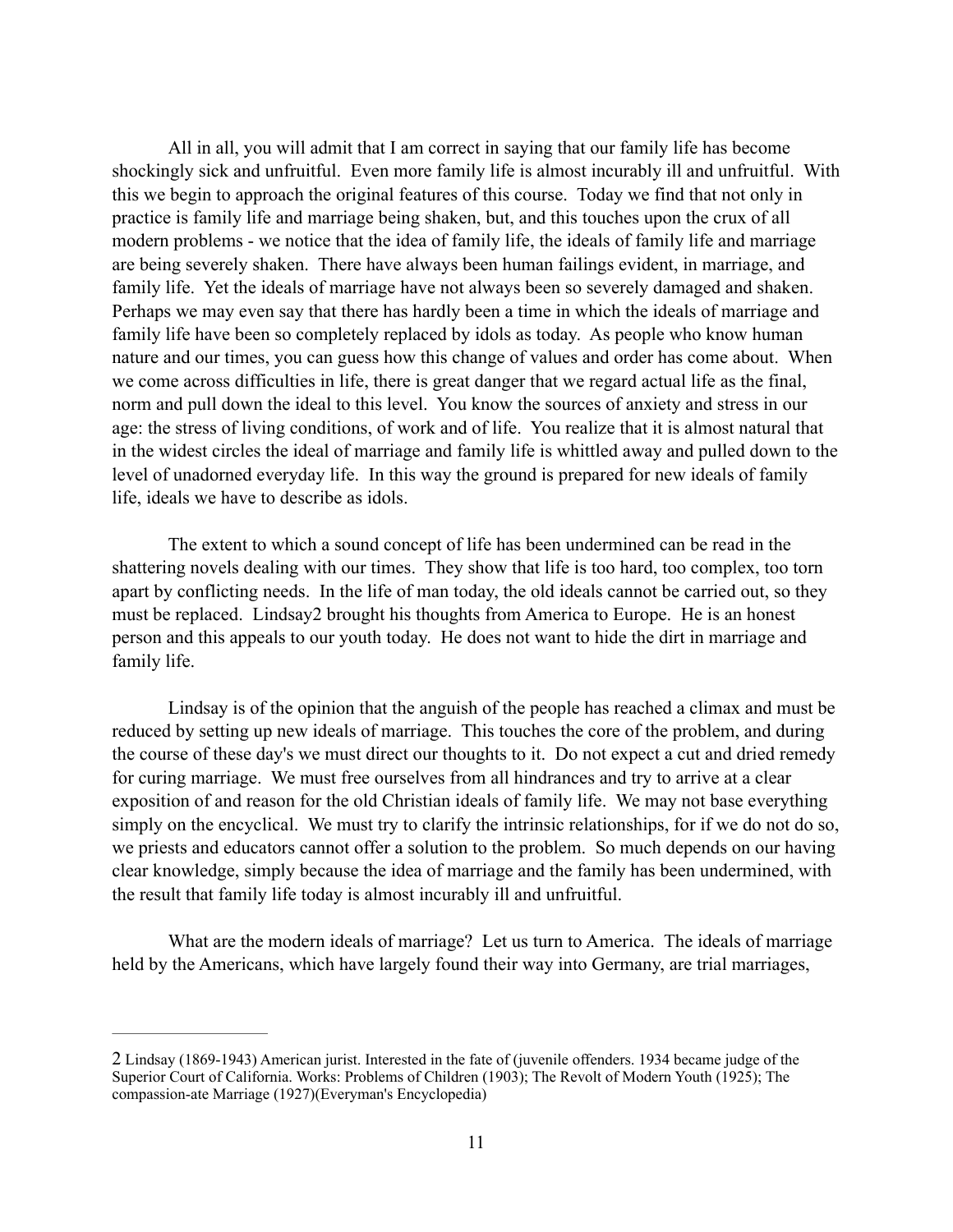companionate marriages and weekend marriages. These are a blatant flouting of the genuine ideal of marriage.

Let us now turn to Russia<sub>3</sub>. Their motto is: Revolution is impossible as long as the family continues to exist. It is a bourgeois institution invented by the Church. It is necessary to stifle the motherly instinct. If a mother loves her child, she is no different from a bitch, an animal.

 In Holland, van der Velden teaches that one should apply the practices of the harlot to married life. Ideas are realities. We may take it for granted that these things storm through the country like an avalanche.

 Germany may not propagate its own ideals of marriage; but it adopts those of others and practices them (Psychoanalysis). As a result the ideal of marriage is shaken.

 I am not concerned with rhetoric. At the moment we are only interested in touching upon all the problems with which we are faced by the developments of our times, and to which we may and must find an answer.

 If you are interested, you could read the encyclical from the points of view just mentioned. I could give you a commentary, but it is not my way to do so. We want to find the key to the solution of modern problems in regard to education for marriage, family life and civic life. Let me repeat, modern family life is sick to its roots, indeed, it is almost incurably ill. Until the encyclical was published, even priests could be confused by the crisis of marriage. In general these were people with a kind heart, but little knowledge of the laws of being. The objective order of being must be the norm for our daily living, also in marriage. I may be kind, but I may not manipulate principles. Therefore education for marriage and family life meets an urgent need of our age.

b. Education for marriage and family life also meets an urgent demand of our age.

Is this not what we said before? You are quite correct, and this is also the first proof of my argument. The needs of a time are the expression of God's will. Yet, let us dig a little deeper. This is such an important demand that I can say it concerns the existence of the whole of human society, the Church in Germany, all Catholic associations, and also our Apostolic Movement.

 We are concerned with the existence of human society. What is the source, the germ-cell, of human society? Marriage and the family. If the root, marriage and family life, is sound, the whole tree is sound, so are the blossoms and fruits. If the root is sick, what will the tree be like? We are, therefore, concerned with the existence of human society particularly in its highest forms - the Church and the state. Their continued existence depends on sound marriages and families.

<sup>3</sup> Note: Change in laws after 1935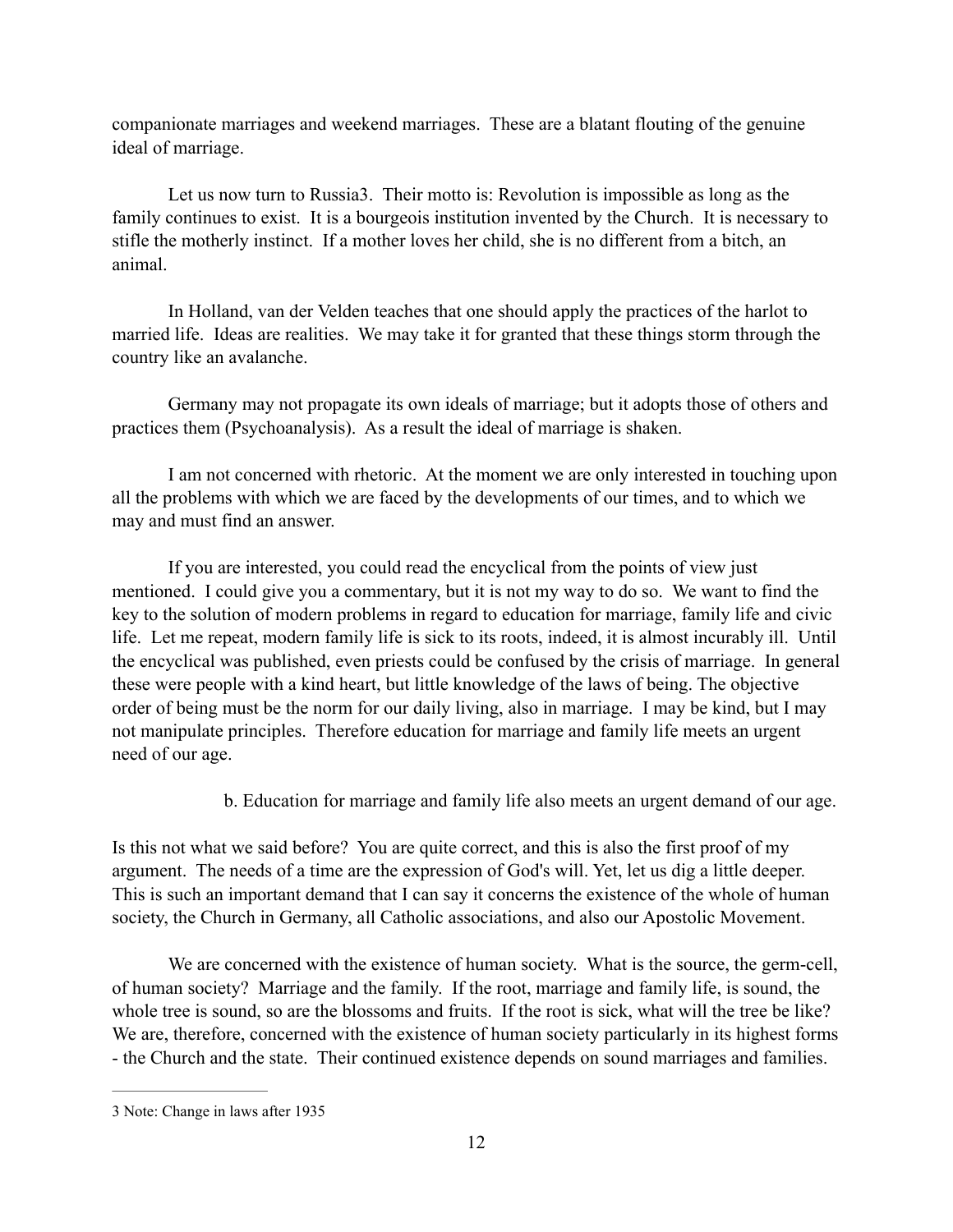If we would like to help build up the national states, our primary concern must be to ensure that the basic cell of society is sound. If we would like to educate sound and good citizens for the state, we must see to it that the corresponding virtues are practiced in the family.

 In addition, we are concerned with the existence of the Catholic Church in Germany. In the spirit of the Concordat<sup>4</sup> we must preserve the associations. The most essential association, which cannot be taken from us, is the family. Therefore we must consciously concentrate our efforts on renewing our families. If we save the associations, it is so that their members may be led back to family life. Our times force us to penetrate to the most basic laws and principles. If we are to save the Catholic Church in Germany, we must aim with all the means in our power at Christianizing our families. Have we always been on the right track? The meaning of our associations is to prepare their member's for sound family life. Have we done this in practice? Did we not stop half way and waste too much strength?

 Another hint: Have we not, in addition to the family, neglected the schools? Since we concentrated so much on the associations, the teachers have felt superfluous. We must return to fostering the family and the school. Am I a false prophet in saying that our future priests and teachers will be badly off unless they come into closer contact with one another? There will be an enormous loss of teachers for the Catholic cause unless this happens. Who is to blame? Is it not necessary to bury the hatchet and end the battle that has done so much harm in Catholic educational circles? Lord, you must give us men and women who can form the army in closed battle array, otherwise, seen in purely, human terms, the Catholic Church will be poorly off. It is with joy that I point out how clearly the ideal of marriage and family life has been seen and striven for. (Once again let me recall the 1929 Congress for Catholics in Freiburg. I am thinking of the association for young workers and of the great work it has done since its inception.

 We have mentioned the continued existence of human society and the Catholic Church in Germany. This applies equally to the existence of every Catholic association. I am thinking of the association for young workers introduced into the Church by Kolping5. It aims at being a God willed family with a priestly president. At the same time as Marx was collecting his followers, Kolping proclaimed his program. Work has also been done in this direction in the associations for mothers and girls. Even if we save the associations, the task will still remain to renew marriage and family life. We may not allow matters of secondary importance to side-track us from what is central.

 We are equally concerned with the existence of our movement. Unless a community manages to influence everyday life, it deserves to be destroyed by the trends of the time. What is

<sup>4</sup> Concordat-1955 between the Nazi regime and the Holy See.

<sup>5</sup> Adolf Kolping 1813-1865. Pioneer of Catholic social associations. First a shoemaker, then from 1645 a priest.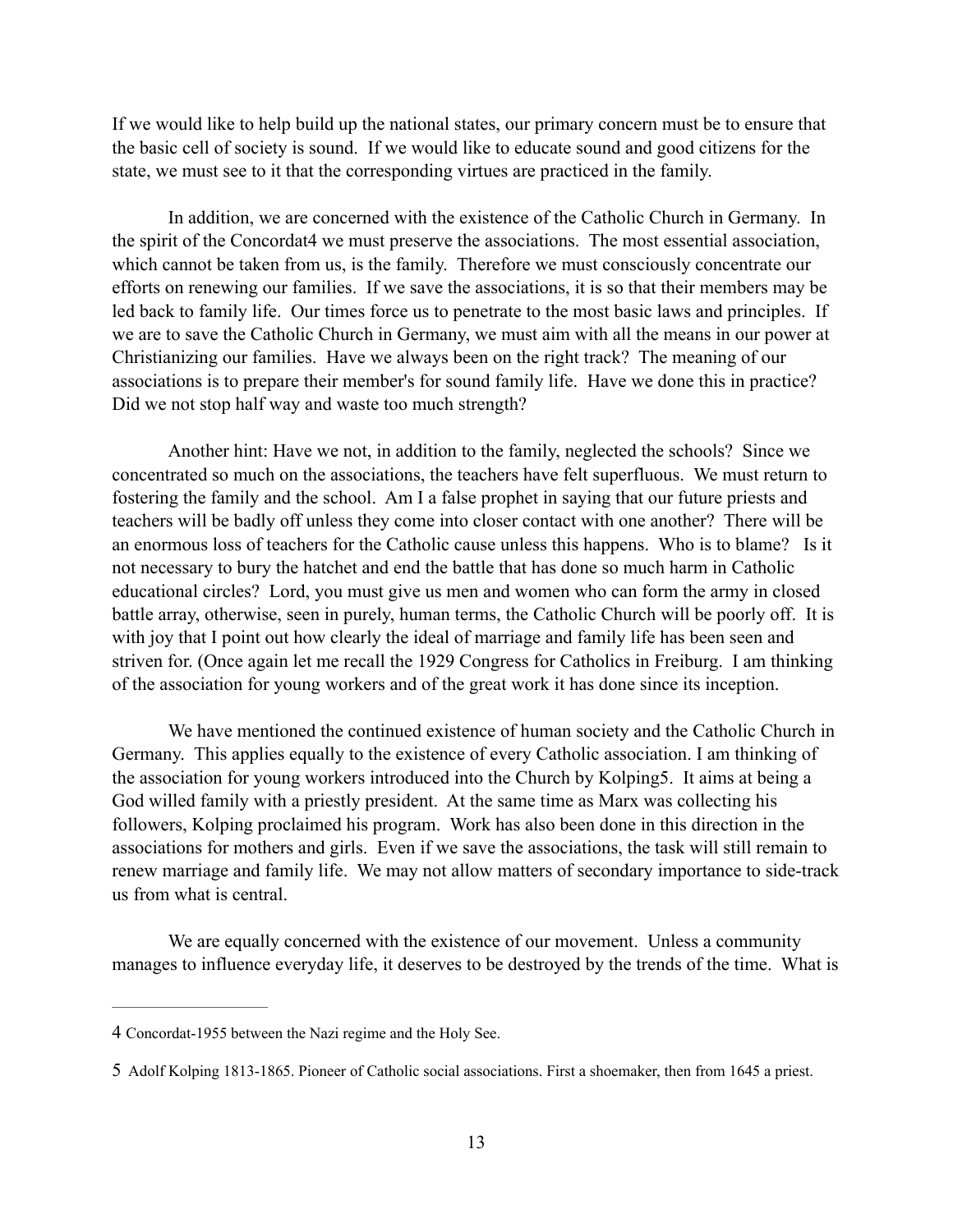the central problem of everyday life? It is marriage and the family. Therefore every association must set the example and ask itself: What are we doing to create holy marriages and families? The ideal for which we are working here is to create islands of Catholic marriages. In the same way as did the early Christians, we must lift ourselves up by the Catholic ideal of marriage from our heathen surroundings.

 This demand is also made of our teachers and religious. Something like a storm should rage through our country - a storm of holy self-surrender for the renewal of our families. A large religious movement, exerting an elemental influence on its surroundings, should come into existence. How often pilgrims are carried away with enthusiasm for the great things they experience! What enthusiasm is awakened by National Socialism! We must be gripped by a similar enthusiasm, or we will not be able to carry out our mission.

 If I have chosen the ideal of virginity, I must see it in relation to the ideal of marriage. The better I exemplify the virginal state, the more I will show that it is possible to overcome one's drives. It should also be possible for married couples. This is how we can help to create islands of Catholic marriages. We virginal-people must go but into the world as prophets of the Catholic ideals of marriage. We should not think that we may not discuss such subjects. Nor should we think that all those who strive for religious ideals must enter a monastery or convent and take vows. Virginal people have a great task in this regard and must speak out.

 With this I have proved the reason for working out a Catholic pedagogy for family life. It answers an urgent need and demand of our age.

2. Why should this education be Marian?

 This question should be answered by those who would like last year's course to be continued. We opened up the question of Marian education, but did not complete it, so that this rounding off is desirable. The main thoughts of the course were the aim, value and methods of Marian education. We were unable to consider the third part - the methods of Marian education. Therefore we want to do so this year. I need not enlarge on this at the moment. There is a strong trend throughout the world towards fostering devotion to Mary. It is quite natural for us to join in. We must come into contact with this trend of our time in order to contribute our share towards helping a Marian form of education to unfold fruitfully. So we are going to consider this theme as well, but in such a way as to combine education for family life and Marian education.

3. Why do we want a Marian pedagogy for family life?

 We would like to work out a Marian pedagogy for family life, because both aspects are intimately and naturally connected. You can conclude this from the demand expressed at the Freiburg Congress for Catholics: If we want sound and good families, we must foster Marian education. Yet let us question further for the ontological, intrinsic connection between Marian education and education for family life. We will have to point to the most basic reasons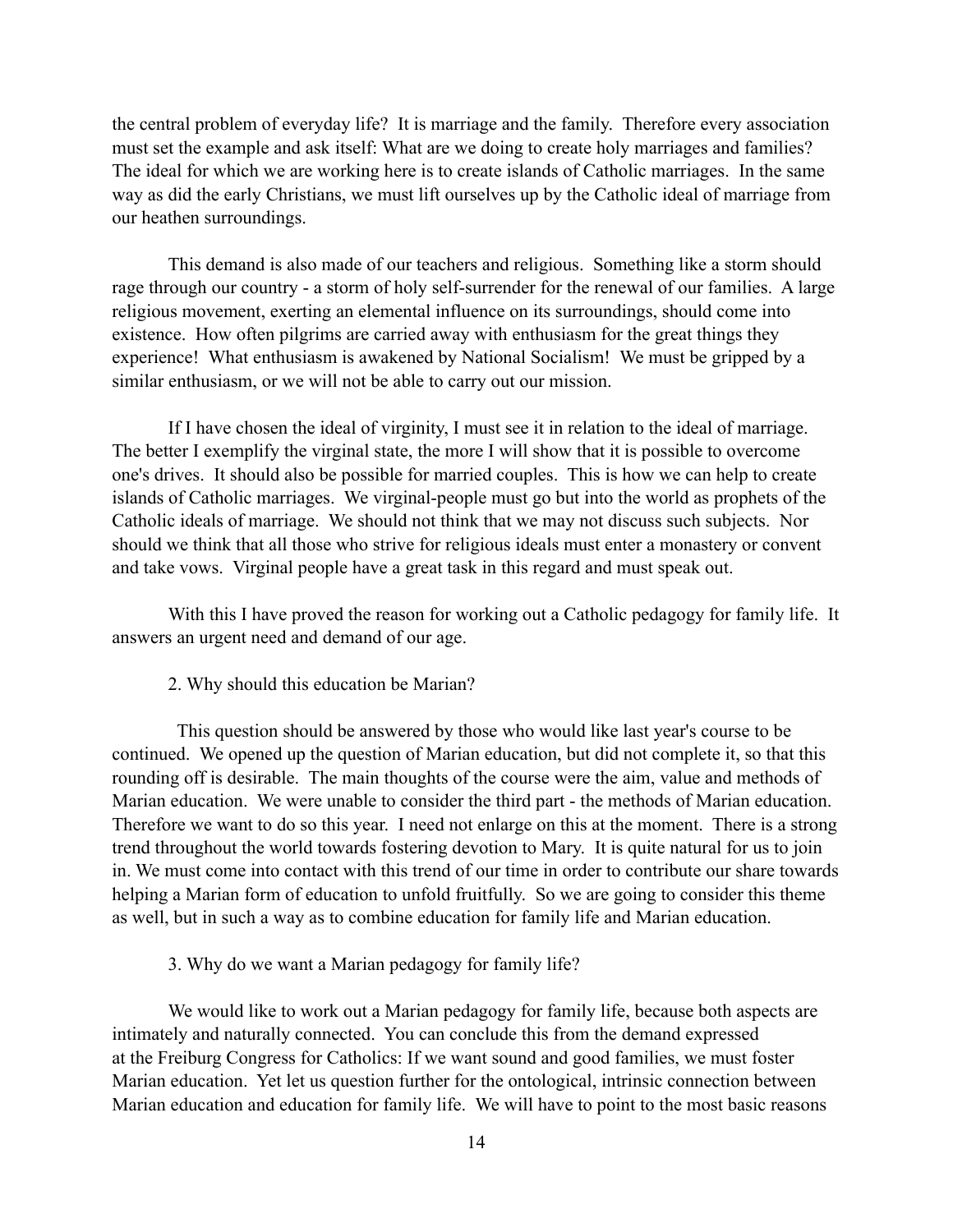for Marian education: Marian education aims at bringing out the ability and willingness in the person concerned - as a child of God and member of Christ - to work out independently a Marylike style of living and working, because of his attachment to Mary.

 This brings us immediately to an expressly Christian ideal of marriage. The crisis of marriage and family life today is intimately related to the general crisis of our civilization - the anthropological and Bolshevistic crisis. Marian education resolves this crisis, and as a result resolves the crisis of marriage. It seems that in this we all agree. We want to work out a Marian pedagogy for family life.

II. The method of handling our question.

There are two possible ways we can take.

 The first way is to concentrate from the first on education for family life. We could work out the laws for a sound Catholic education for family life, and try to show in how far devotion to Mary can help us in this. The second way is to try to describe a method of Marian education. Then we could enlarge upon the inherent principles of a pedagogy for marriage and show how it is made fruitful by Marian education.

 Let us suggest the latter way. It offers two advantages: We can work out the specific principles of both education for marriage and Marian education. We shall at the same time be preparing the ground for future courses. If I begin by explaining the general principles of Marian education, I will then be able to ask: How can we apply this to education for family life and civic life, as well as to sexual education?

 We all agree on this. Originally I had intended to apply Marian education to pedagogy for family life and civic life, as well as to sexual education, because of our anxiety and insecurity, but the field is too vast to make this possible. So now we are going to apply the general principles of Marian education only to a pedagogy for marriage. The theme of our course is now clear: Marian education for family life, or better, Marian education for marriage.

 We have now carried out the intention of the introductory talk. I see so many experts sitting before me. They regard these questions and their answer as their life's task, and are completely in step with the times. I could well imagine that one or the other thinks that these things are common knowledge. I also thought so, but this is not the case. Even if they are known, the key to the solution of these problems is still unknown. It is not sufficient to say: the encyclical on marriage states this or that, so we shall do it. One cannot create a trend with decrees alone. What is needed is secure knowledge about these matters. Given this knowledge, we are in a position to overcome heresies, and we can go our way clearly and courageously. We have already gained a great deal if we can become enthusiastic about our common task. If our love for God, for our people and for the Church helps us to penetrate these problems to greater depth, we will be given the strength to start applying the solution in daily life.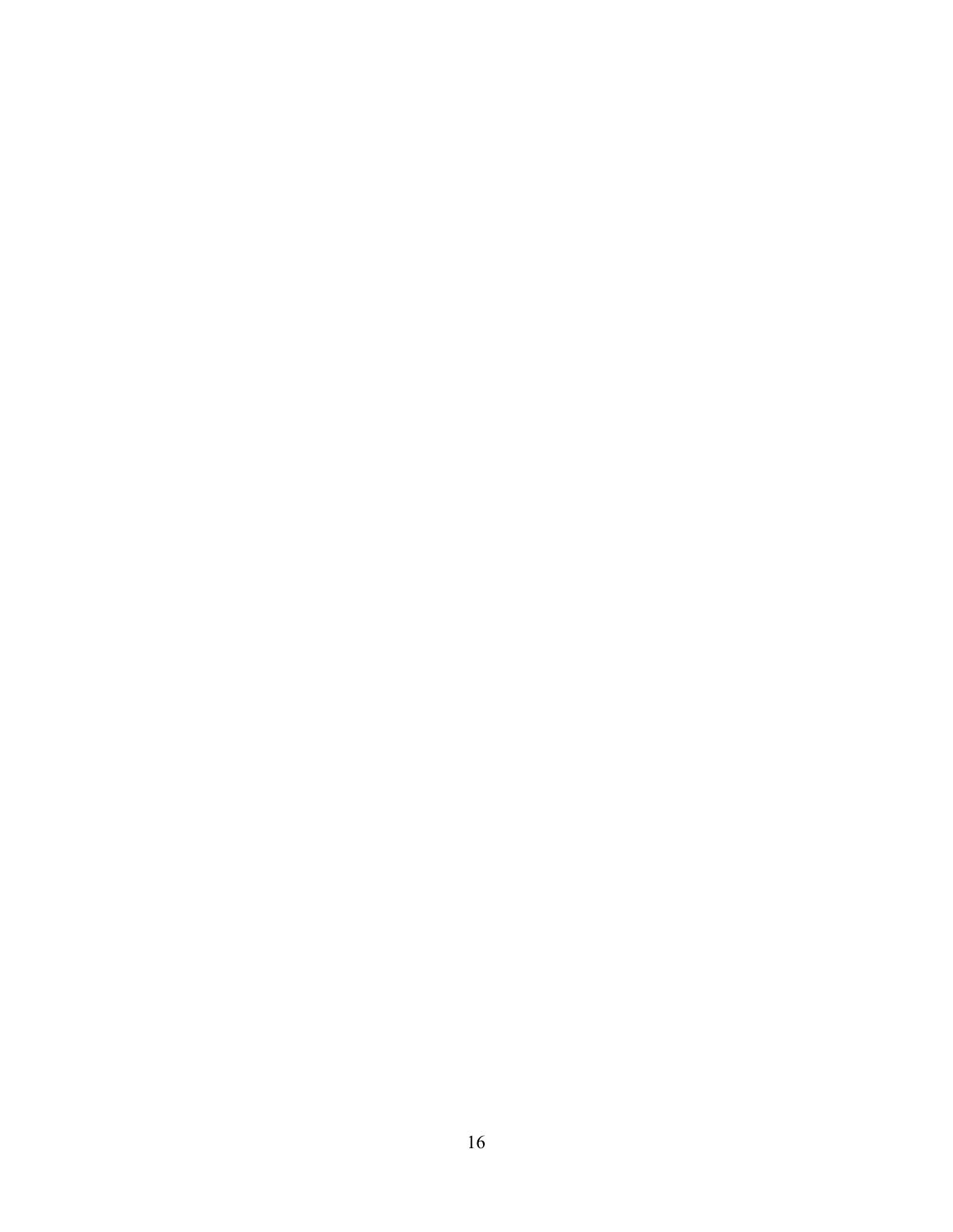#### SECOND CONFERENCE

 Our aim is to work out the principles of a modern Marian education for marriage. Let us begin by considering the general methods of Marian education. In the second section we will try to apply these principles. The first section will give a summary of the methods of Marian education. At the same time we can look back to see whether we have done the right thing until now. This summary will spur us on and inspire us for the future. We will be dealing with specific principles which we cannot take for granted.

 It may be that one or the other of you becomes restless because we are not pushing on directly to discuss education for marriage. Therefore it is worthwhile mentioning again that whatever is said about Marian education is at the same time education for marriage. We not only want to be spiritually enriched, we want to find ways and means of educating our people according to the Catholic ideal of marriage. For this it is most important to lay a deep foundation of Marian education, in order to apply the Catholic ideal in an enlightened way.

#### PART I

#### The method of Marian education

 It is not necessary for me to say much on this topic, and the little I do say must be seen in the context of and in organic relationship with all we have already worked out together. What we will say about Marian methodology is a concrete application of the general principles we laid down during the past few years. First of all, allow me to emphasize two points which we will take as known premises for what is to follow. We will then proceed to two essential conclusions. With that, all that we have discussed until now will be seen in organic relationship with the previous courses.

A. Two premises for applying the method of Marian education.

I. The first premises:

 We must have a sense for and an enlightened understanding of the essence and value of Marian education, that is, we must have made the thoughts of last year's course our personal possession. Those who have not done this will find the discussions that follow nothing but words. We must differentiate between an ordinary, a marked and a unique Marian education.

#### Ordinary Marian education:

 The meaning and aim: The ability and readiness of the person concerned, as a child of God and member of Christ, to perform the ordinary acts of devotion to Mary. That is to say, I have educated my pupils to love Mary in the usual way, if, when they have left school, they are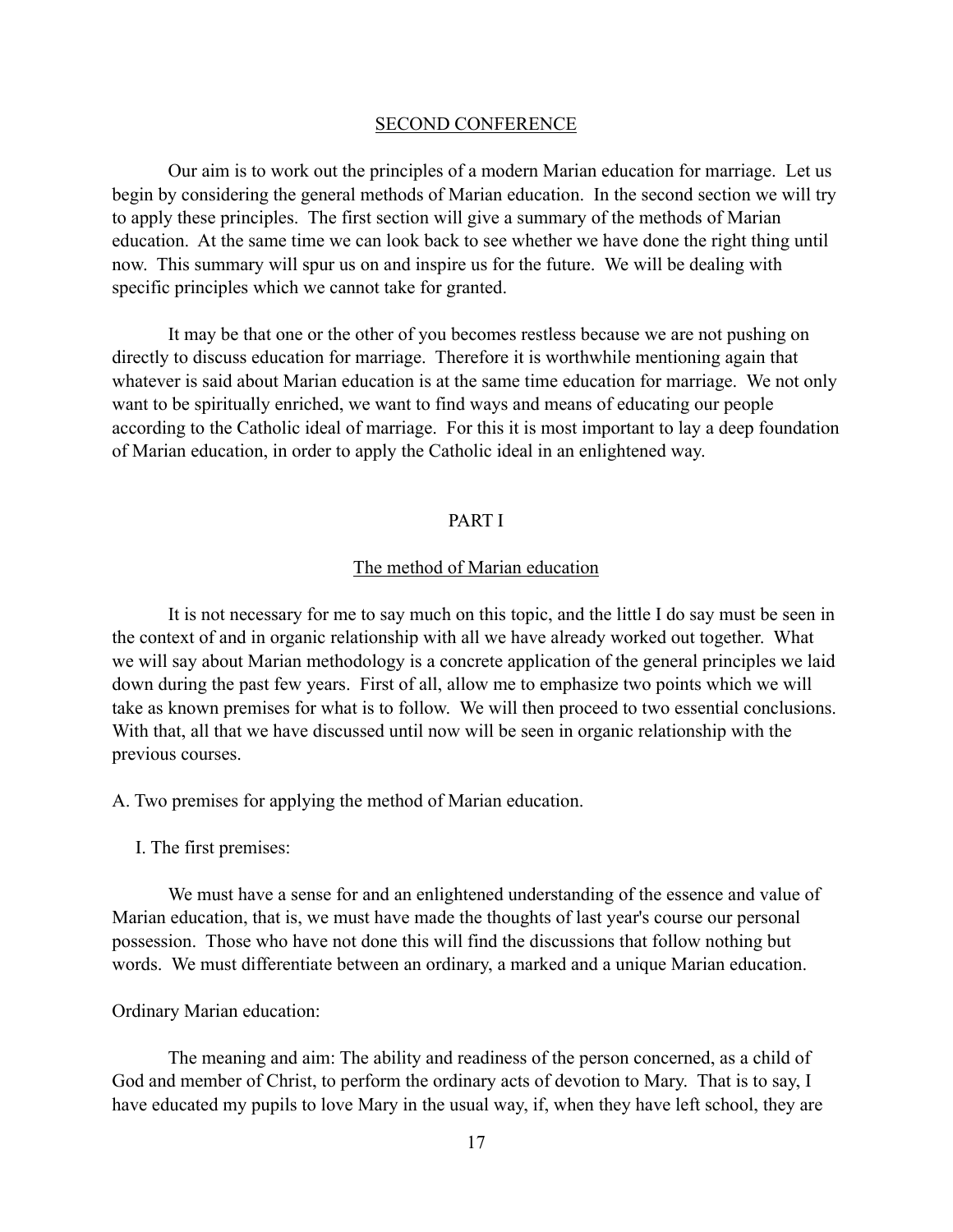able to perform the usual acts of devotion to Mary, for example, to pray the Angelus, the Rosary, to celebrate the feasts of Our Lady, etc.

#### Marked Marian education:

 This is the form of education we should strive to achieve if a pedagogy for marriage is to profit from the Marian element. Whatever you do with regard to a marked Marian education is an excellent preparation for marriage. What is the meaning and aim of a marked Marian education? Let me keep to last year's definition: It is the ability and readiness of the person concerned, as a child of God and member of Christ, to work out independently a Mary-like style of living and working, because of his deep attachment to Mary.

#### Unique Marian education:

 This refers to Grignon de Montfort's devotion to Mary. We will say no more on this subject. It is also unnecessary for reaping the fruits of the Marian element in education for marriage.

 I would like to remain for a moment with marked Marian education. Marian education is built on two main pillars: attachment to Mary and the attitude of Mary. Attachment to Mary is the core of Marian education. If we ourselves achieve, or lead others to a simple, childlike devotion to Mary, the entire blessing of devotion to Mary will in time fall into our laps. Whoever manages to bring those entrusted to him to this degree of love for Mary, will have practiced a pedagogy for marriage most eminently already from their earliest, childhood. You can conclude to what depth attachment to Mary penetrates a person from what we have said until now about the psychology of attachment. Whoever is attached to a person not only feels secure, he also adopts that person's attitude both intellectually and instinctively. When we apply this to our subject, it means that when we are attached to Our Lady we feel sheltered by her and in her at all times. We adopt - and this is the important point - her attitude to life, to marriage and to sexual matters. This is a psychological necessity.

 It is important for us to preserve our calm by understanding the most basic principles. We must stick to one point, and always pull in the one direction. It is no use saying one thing today and another tomorrow. Once you have experienced how effective such an attachment is, you will be able to revolutionize education. This is the crux of the whole matter. We should know about it. Let us recall all that we have said about the value of Marian education. It is the condition for what follows.

 Last year we described the modern way of life from the point of view of the new image of Our Lady. Life today is dominated by a crisis of living, which presents itself as a Bolshevistic crisis, a general crisis of our civilization and an anthropological crisis. The picture we have drawn of Our Lady from Holy Scripture shows us Mary as the personification of the simple, God imbued handmaid, of virginal service. This picture answers the needs of our time.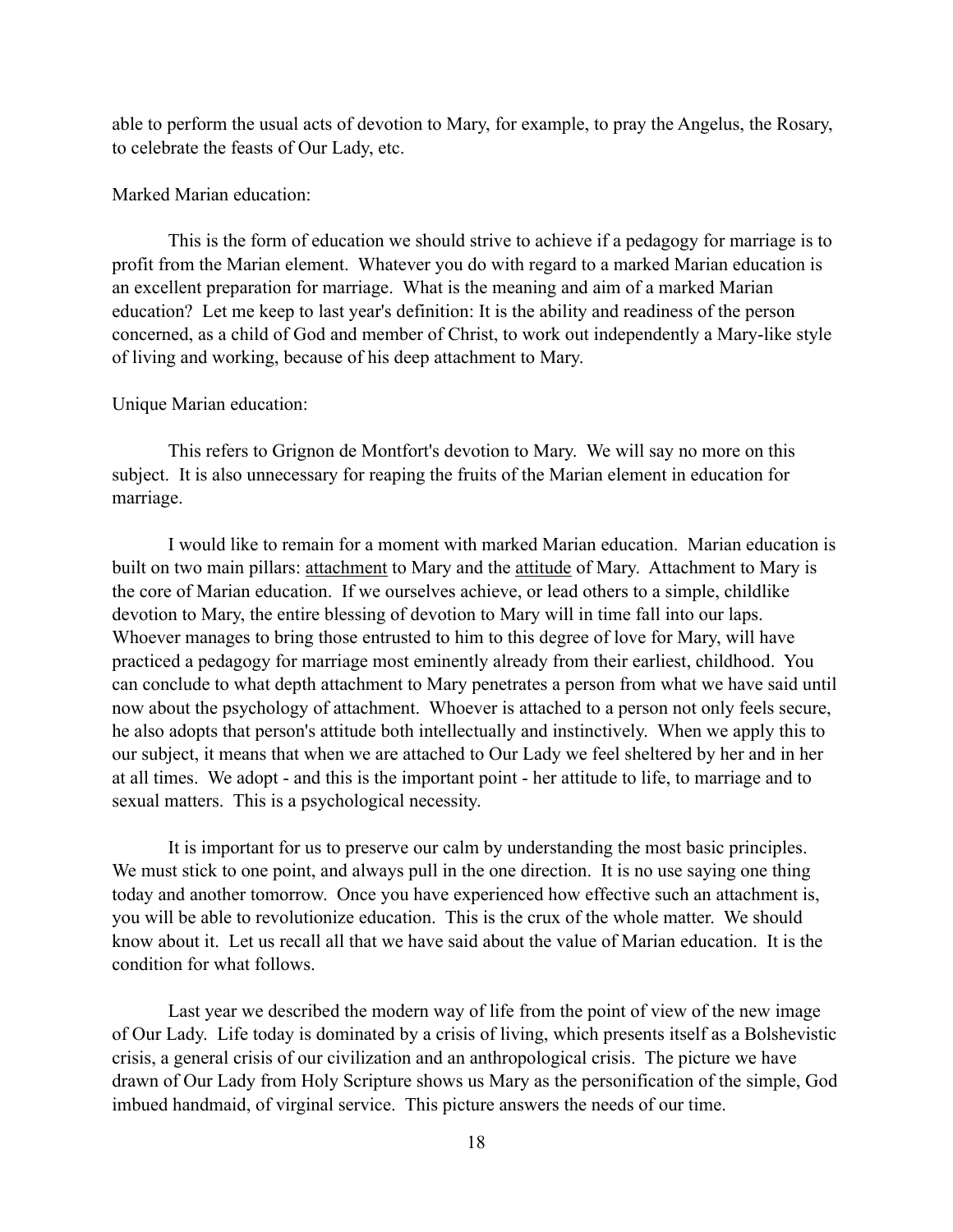That was the first premise.

#### II. The second premise:

 Have an enlightened understanding for and knowledge of the general principles of every sound modern education. If the first premise aimed at knowledge about Marian education, we are here concerned with knowledge about education in general. Whoever knows life today, whoever knows about the present day revolution in our civilization, will take it for granted that every form of pastoral work must aim at creating a certain mentality and attitude. Practices are meant to form attitudes and to be a product of them. These are essential insights! Whoever, is unable to apply them is helpless in mastering life, no matter whether he is active in the ordinary or specialized pastorate.

 Let us recall the constitutive elements for creating, a certain mentality. Put in the imperative form they are:

> Make one thought complex dominant. Show the objective value of this thought complex. Make this objective value a subjective value.

 I will enlarge on this. At the moment I am only interested in bringing back to mind the subject matter of earlier courses. May I ask you to work through those courses again, because they give the basic principles? Today, whoever does not build his life on principles, will be swept away.

 These are the two premises for applying the method of Marian education seen in organic relationship to our earlier courses.

B. Two requirements for the method of Marian education.

 What I am now going to say about the method of Marian education is nothing but the consequence of what we have worked out until now. The first consequence concerns the choice of subject matter. The second relates to the person of the educator. These two parts are really only a single requirement. Of what use is it if the educator fulfills the demands made on him, but disregards the requirements of the subject matter he is dealing with?

I. The first requirement and its consequence: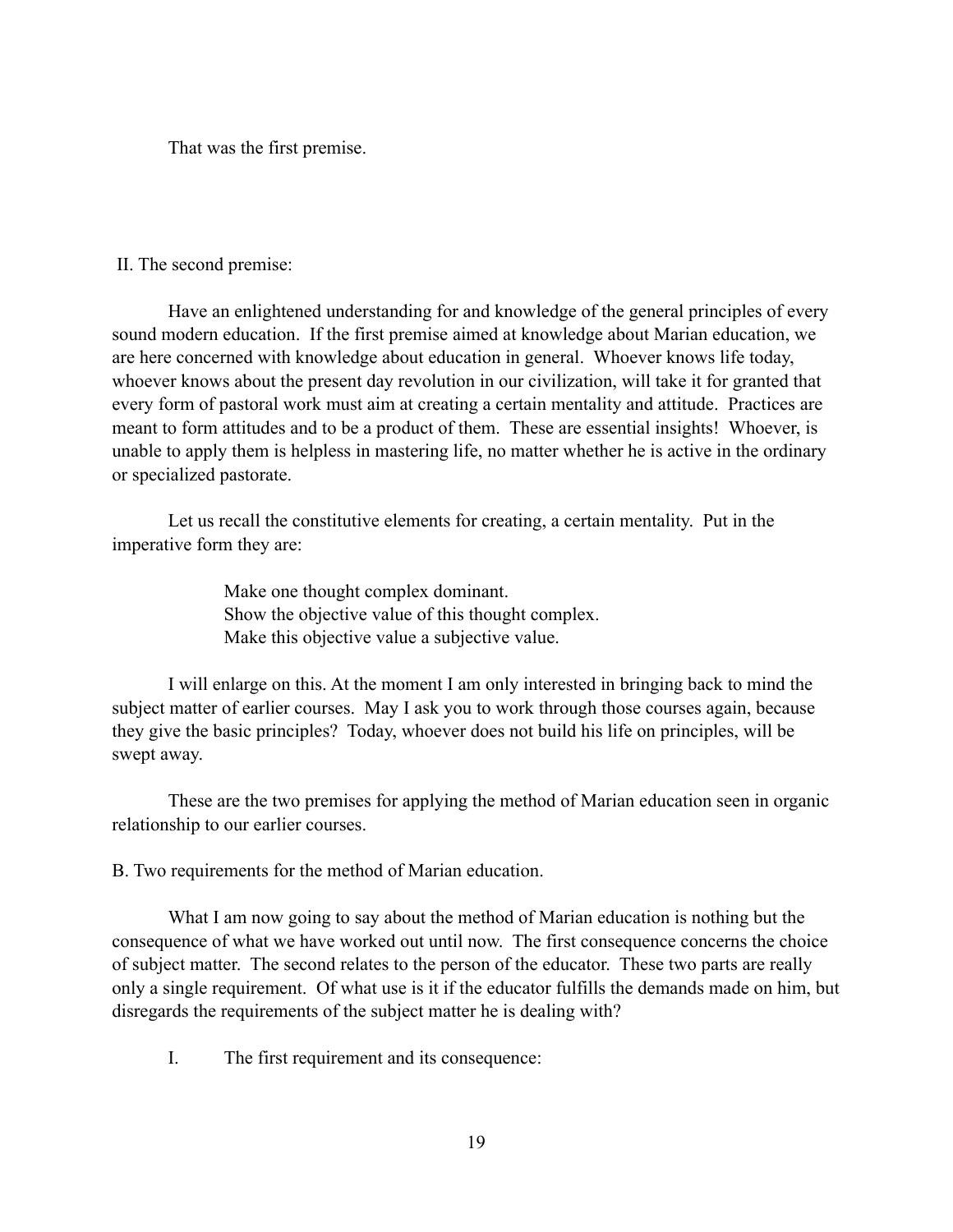Is concerned with the choice of subject matter. Expressed as an imperative we could say: For a period make Marian education the predominant thought in the education of the individual person and the community. We must examine this thesis. In doing so we will come up against many demands of pedagogy today, which we survey from a higher vantage point. Weigh up every word. The theory and practice of leading ideas (Leitgedanken) is well known. The Fulda syllabus (pto.) is built up on this foundation. The associations also work in this way, the Protestant for a longer time than the Catholic. Yet such a leading idea may not hang in the air, it must have become a function by the end of a given period. We should make the thought of Marian education almost exclusively - understood correctly - into such a predominant leading idea for some time.

 Allow me at this point to make a short interpolation to apply this point to life today. We may not overlook the final aim of education. For the sake of clarity I will make a number of blunt statements. In education we must differentiate between a starting point, an intermediate stage and the end stage.

 The starting point in education is whatever is gaining hold of the individual person or the community. We have, therefore, to proceed according to the method of adaptation. I adapt myself to current trends. In a community influenced by the present day youth movement, the starting point will probably be the liturgy. In someone else, or some other community, we might find openness for particular devotion to the Blessed Sacrament. At any rate, we must always have a clear concept of the starting point. This also holds true of the definition and psychology of educating by leading ideas. If we do not do this, we will destroy more than we build up.

 If, for example, I find a person or a congregation which has devotion to the Blessed Sacrament, but which I believe I must also educate in a Marian way, I must begin by strengthening the starting point.

 Then comes the intermediate stage in my educational method: the Marian. We make this our leading idea and see to it that it grows stronger in those we are educating. Yet it always remains an intermediate stage.

 What will be the end stage in this instance? A deepened devotion to the Blessed Sacrament may be a temporary end stage. The final stage is and remains the TRIUNE GOD. Therefore we may not allow ourselves to get stuck half way.

 So we must always look for a starting point. From this we proceed to the intermediate stage, Mary, and finally arrive at our goal, the Triune God. The end stage is not the Blessed Sacrament. The fundamental law is: Per Christum ad Patrem in Spiritu Sancto.

<sup>6</sup> Fulda syllabus – Catechetical syllabus given out by the German Bishops' Conference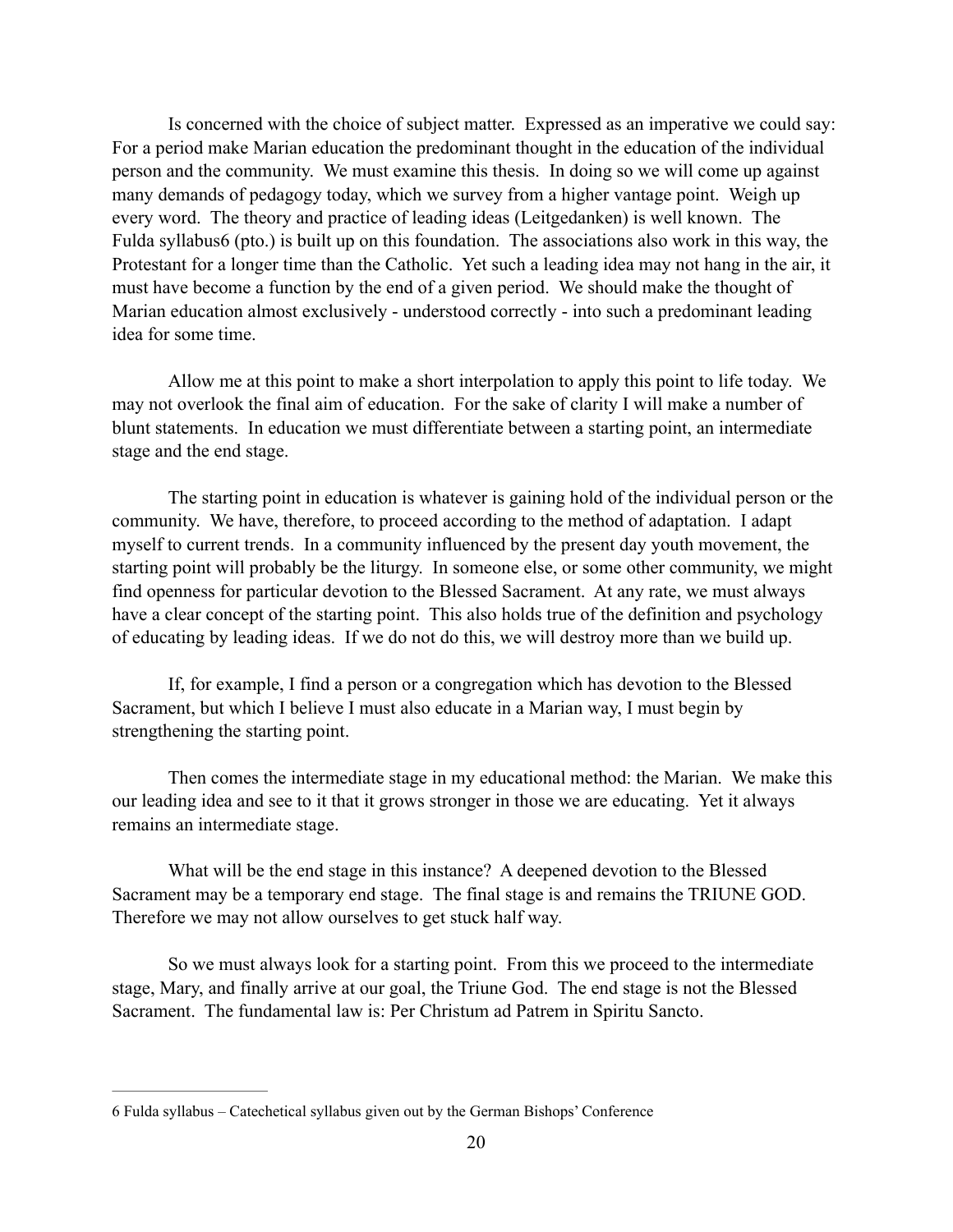Expressed in psychological terms this would mean (let me remind you of earlier courses): In what context must we see attachment to Mary and the Marian attitude? They are always organically connected. Both must form an organism.

 Allow me here to depict the conditions in the world of today very clearly. We have lived through a time in which the approach to the liturgy has been one sided and mechanical. The older generation grew up in a time when attachment to Mary was also seen mechanistically. Do you understand what I mean by organic attachment? If I come across a person who has a simple devotion to Mary, may I leave things as they are? No, this person must achieve a Mary-like attitude to God, to life and to himself. We must go further. The person concerned must win for himself the entire world of religion in and through a Mary-like attitude. If, on the other hand, a person has a sound, Mary-like attitude, he must achieve attachment to Mary. Allow me to presuppose knowledge of these truths.

 I want to put our following considerations into a larger context. We may no longer fight one another today7. We must bear with one another and acknowledge others as they are. How valuable it would be if we had an enlightened insight into the teaching on the organic structure of reality, if we knew where each part has its place, if we did not think mechanistically. In our present discussions I will only enlarge upon a single thesis: We should make the Marian aspect our leading idea.

 How can we fail in applying the psychology of the leading idea? Per defectum! By letting things slide. I must also know how the individual values are linked. It is not sufficient merely to throw objective values at someone. We must know where we can hook in and arouse openness for these values. We may not merely be theologians.

 In addition, we can offend in applying the psychology of the leading idea "per excessum". If I come across liturgically minded people, I may not force the Marian approach on them by hook or by crook. Rather, I should enlarge upon the liturgical approach, that is, I must first of all find an opening, and then proceed to the Marian approach. Later I could return to the liturgical theme, then stress the Marian again. But I may not do this mechanistically, I must be organic. Attachment to Our Lord strengthens attachment to Our Lady, and vice versa. Both dispose us for attachment to the Triune God. Simple people feel differently about this from the way we do. If I speak as a theologian, I do not need, for example, the "Seamless Robe"8. We have been too intellectual in our approach. National Socialism does away with this by its strongly vitalistic approach. We must learn to think and educate organically.

 For a time we should make the Marian aspect almost exclusively our leading idea. For a time! How long? For a considerable time. I am referring here to general theories of education. It is absolutely essential in education to avoid repeated changes. We are too inclined to chase

<sup>7</sup> This refers to the controversy between representatives of the liturgical and Marian trends in the early '30's

<sup>8</sup> ) This refers to the veneration of the Robe of Christ as exhibited at Treves-in 1933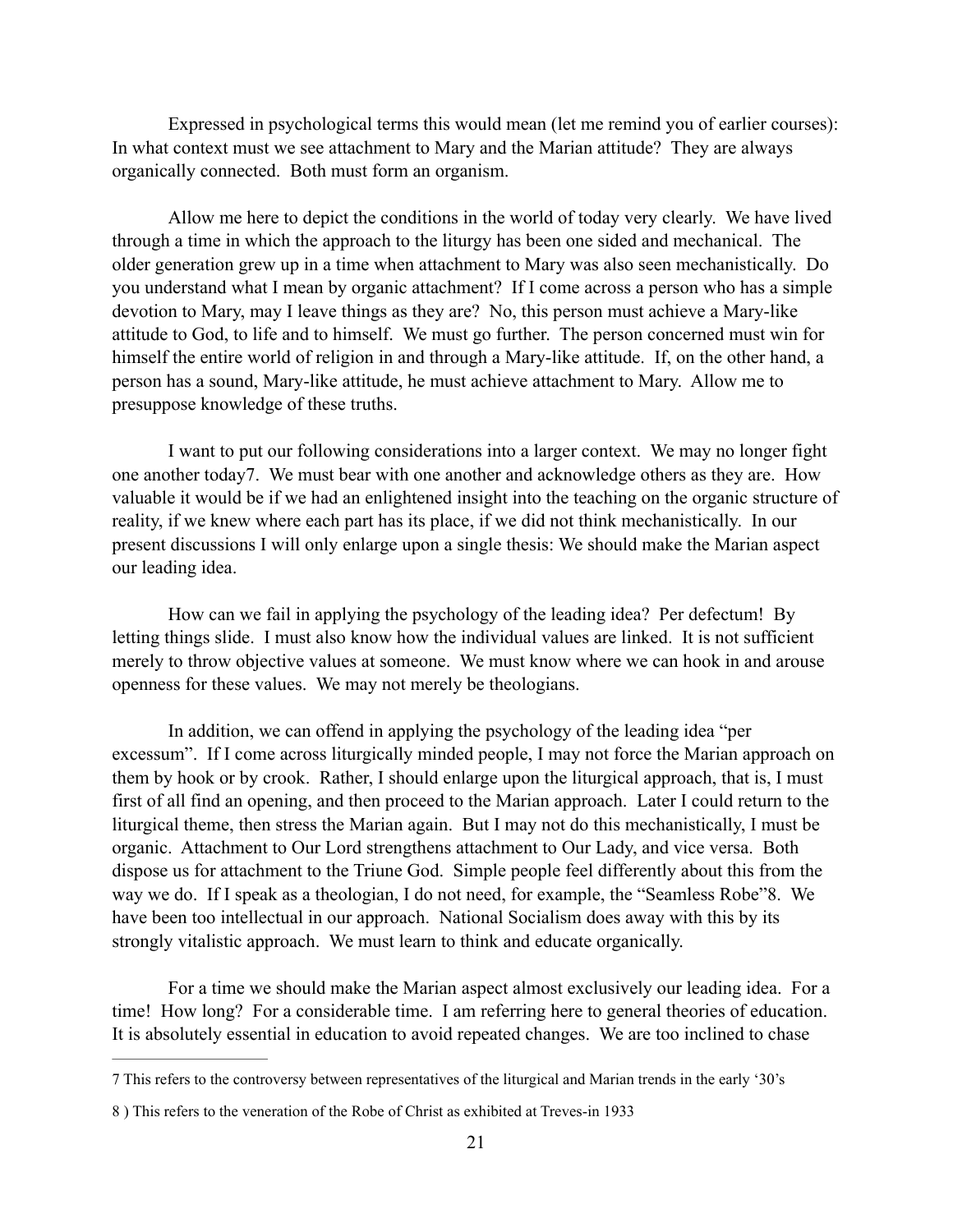after ideas and are, therefore, inclined to flee ideas. The sound educator is the one who holds fast to a few thoughts with elemental security, and who then goes his own way. The great educator is a man of one great thought. Of course it must be a worthwhile thought and not something by the way. According to the teaching on the organic structure of reality, I can come from any part of the whole to a comprehension of the whole. Such a part truth could, for example, be the holy souls. However, it is better if the central thought is objectively significant.

 What contribution has devotion to Mary to make in the organism of education? It mediates a unique natural and supernatural openness for values, an outstanding sensitivity for the world of faith and for comprehending all noble, natural values. This means for pedagogy: The more fully this openness for values is developed, the more quickly we arrive at an appreciation of these values. Therefore we must educate and develop this sensitivity. We may talk about living in the presence of God, but this does not make it our possession. Attachment to Mary gives us a unique sensitivity for values. I would like to express this thought in rather an extreme form. I foster the Marian approach for a long period, not in a mechanically one sided way, but organically. Then I will begin to live in the presence of God. Or, I could educate myself from the first to live in God's presence. How will I most surely attain this goal? In the first way. Let me express myself rather drastically in order to wake us up. Not by following this motto today and that tomorrow! We must have a marked sensitivity for values, or else everything will be put off or twisted by constantly changing mottoes.

 The first answer to the question is: How long should we foster Marian education, is, therefore: A considerable time.

 A second answer to this question is: I should foster the Marian approach until I am sure that the educand has been given deep attachment to Mary by God. We may not forget that wherever this attachment to Mary exists, it soon leads to the adoption of the same attitude as Mary, also in regard to Our Savior. The whole-process can be compared with a "perpetuum mobile".

 These are a few thoughts about the imperative: For a time make Marian education almost exclusively the predominant leading idea. This applies to the education of the individual person and the community.

 Let us now come down to everyday life. I have been given the task of educating children in a junior school who have been under no other influence. It would then be my task to place the emphasis on Marian attachment. The children must receive a deep and childlike devotion to Mary. If I am the Spiritual Director of a community, I must see to it that the Mary-like personality is educated. Everything must be oriented towards a deep devotion to Mary. This is clearly emphasized in our educational system. Accordingly, the high school years are entirely devoted to creating attachment to Mary and a Marian attitude. In the novitiate the regrouping begins. Formerly I did not speak to the boys about devotion to the Blessed Sacrament, and yet they possessed it. With this point I have opened up the whole.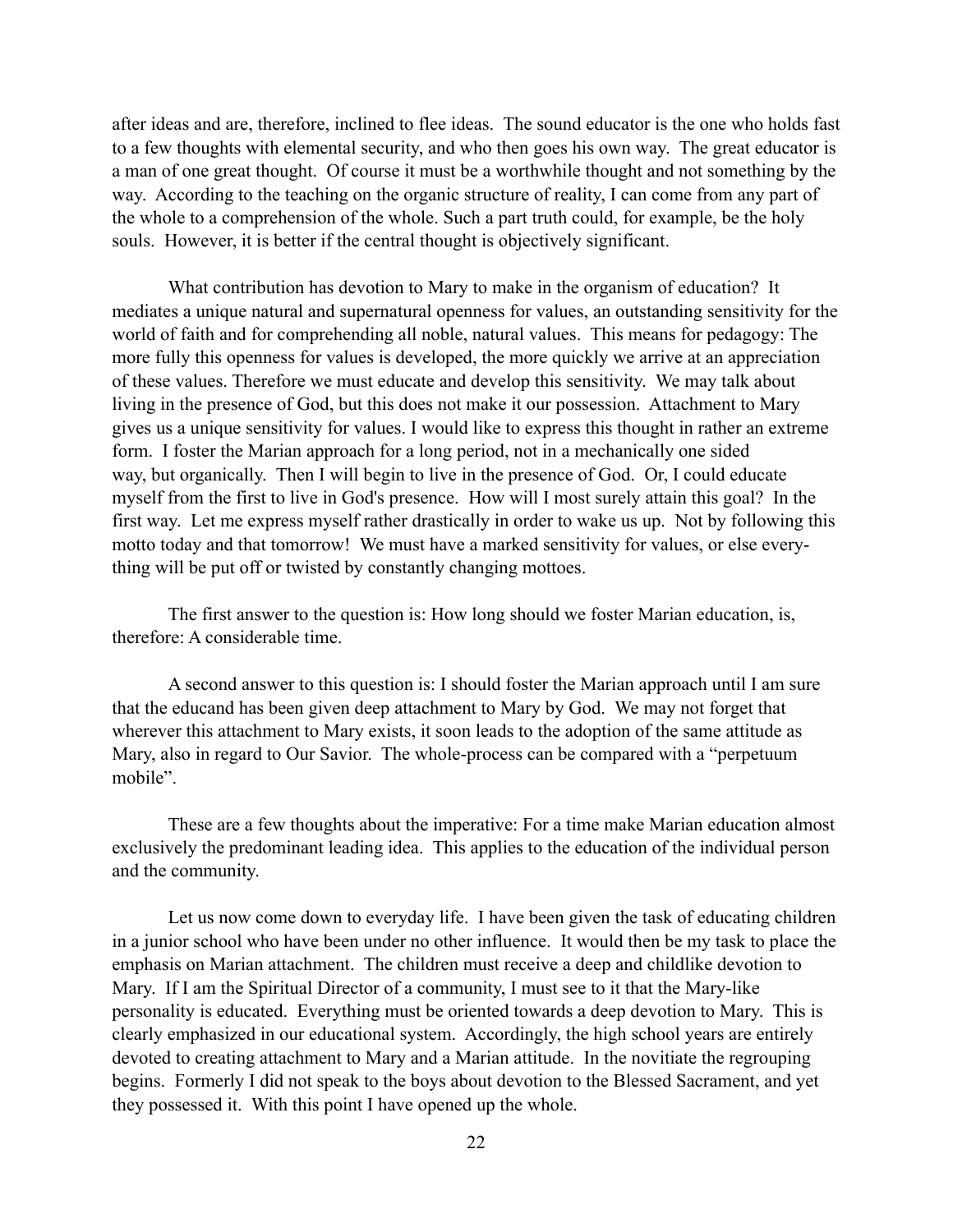In a congregation there is no clearly defined basic attitude. If I attempt to educate this congregation or an association in a Marian way, I must be a master tactician. I must be able to sense the points of contact; I must strengthen them and find the connection to the Marian approach. The name applies to the individual person. Perhaps I am already older and lack a childlike love for Mary. I know too much, and the more I know, the more chaotic my thinking becomes. How am I to acquire a deep and childlike attachment to Mary? There are two ways for us who are already older. Either I am so crushed by the blows of fate that I can no longer manage, and so in my old age a childlike love for Mary develops, or else, I may have the opportunity to understand the entire significance of childlike love for Mary. Mariology is the key to the dogmatic teaching of the Church.

#### THIRD CONFERENCE

 In order to have a firm foundation for our Marian education for marriage, I am first of all concentrating on the principles behind the method of Marian education. Let us not forget that this is in itself part of a pedagogy for marriage. Until now we have revised two conditions for the method of Marian education, and we are busy discussing two conclusions to be drawn from this. The first conclusion concerns the choice of subject matter and is: For a time make Marian education the predominant, even exclusive, leading idea in educating the individual person and the community. I explained this imperative in greater, detail, placing it within its wider context and viewing it both psychologically and pedagogically. There still remain a few words to be said about educating the individual person and the community.

 In our educational practice everything must be directed purposefully towards the one goal. This is necessary not only in educating the individual person, but also the community. We educate the individual person not simply for, but also through the community in which he lives. We must, therefore, educate the individual person in a Marian way, if we are to influence and educate the community, the parish and the family through Mary. If, however, you concentrate on forming the community in a Marian way, the individual member will develop devotion to Mary. We should always bear these truths in mind. We should make serious efforts to create and spread sound devotion to Mary throughout the Church year, by our sermons, Marian celebrations, the activity of the different organizations, and whatever else may serve this purpose. Then Mary's spirit will become a function in the congregation. If we find strong, traditional forms, we must overcome the inherent danger by placing the individual member before a serious and very personal decision.

 The Marian Sodality has a consecration to Our Lady. Such consecrations must be the fruit of serious decision; they must answer the searching question: Are you really prepared to bind yourself to Our Lady? Many people who have lived for years in Marian surroundings hesitate today when they are placed before such a decision. Yet we may not spare our young people or our parishes from this decision. We make far too few demands, and as a result have far too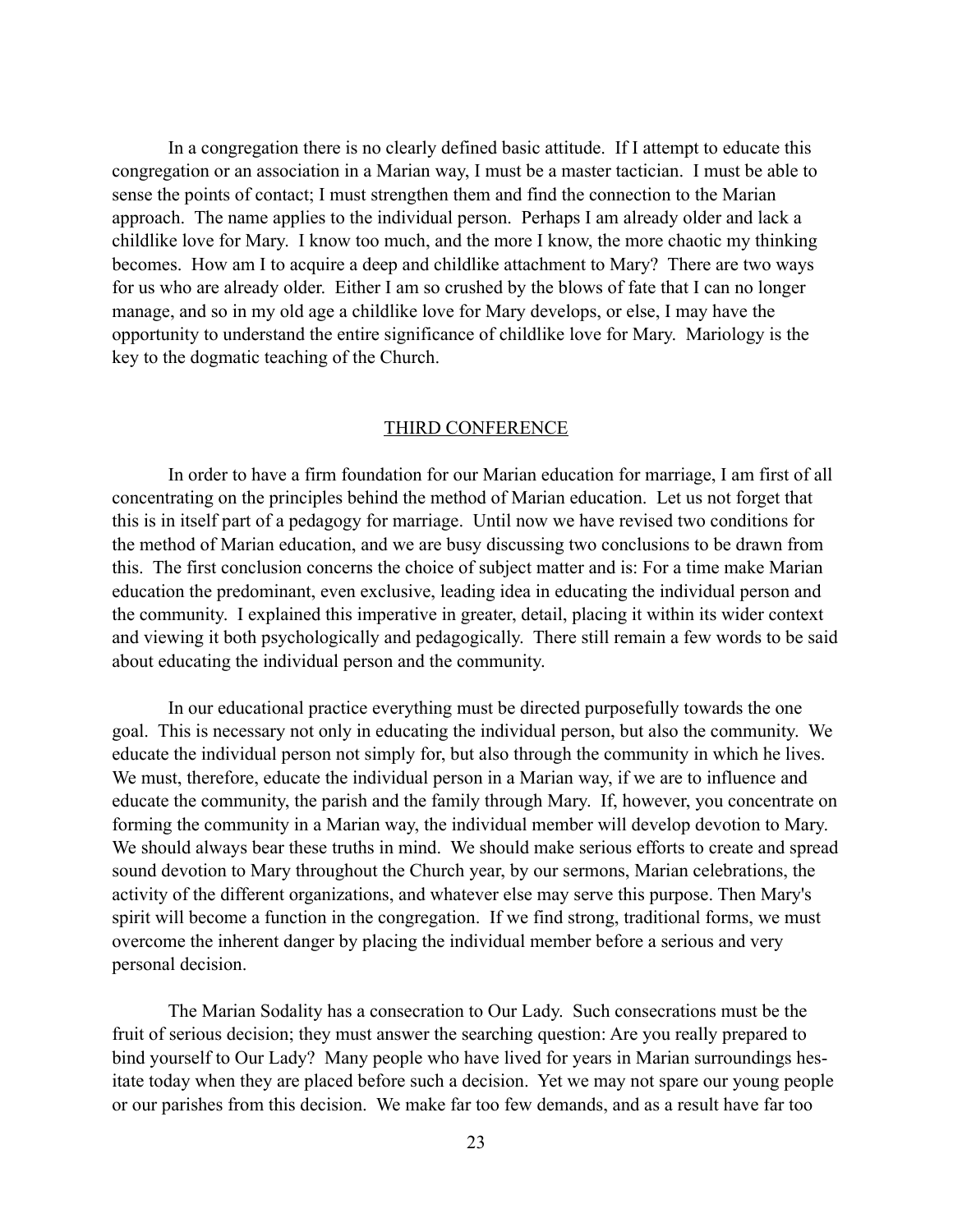few spiritual elite. Of course, we may not show these demands as a duty; we should rather call upon the generosity of the people, even if this leads to confusion. Is it not dangerous to do so? Not everything can develop in a purely organic way. From time to time it is necessary to intervene vigorously in the life of the individual person and the congregation. This may occur, for example, within the framework of a parish mission, which naturally implies a general shaking up of all concerned; but before and after such action, everything must be allowed to develop organically. The same sort of thing happens also in nature. There is a sudden revolution and then everything follows the normal course. We must look for occasions which make a decision necessary, and set the stage for them. The individual person should feel: I must now make a decision. Nevertheless this may not remain an outward gesture; it must be a deeply personal decision. We have used these methods in our movement with remarkable success.

 We need to break up the large community into smaller units. These little communities should conquer for themselves by their own initiative whatever is part and parcel of the family as a whole. If this does not happen, we will not have people who are ready to die for their mission. If we do not endeavor to educate heroic people, we shall not have any success with a pedagogy for marriage. Whoever wants to uphold the Catholic ideal of marriage today must be heroic, even more so than those who choose the virginal state. We must educate those entrusted to us to meet this challenge, but we can do so only by calling upon their heroism and generosity. We should see our religion not only as a gift, but as a task. We must be ready for everything. There is no point, in using harsh and extreme terms, in denying absolution or obtaining the absolute minimum for granting it - this will not help the people. It will not assist the basic cell of society, to be healed from within. Therefore it is essential for us to see this whole problem in its great context. Even if one or the other attempt fails, I shall still know that I am on the right track.

 Those were just a few thoughts on the first conclusion, the first imperative: For a time make Marian education your predominant and exclusive leading idea.

#### II. The second conclusion and demand

 is directed at the educator. If I am to educate others effectively to live the Catholic ideal of marriage, I must make demands on myself which consist of three elements:

#### 1. Be an example and master of prayer and sacrifice.

 How is this connected with Marian education? I would like to put these thoughts in an easily understandable form. We modern people concentrate, far too one sided on the ethical and psychological aspects. We know about grace, but do not live accordingly. We know and talk about God, grace, supernatural, and yet we constantly search for new means to help those who come to us for confession. We look for purely natural means, and the supernatural means are applied as though they are natural. The supernatural means are absolutely essential if the natural are to be correctly formed according to ethical norms. There are supernatural realities which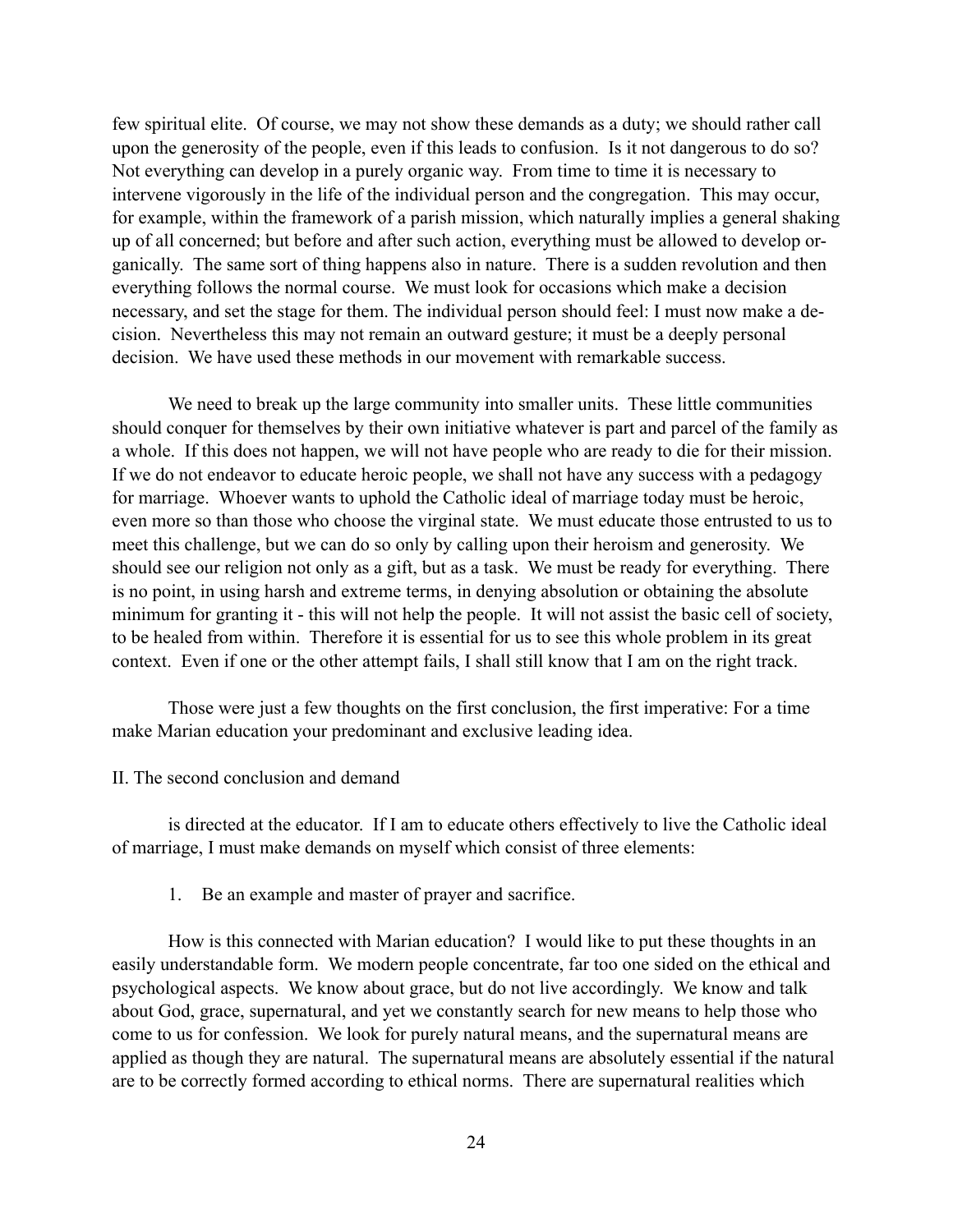enable our fallen nature to remain on a certain ethical level. This applies in every respect to the problem we are concerned with at the moment.

 Where will we find a person who can fulfill the demands of marriage unless he is firmly rooted in the supernatural world? So why must we be examples and masters of prayer and sacrifice? Because in prayer and sacrifice we are offered the immanent powers of Christianity. Let me express this in gross terms. The genuine educator is the person on his knees, with the whip in his hand (not ratione objecti; a pedagogy of whipping, but ratione subjecti)9. By prayer and sacrifice essential powers are unleashed. I cannot achieve anything without them. If we are faced with failure in our educational practice and ask for the reason, do we not often say: I went about it the wrong way? The surest way to form people, also on the ethical level, is by mobilizing the powers of grace, and this has always to be done by prayer and sacrifice. We may not simply hear this truth, we must act accordingly. We should apply these objective facts in everyday life. They must become a driving wheel bringing our whole lives into motion. Whenever we are at a loss; one way remains open to us: prayer and sacrifice. Failure is often the greatest success if it leads us to make sacrifices. By letting us suffer, God signals his activity in our lives. We then see life in quite different contexts. We see the fallacy of a purely natural psychological outlook in our work. If we want to educate correctly, if we also want to educate in a Marian way, we must become masters of prayer and sacrifice. If I want to educate fathers and mothers, they must be educated to become masters of prayer and sacrifice. Do not make too few demands on people's generosity! A noble minded person is open for such demands. To make austere demands in the moral theological sense, tires. Let us learn a lesson from the current change of spirit, from the current situation. Arouse the readiness to make sacrifices and not the search for pleasure!

Those are shortly a few thoughts about the first imperative.

The second imperative is:

2. Be markedly Marian!

 A few years ago we dealt with the Marian personality in detail in one of our courses. At that time, the call was heard from Heidelberg for the Catholic personality. We speak about the Marian personality. Who is a Marian personality?

 A Marian personality is one who in the spirit and light of faith, has comprehended Mary's place in the work of redemption as deeply as possible, and has allowed it to affect his everyday life permanently and consistently.

<sup>9</sup> The object is the educand, the subject is the educator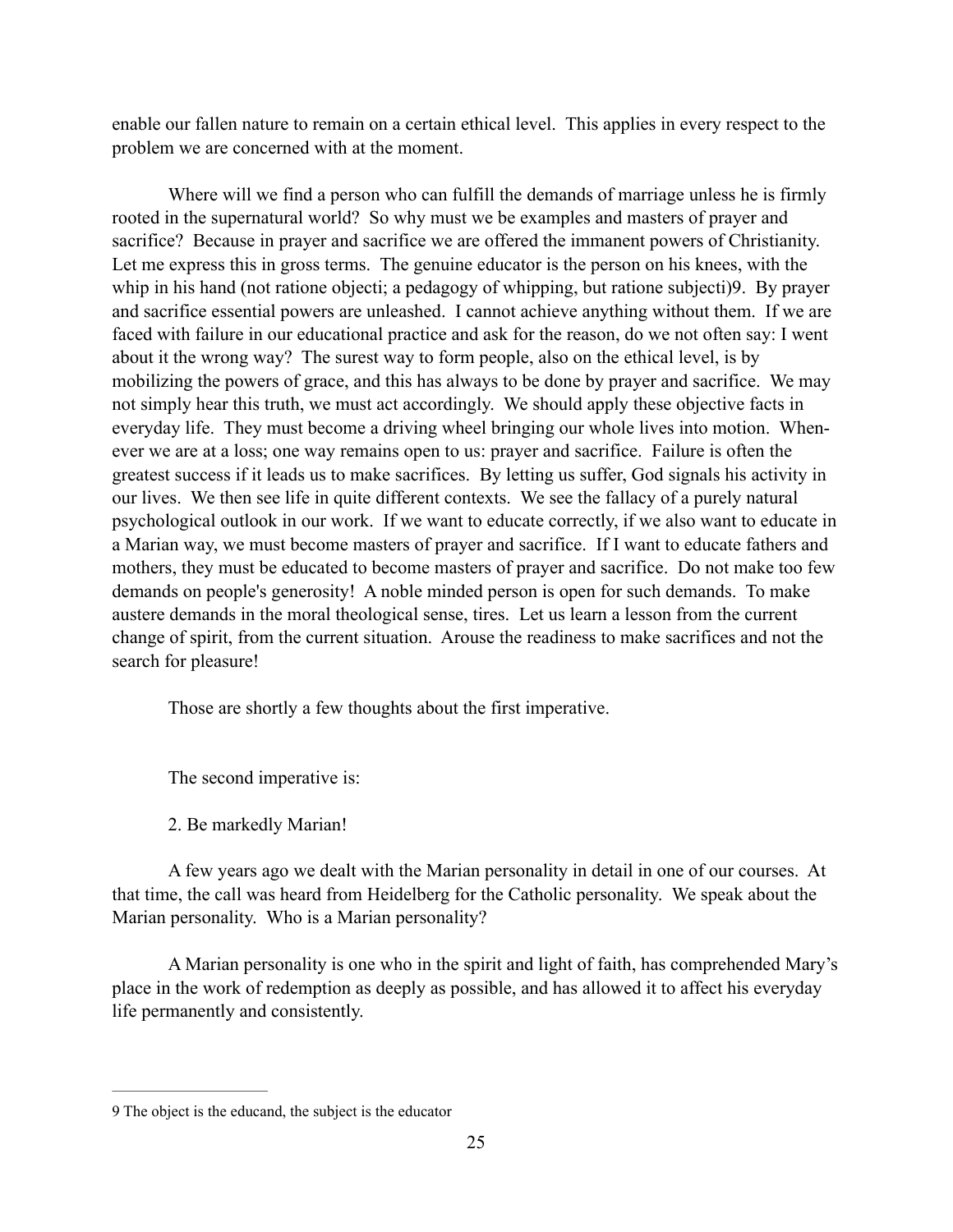I must become such a person. Do not say that these are contradictions in terms. We must make a clean break with the mechanistic outlook and see life as a whole in an organic way. We must also keep abreast of the times!

 The deeper reason for this demand in connection with the feeling of the people is the power of good example. Let me repeat with Bishop Sailer: The best catechism for the child is the life of his father and mother. Try to educate with few words but many impressions.

 I would also like to explain the reason for this demand in another light, the light of psychology. This means that I must mention the psychology of attachments. If I am attached to someone, this does not merely mean calming down, settling and fulfilling my need to be sheltered. Both intellectually and instinctively I adopt the attitude of the person concerned, above all instinctively.

 In the confusion of opinions today, when we must consider how we can achieve a great deal without the expenditure of much strength, we need to study the psychology of attachments. Even if for a time our good example seems to bear no fruit, the time will still come when it will have an effect. At one time or another everything I have experienced, particularly during my early youth, will again come to life. If the education given at boarding school is similar to that of the home, the educands should enjoy an ideal childhood and youth. If the children receive such an education, they have been given more than money and possessions can offer. That is why religious communities should have an ideal novitiate. The difficulties of later life will then be more easily overcome. Distance lends enchantment! The same should be true of seminaries, which should have a thoroughly family-like character. Later difficulties in regard to faith and morals will be more easily overcome by the memory of these earlier days.

 That was the second imperative: Be an outstandingly Marian personality. We need only apply these words to ourselves. My quiet efforts in the background, unseen by the world, to become the master of my drives and to acquire a childlike devotion to Mary, to be deeply attached to Our Lady, are indeed educational work. I sanctify myself for them, my children. This is an education for marriage as well.

The third imperative is:

3. Be a master of the Marian method of education!

 We are now depicting the ideal. It includes not merely the supernatural element striving to live a life of prayer and sacrifice and trying to acquire a marked Marian outlook, we also need to be masters in the application of method. Let us dwell on this point at greater length.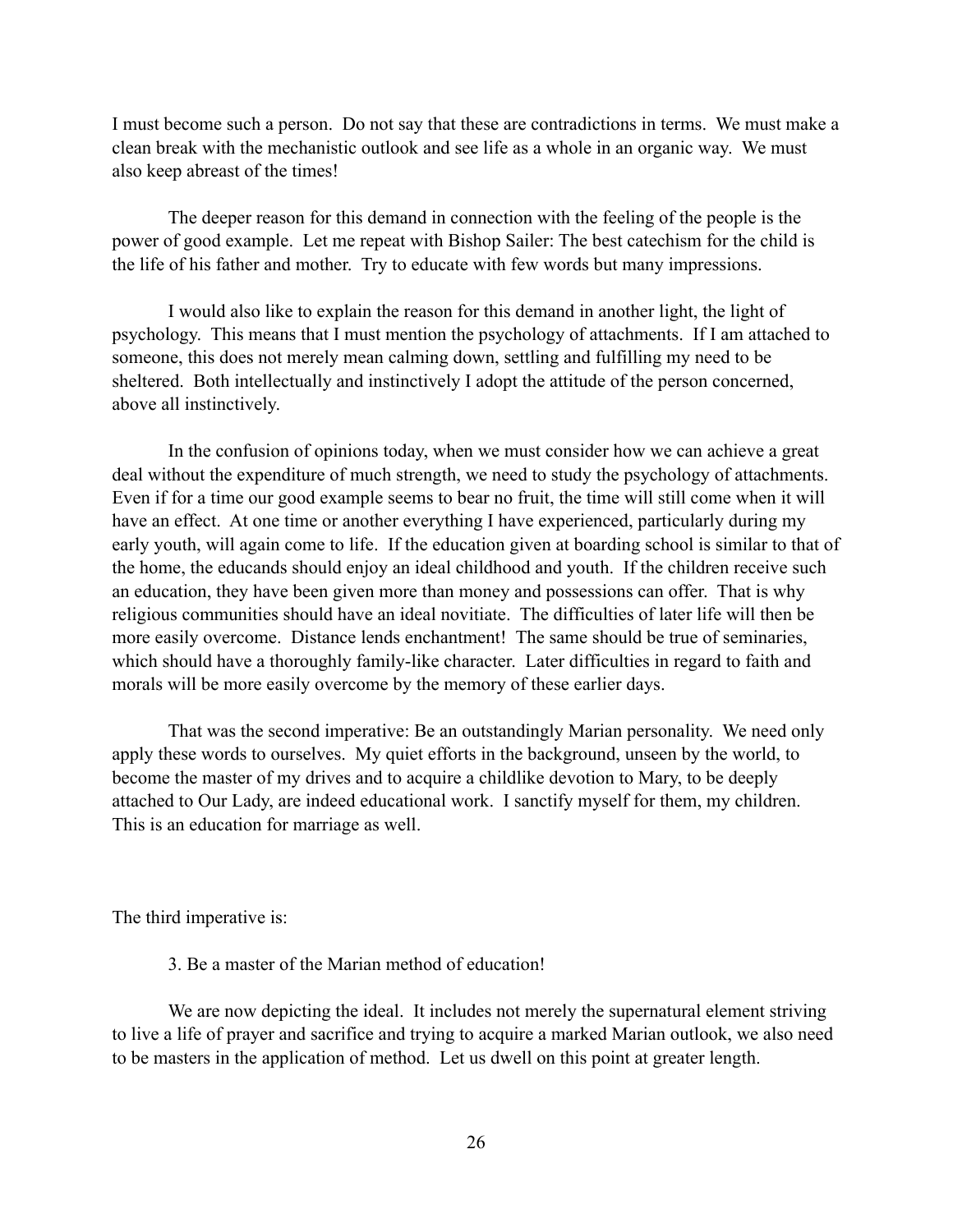You have heard that we are aiming here at a so called school for mothers. All that we have said should also be the aim of such an institution. Ideals should be read from life. The aim is hot mere learning, but rather pulsating life. Yesterday we spoke very serious words about Catholic islands of marriage. Such a school for mothers should be a model of Catholic life. Life is serious, so we must make demands on our people and in this way form them for life.

 The demand: Be a master of this method, includes three elements. When applied to Marian education they are:

 Make the Marian thought complex dominant. Show the objective value of this Marian thought complex. Make the objective Marian value, a subjective one.

Or, to put it more simply:

 See to it that Mary becomes your favorite thought, and that of those entrusted to your care. Get to know Our Lady and then make her known.

 See to it that you appreciate Mary and teach about her as a major power in the kingdom of souls and the order of redemption. Learn to appreciate Our Lady and teach others to do the same.

See to it that Mary becomes a major power in your life. Learn to love Our Lady and teach others to love her.

 Let us now try to compare these three demands. What is shown here as having three parts is in fact an organism in everyday life. We are only describing the elements individually. In everyday life we must shift the emphasis, now stressing knowledge, then appreciation, and yet again love.

 There are two ways of discussing these three demands in greater detail. I could start with everyday life and from there deduce the theoretical principles. Or else I could go about it the other way round. We have many means with which we can help ourselves today. Study the lives of people who had a marked devotion to Mary, for example, the pamphlet "Servian" 10. You will find there an example of how a mature woman can come from Christ to Mary. Or else pick up "Omnibus omnia"11. In this case the way leads from devotion to Mary to love for Christ. From these two examples try to deduce the generally valid principles.

<sup>10 &</sup>quot;Serviam" is a short biography of Baroness Gertrude von Bouillon - died 8.12.1929

<sup>11</sup> "Omnibus ornnia" is the biography of Joseph Engling - died 1918. Both publications are not yet available in English.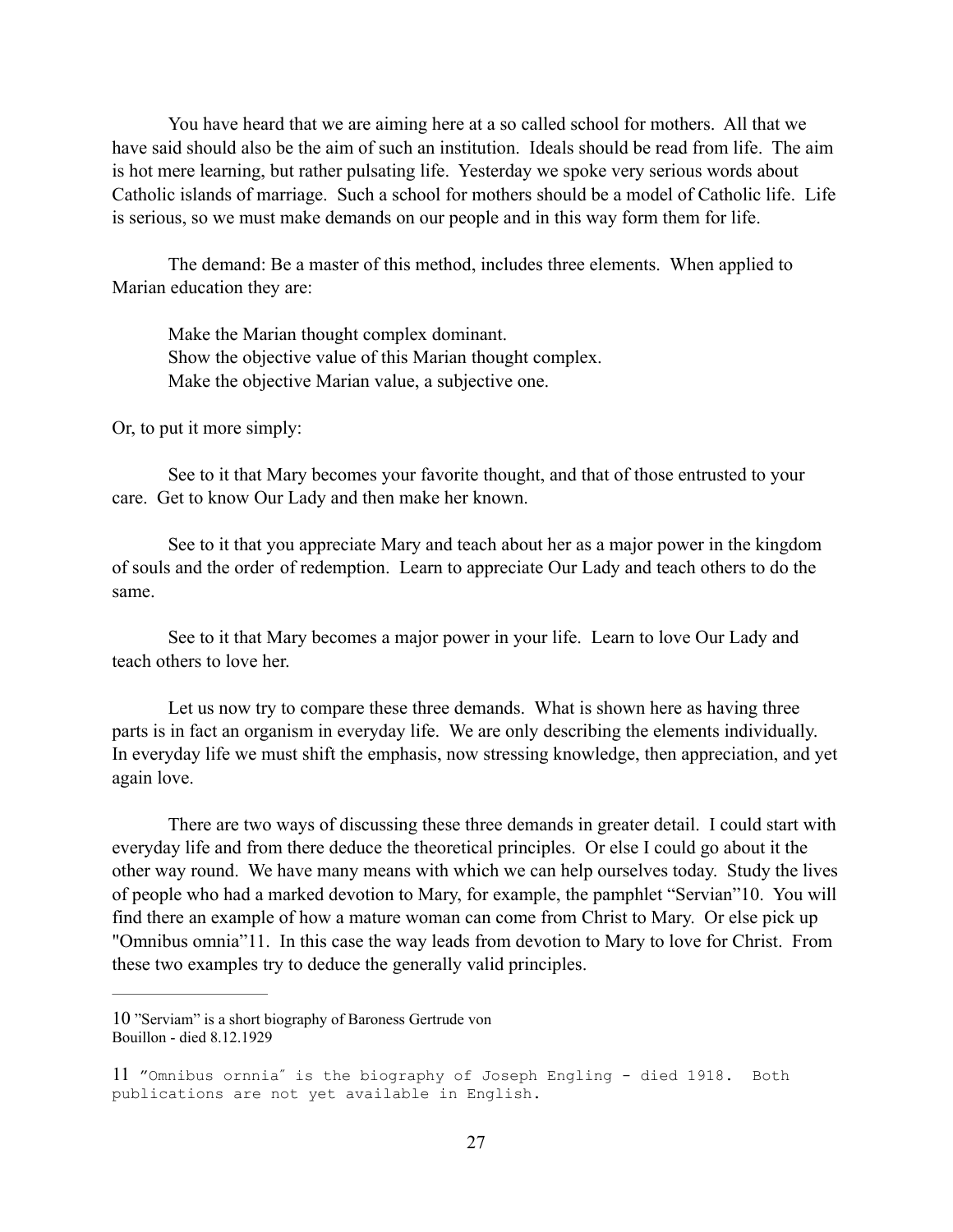In order to reach my aim more quickly, I shall use the second approach. I shall begin by describing the principles. Yet it does our hearts good to illustrate the principles by quoting practical examples. I shall, therefore, tell you the laws. In doing so I shall use technical terminology as we have done in our previous courses. Nevertheless I shall also try to describe them in popular terms.

a. Get to know Our Lady and then make her known.

 In pedagogical terminology this means making the Marian thought complex dominant. The syllabuses offer us three means for attaining this aim:

> repeatedly reflecting on Mary, the special resolution, certain formative practices.

 Let us refer to the course given the year before last. I trace the above mentioned means back to two. To teach about Our Lady implies:

aa. Describing Our Lady with great warmth, frequently, graphically and realistically.

l) Describe Our Lady with great warmth.

 Why? Life is always awakened by life (the great educational law). If I myself have great devotion to Mary, I can make someone else enthusiastic. When should I do this? From the pulpit, at school, but also in private conversation. Which is the most effective method? The effect from the pulpit is not very great, because we speak officially, or else we need to behave very humanly and not use the tone of a preacher. At school one certainly achieves more. But the most valuable and long lasting effect is achieved in personal conversation. It is in this that modern man senses most whether we are genuine or not. However, many do not like to do this. Of course, we may not just talk sanctimoniously; people who are sound reject this. If I behave quite simply and spontaneously as a child of Our Lady, it will not be without effect.

#### FOURTH CONFERENCE

 Three simple imperatives include all that is taught about the method today. The first imperative is: Get to know Our Lady and make her known! In order to do this we must first of all describe Mary with great warmth.

2) Describe Mary repeatedly!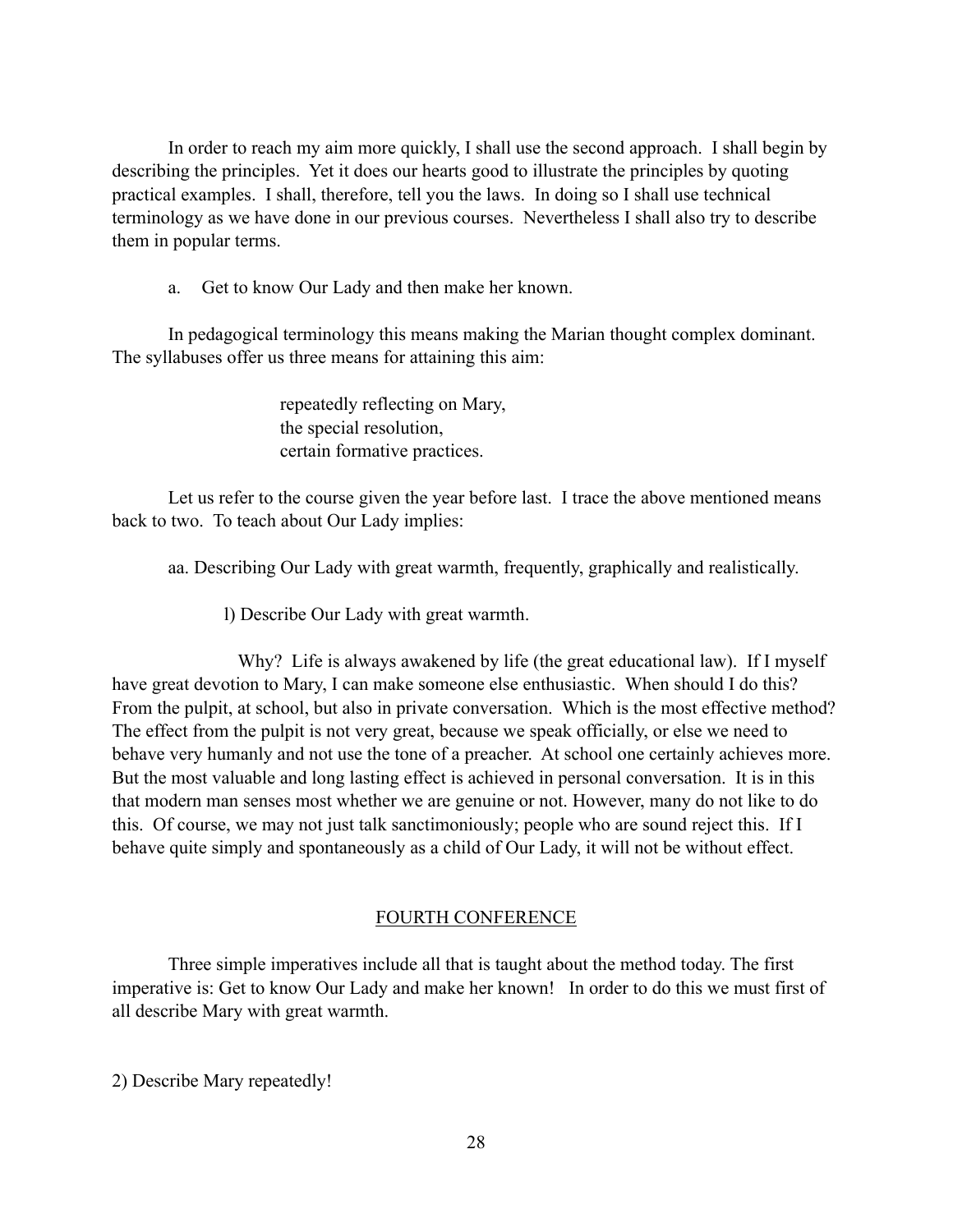The reason for this is to make the Marian thought complex dominant. If you were now to ask me: When should I depict her? I would answer: We should already begin with the very young child. We are concerned with starting a movement to educate people in general and a movement of educators. The grace of baptism gives the child a sensitivity for devotion to Mary. In the spirit of faith our guardian angel is also the guardian angel of our openness for Mary. Our Savior, too, is the protector, of Mary's image in the heart of the child.

 The Marian education of the child begins even before his birth. The mother's good example should teach the child. Both the father and mother should educate by means of few words but many impressions. When the child sees his father and mother kneeling before Mary's picture, when he sees them going to the picture of Mary in all their needs, the emotions of the child are already strongly directed towards Mary. Modern psychology has proved the importance of the direction given to the emotions of a child. We should take everything the parents do for their child in his early years very seriously indeed. If good example is decisive at any time, then it is especially so during the early years of childhood. Hence the importance of educating mothers and fathers, of renewing marriage and family life. All the other efforts we may make will only attain their aim when we have met this demand. Of course, we do not want to overlook all the other efforts, including those made by the associations, but the education of the family should become more effective through the associations.

We should depict Mary often, also in the schools. The new syllabuses give us many starting points. If we keep to the syllabus, our Marian education is more thoroughly secured than before. We want to direct and encourage the children to perform their religious exercises with Our Lady and under her guidance, for example, the Stations of the Cross, the Rosary, etc. Does this not awaken a certain openness for natural and supernatural values? You will find examples of lessons on these topics in the old issues of "The M.T.A."12. I should like to mention in particular volume 17, 1931, No. 5/6, page 148, where the Swabian teachers give hints and instructions.

 We want to depict Our Lady repeatedly in our sermons and at confession, with the associations and in private. The idea of Mary during this period is almost exclusively, in the organic sense, the leading idea. That is why we should give our sermons a Marian slant. We should guide the faithful not only to celebrate the feasts of Our Lady correctly, but to celebrate all the feasts of the Church year with her attitude - a Marian Christmas, Easter, Pentecost! This is not a Utopian outlook. Without using any special force we give everything a Marian character. Constant dropping wears away the stone! We must remain systematically with the one point. The great educator is the man of one great thought. We should try to press ahead in this regard, for example in the confessional, by taking a few words of encouragement from Mariology. We

<sup>12</sup> Official organ of the movement in its early years.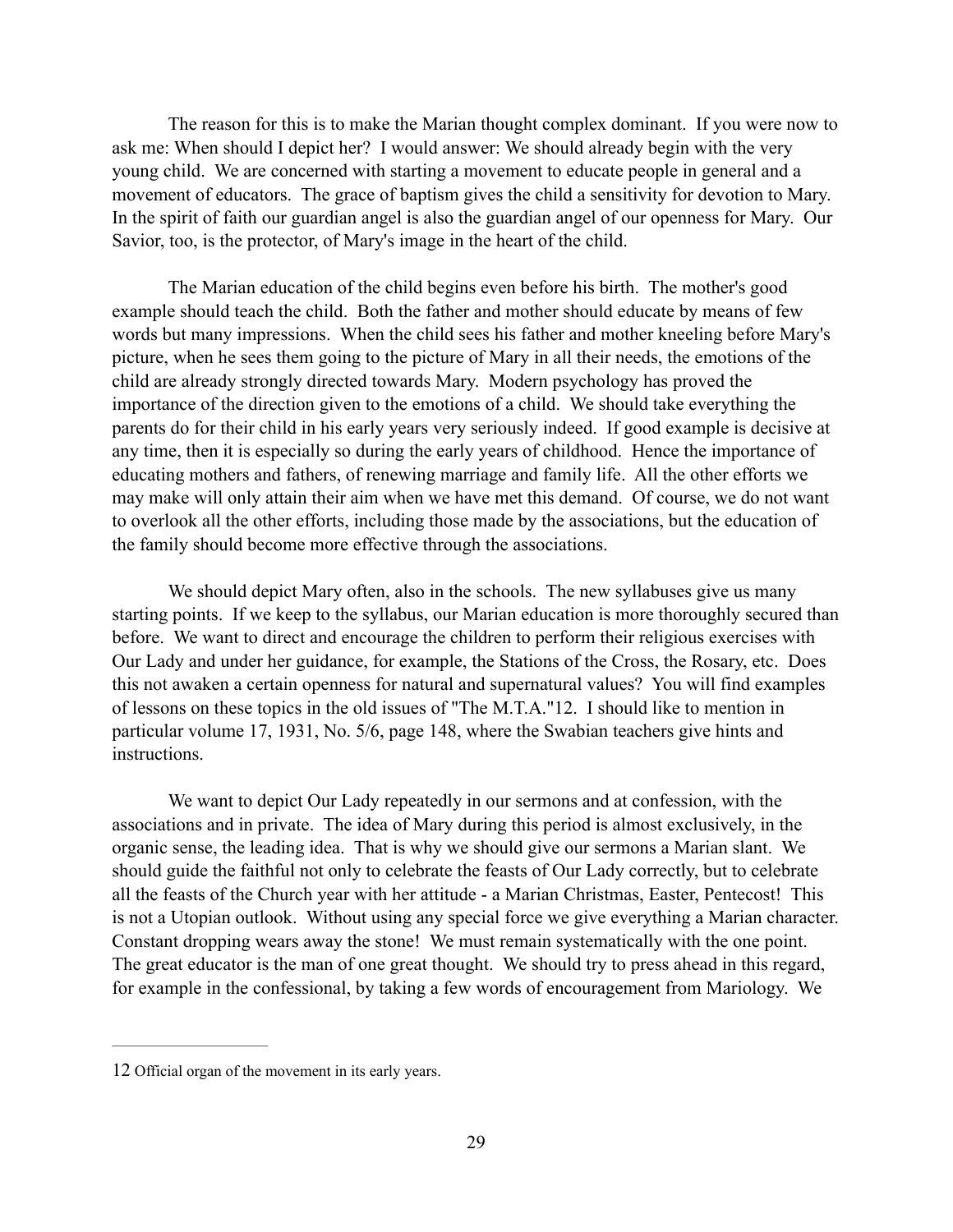could all so give the penance a Marian character. We should carry out the leading idea everywhere.

 In my opinion, however, we should also be active in this way in our private conversations. Here and there we should depict Our Lady quite simply and naturally.

3) Depict Our Lady graphically!

 That is to say, we should try to depict Our Lady by adapting ourselves to our listeners' way of thinking and speaking, as well as to their needs. I shall have more to say on this point **later** 

4) Depict, Mary realistically!

We should be true to reality both in nature and super nature. That is to say, we must draw from Sacred Scripture, tradition and everyday life. The Spirit of God draws Mary's image by his activity in everyday life. If we quote examples, these examples must be true. This is the difference from times gone by. Alphonsus Liguori held that an example is both an illustration and a visual aid. That was acceptable at his time. We should depict Mary as the Holy Spirit has painted her in the Scriptures.

 Yet the picture we draw of Mary must not only be true and close to reality on the supernatural level, it must also, be true on the natural level. Since modern man is so thoroughly tossed about by life, he wants to find himself in this picture. Therefore, we should show Our Lady as the great workday saint who experienced the needs and everything else that tortures modern man. We should show Our Lady as the ideal of the person who is united to Christ. In some way or another we should illustrate everything in relation to her.

 This was the first point to the first imperative: Get to know Mary and make her known, by depicting her warmly, repeatedly, graphically and realistically. The second point of the imperative is:

## bb. Make Mary's image permanently your favorite one (apply this also to the education of others).

 One should not merely have a general concept of Mary, but a personal one. "Before each one of us there is an image of what she should become". In the same way, everyone has a personal picture of Mary. It is possible that no painted picture is like the one in our hearts. Nor do we need constantly to call it to mind. The question: What do I imagine Our Lady to have been like may have a meaning for a time, but in general there should not be too much reflecting and working things out consciously. Of course, the educator must think things out clearly.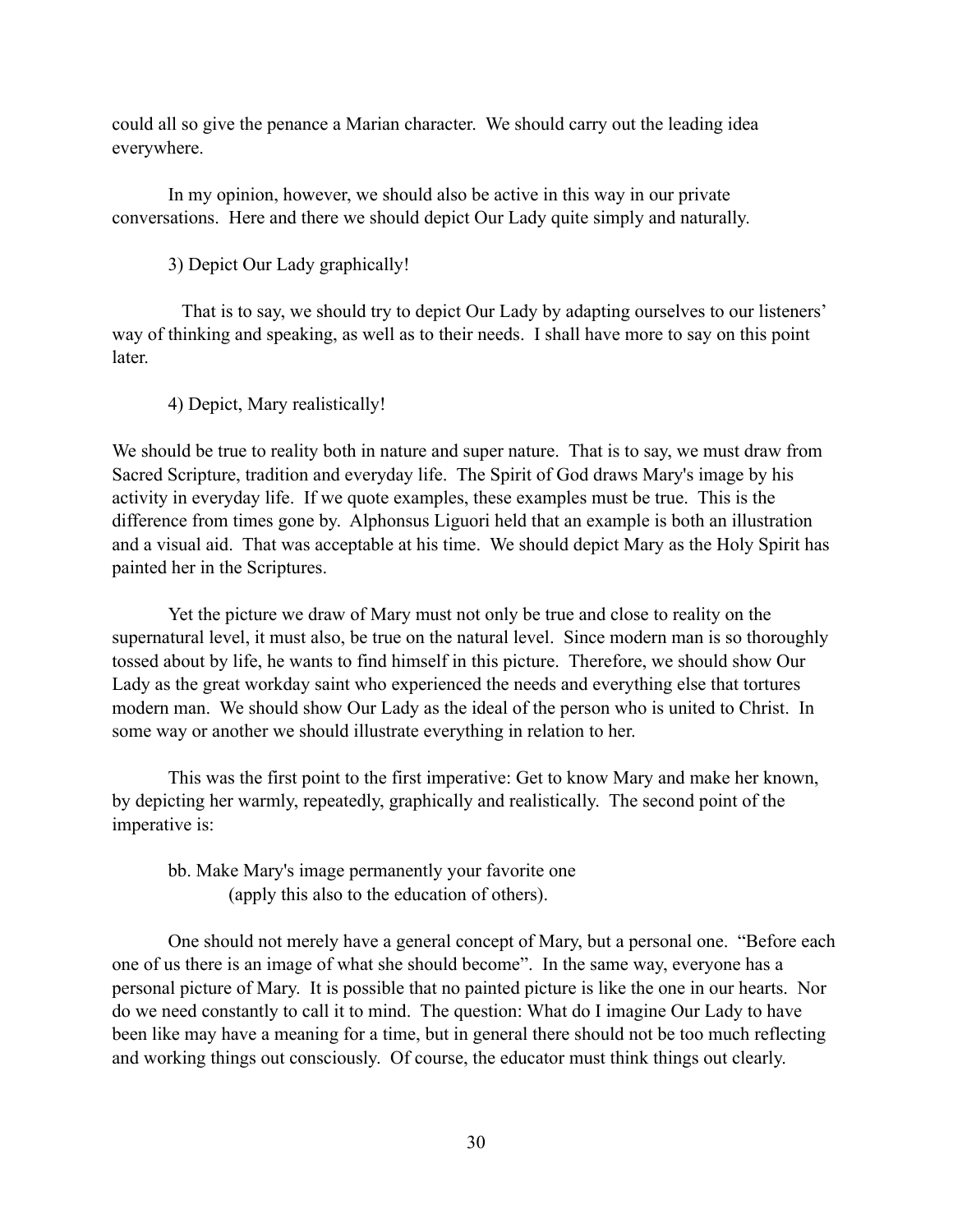Make Mary's image permanently your favorite one. It should not only be your favorite for a time, for example, when you have a tridium in honor of Mary, or conduct a week on Mary. No, Mary's image should be our favorite one throughout our lives. Devotion to Mary only becomes really fruitful when we have achieved the core of the matter - attachment to Mary. If I am very attached to my mother, I have a favorite picture of her. Much the same is meant when we say that the word "Fatherland" (Mother country) should cause the eyes of the children to light up. Thus a picture of Mary, a hymn to Mary, should conjure up a light in our souls. Then Mary's image will truly have become our favorite one.

What must we do to achieve this aim?

1. Repeatedly look at your picture of Mary.

 In scientific terms and according to general principles we would say for this: We want to make the Marian thought complex the dominant one by means of a special resolution. Mary's image should become our favorite one. I have already mentioned the opportunities for doing this.

2. See to it that your picture of Mary forms your everyday life.

 This is a most important point. In scientific terms and in the syllabuses we say: The current leading idea must have a formative effect. Every exercise must be brought into connection with this idea. Allow me to remind you that for the sake of clarity we are separating in our discussion what is in practice a single process. Hence, the most important point is not only that we should know, look at and value Our Lady, but rather that we should love her. To the extent that knowledge becomes appreciation, and appreciation becomes love, devotion to Mary will bear rich fruit. The more Mary's image unfolds its full power, the clearer this image will be. Acts of devotion to Mary are both the expression of and means to acquire love for Mary.

How can we allow the formative power of Mary's image to unfold in everyday life?

a) Try to carry out the ordinary actions of everyday life with this attitude. From now on what I usually do shall be done for love of Mary.

 b) Try to express your love for Mary in special acts, for example, in songs, sacred dances, plays, by a consecration, or by making transparencies of Mary. The whole person is formed by such things. What is the effect, for example, of a speaking chorus? We should make more use of such means. A special form of dress and banners are very important in education because they are the expression of an attitude and have a retroactive effect on life.

 c) In addition, try to give the person's whole attitude a Marian character. Everything should be Marian. The Christ-centered approach does not contradict this. We need only think organically. Thus, when teaching social forms I could ask: What sort of behavior is fitting to a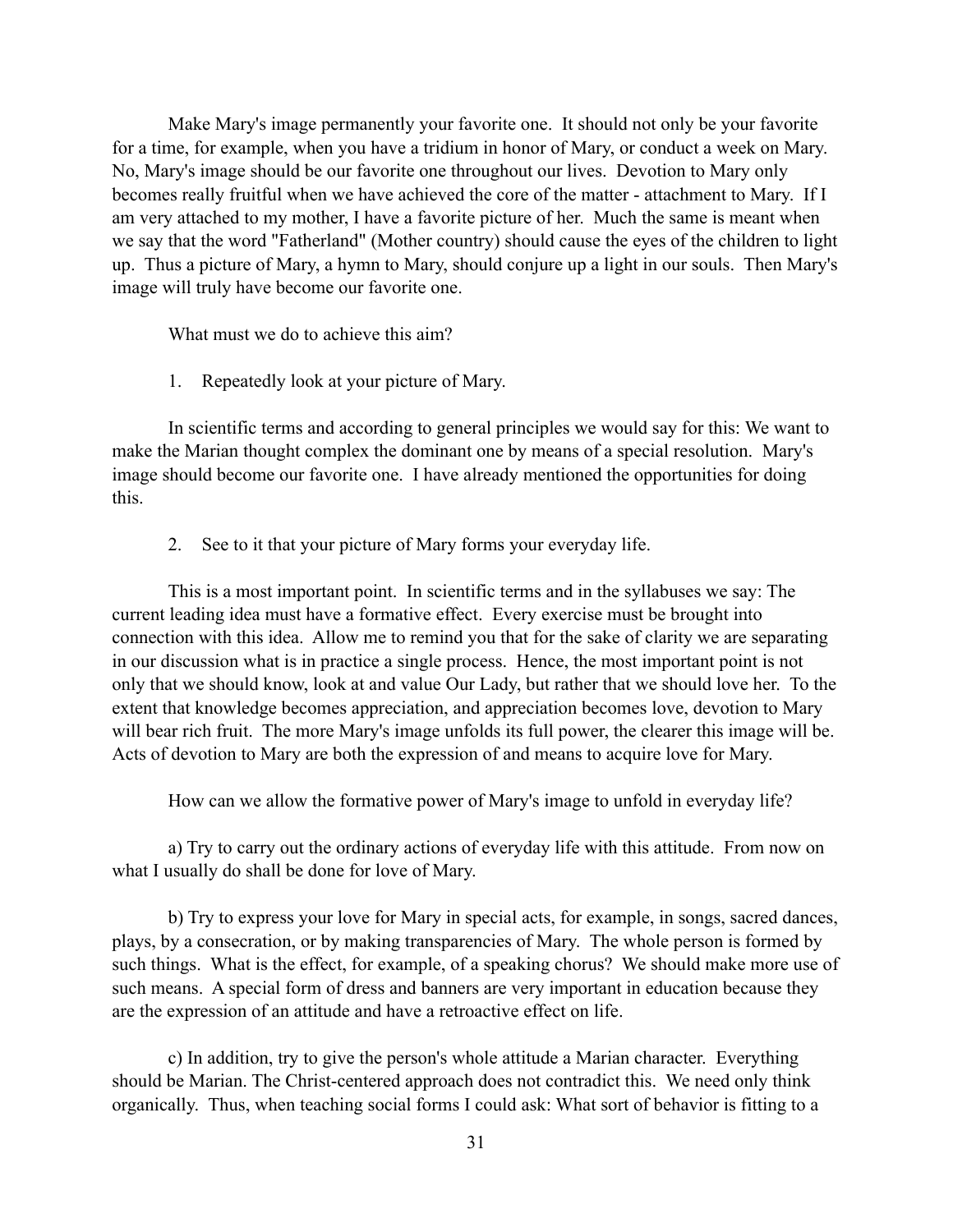Knight of Our Lady? Thus good manners are synonymous with a Marian attitude. Similarly, we should deepen and apply this Marian attitude throughout the day's work.

 d) The formative power of Mary's image should also show in our working for the kingdom of Our Lady. Just this point is extremely important for the youth. They may decorate the altar and picture of Our Lady. We can also let enthusiasm for a Marian place of pilgrimage be re-enkindled, etc.

 With this we have very shortly and in a concentrated form discussed the first imperative: Get to know Our Lady and make her known.

b. Learn to appreciate Our Lady and teach others to do the same.

 In scientific terminology we say for this: See to it that the dominant thought complex becomes the dominant value. By doing so I see to it that the concept of Mary is valued as a great power in the kingdom of souls. How are we to do this?

aa. By immediately working out the values involved.

If I depict Our Lady in the radiance of her purity, if I describe her as the Mother of Sorrows, or enlarge on her childlikeness and simplicity, I may not stop here. I must also immediately work out the value involved. The value of talk consists not only, in gaining clarity on something, but also in appreciating its value. If you want a universal means with which to achieve this at one stroke, see to it that you become an outstandingly Marian person. Then everything I do and say is deeply meaningful. Then the thought complex and its objective value are not seen apart.

bb. By constant association of word, truth and value.

 This is not difficult if there is a resonance in one's own soul when a word is spoken. I then have the means to achieve the same in others.

cc. By constant association of partial and central values.

 I speak, for example, of humility, purity, a sense for the seemly. I must then repeatedly relate all this to the image of Our Lady, which is placed before us for a time as a central value. Or else I speak about the reality of our bridal relationship to Christ, or our membership in Christ. Once again, I must find everything exemplified in the image of Our Lady. Of course, in doing so I must personally be aware, that I am not dealing with the final, central value. This is God. But Mary is the Mirror of Justice who catches all the rays of our Savior's glories and reflects them back to the Triune God.

dd. By constantly exposing and devaluing the opposing false values.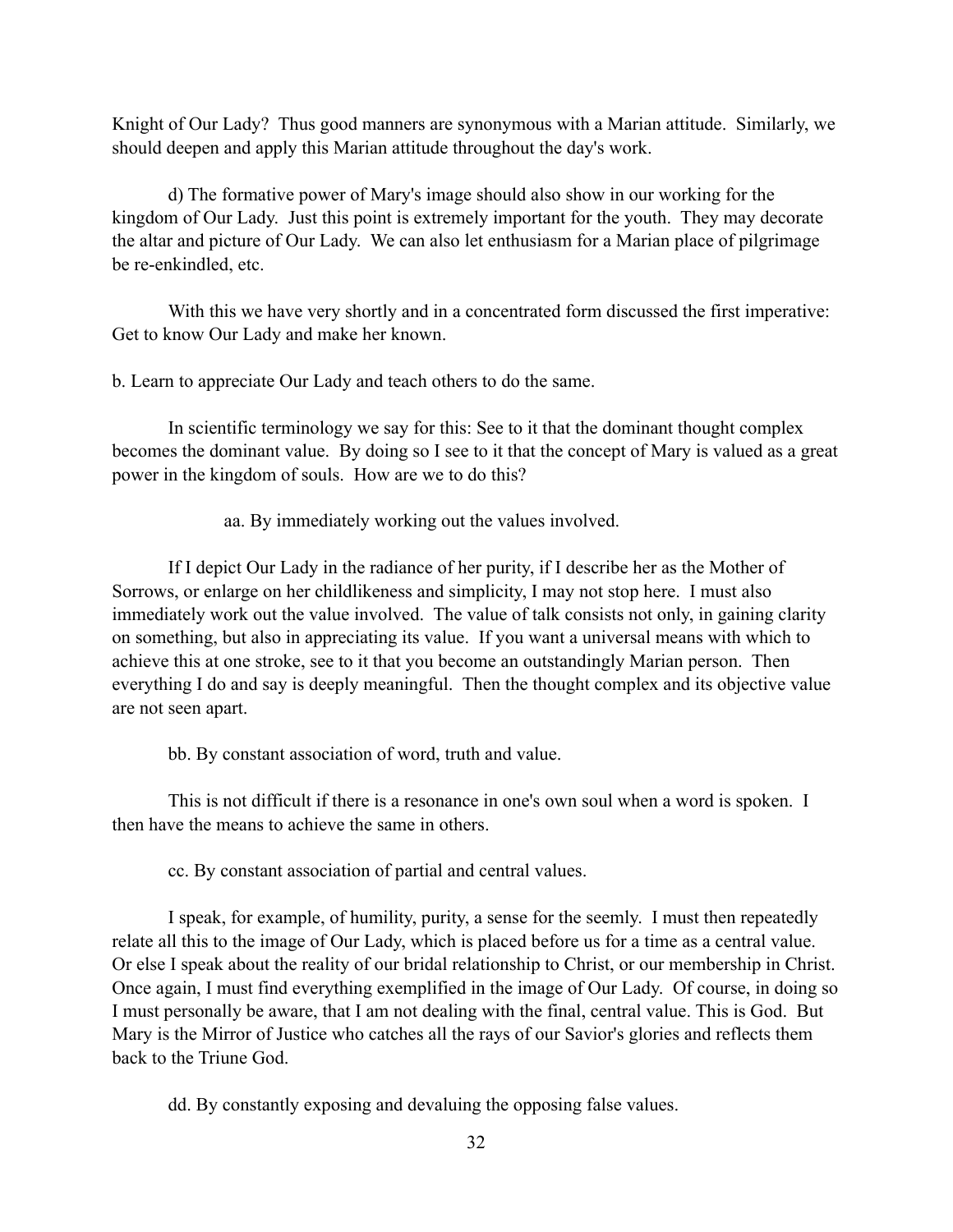I must expose them by confronting them with Our Lady's image. In her image I have the mirror. If something is a value to her, it is also a value to me. Her image resolves the sexual, Bolshevistic, and anthropological crises. False values answer a certain craving in our nature, viz. the craving for possessions, power and pleasure. These need to be exposed and devalued by being confronted with Our Lady's image.

 But how is this devaluation to take place? Already the fact that I have a deep and personal love for Our Lady implies that I have a strong means with which to devalue false values. According to the psychology of attachment, I adopt the values of the person I love both intellectually and instinctively. His or her values become my own. According to the psychology of love I must become empty of those things that do not please Our Lady. In every sound devotion to Mary you find these laws applied correctly and practically.

 That was the second imperative: Learn to appreciate Our Lady and teach others to do the same.

c. Learn to love Our Lady and teach others to do so.

 This is the third imperative if I want to be a master of educational method. There is not a big difference between appreciating and loving. I appreciate something that is objectively valuable. I love it when it becomes subjectively valuable. I must, therefore, bring the Marian thought complex and its value home to the educand both intellectually and instinctively, and then see to it that openness for this value forms life accordingly.

 I should love Our Lady. We distinguish between two forms of love "amor concupiscentiae" and "amor benevolentiae". "Amor benevolentiae": I like a person because of his greatness and value. "Amor concupiscentiae": I love a person because of what I receive through this love. God's wisdom has created such a beautiful world. If I love my mother, openness for certain values forms life. Devotion to Mary has the objective value of answering a need of our hearts. It is possible that it can satisfy our need to be sheltered and completed. If I love Our Lady because of this, then "amor concupiscentiae" is uppermost. If, however, I give myself to Our Lady because she is so beautiful and exalted, etc., then this is "amor benevolentiae". In this instance the need for a value is satisfied ut consecutivum 13, in the other, ut finale<sup>14</sup>.

 I would like to ask you as far as possible not to work too reflexively when you are educating. If I notice that the youngsters have a need for inner complementation, I must show them Our Lady in such a way that their need is answered. The educator must know what chords to strike. As far as possible, therefore, not so reflexively. On the other hand, modern man is

<sup>13</sup> ut consecutivum  $=$  as a consequence

<sup>14</sup> ut finale  $=$  as an end.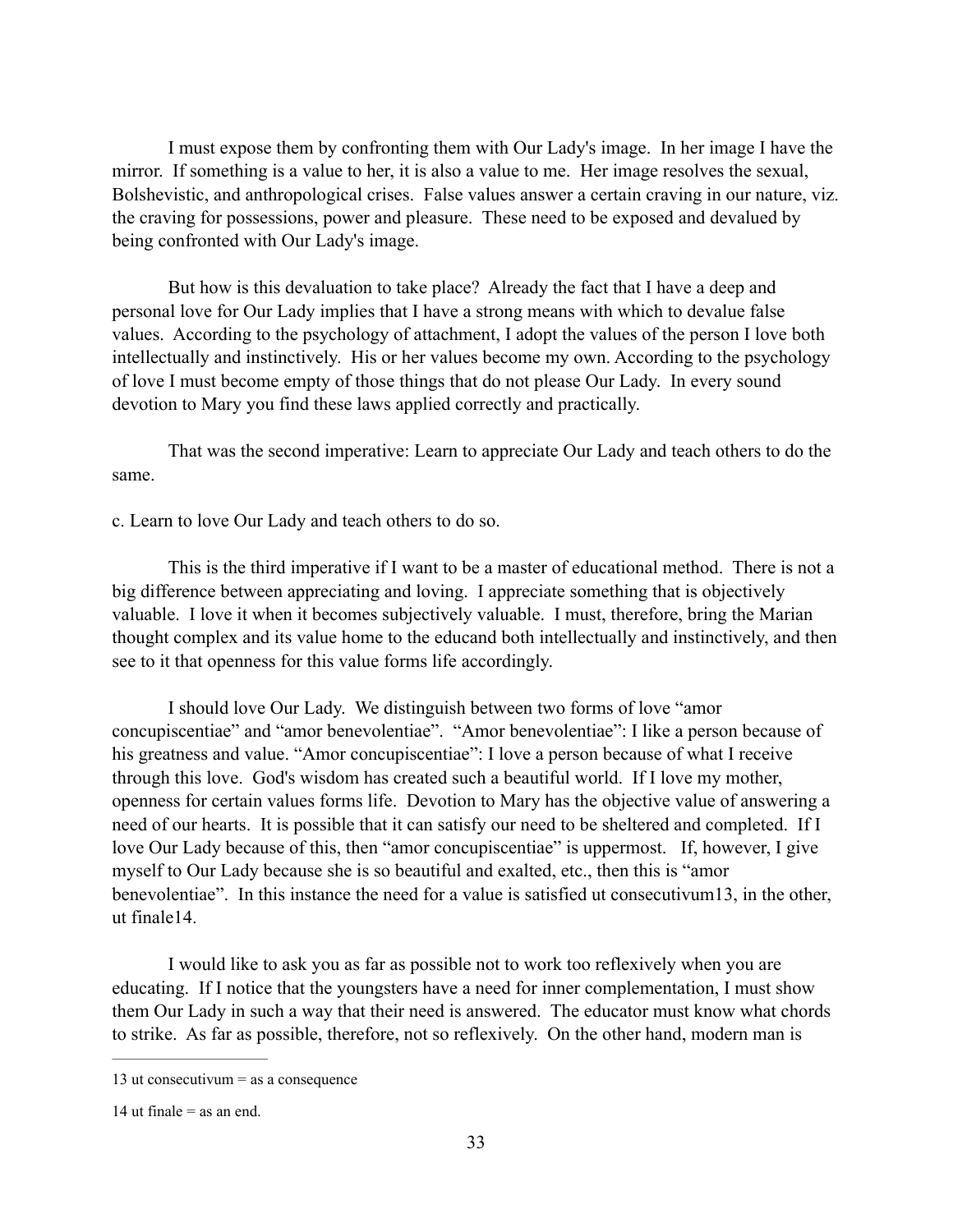terribly inclined to reflect on things. This approach should in particular be observed in the education of girls as simple as possible!

 The imperative is: Learn to love Our Lady and teach others to do the same. We must see to it that in the normal course of events openness for values forms life. As an educator I must know that/this openness for values varies according to whether the educand has an achievement need or an affiliation need. The soul of the one is particularly disposed for values that satisfy his or her need for achievement, the other more for those values that answer his or her need for affiliation. Now I look at the image of Our Lady. Do we find values in her that answer our needs? Let me express myself very shortly. The act of devotion to Mary is in itself "formaliter simplex" (essentially simple), "virtualiter triplex" (virtually threefold). In itself, therefore, it is a simple act. But it has the power to answer a threefold openness for values, the quest for greatness, childlikeness and security. In the language of the sodalities one spoke about Our Lady as the Mistress, Queen (domina), Advocate (advocata) and Mother (mater). If a person's achievement need is predominant, I see Our Lady as Mistress and Queen. In relation to her I feel like a knight. If the value she represents is to form the life of the educand, I must above all show Our Lady as the Queen. Then the educand's openness for this value will form his life. That is to say, the value complex must be brought home to him on the instinctive level. It must answer personal needs. In dealing with other character structures, one would have to emphasize the features of the advocate and mother in Mary's image.

 For the sake of simplicity, we reduce the three component parts of devotion to Mary to two. We show Our Lady either as **Queen** or Mother. The aspect of being our advocate may merge with that of the mother. Accordingly, I am either a knight or a child in relation to Our Lady. If I want to be her child, I must have an affiliation need. In this case I show the image of the Mother in such a way that the corresponding values are revealed. As Mother she answers the educand's openness for the value of childlikeness. The Queen answers the educand's openness for the value of knighthood. If I do not grasp this properly, I will be speaking above their heads. The personal application of the value to life must take place.

 You will say: If only I knew whether the person before me has this or that character structure! In practice this problem is easily solved. Both needs are present in everyone. We are then only concerned with a change of emphasis. It is not the power of the voice that awakens the resonance in a person's heart, but rather his openness for certain values. At one time I must answer the knight's openness for values, and then that of the child. Whether I have hit upon the right note for the individual can often be read in the eyes of the person concerned. Or else I discover it during a private conversation. The master will soon notice it.

 Perhaps I have expressed these demands too theoretically, but I am speaking here to professional people. I only want to show how we should educate ourselves and others to love Our Lady.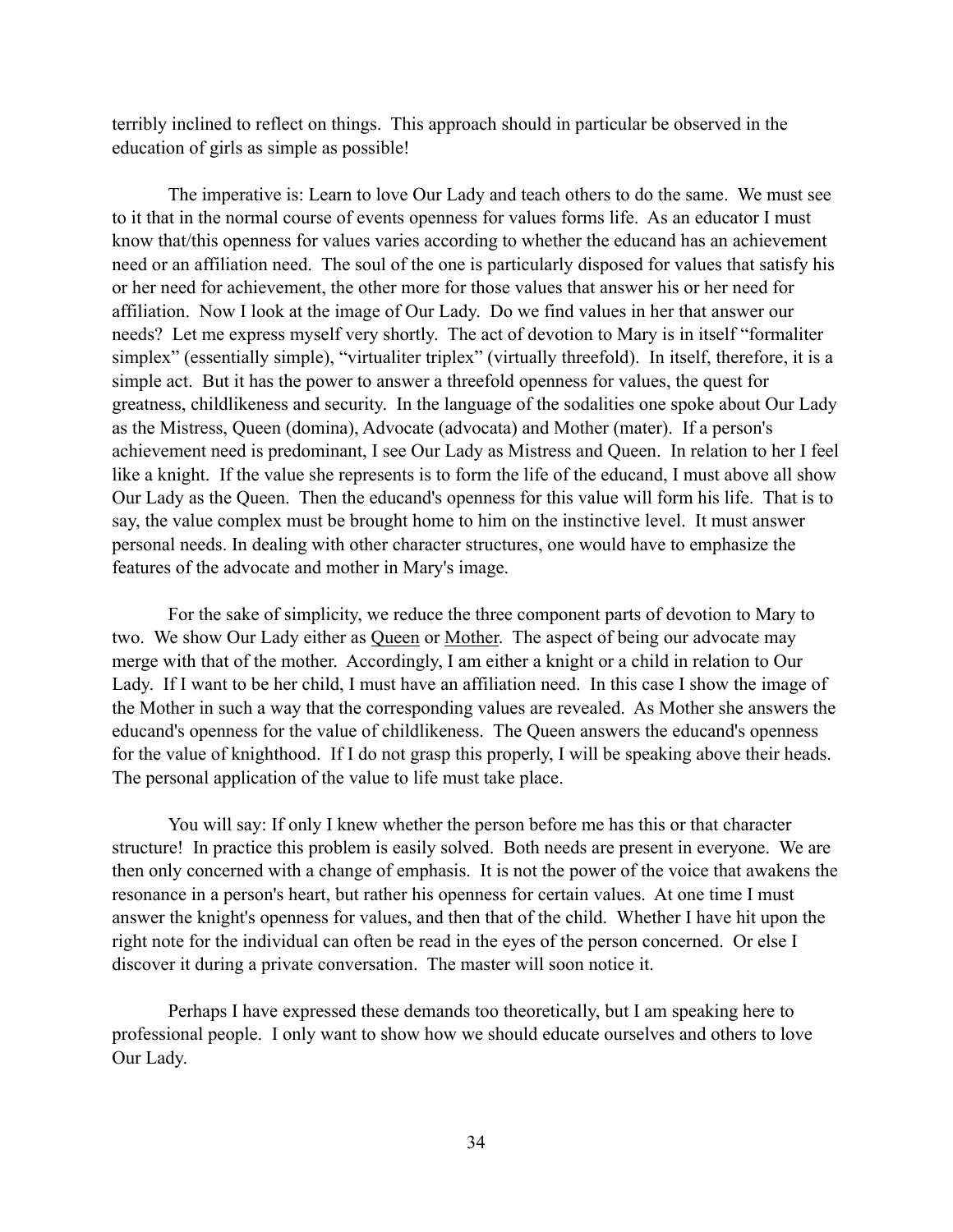Yet it is not sufficient for us to be instinctively united with Our Lady. Devotion to Mary should introduce us more deeply into love, for Our Lord and the Triune God. You should not see this so much in relation to time as in relation to method. Study people who are sound, you will find this in them. If people love Our Lady, they also love God. In every part they always find the whole. We may riot introduce our own confusion into the simple people, but should rather see the organic connections. If one has acquired deep love for Our Lady, one; must then, according to the teaching on the organic structure of reality, make a shift of emphasis. The law of transference then comes into play. Together with love for Our Lady, a deeper love for Our Lord and for God will come into existence. We should above all take along with us a strong and vital outlook that motivates us to seek the totality, the organism. The ordinary people see no difference between the Seamless Robe of Treves, Our Lord and God. The general believer is very, simple in his thinking about these things, also in regard to the questions raised by the Liturgical Movement. If one presents these truths in such a complicated way, and in isolation, one creates a world that does not touch the people. Always have the whole organism in mind!

 With that we have presented the general principles of the method of Marian education. We are now faced with applying them to the particular spheres.

#### PART II

 The general fundamental principles of Marian methodology which we have been given in what has gone before, must now be applied to the individual spheres. In the foreground of our considerations we have the topic of a pedagogy for family life. Those who are experts in this field know that this topic can be divided into a number of essential sub-themes; education for marriage, sexual education, civic education. In the first conference we opened up the inner connections in this field, by tracing the difficulties in marriage and family life back to man's difficulties in controlling the natural human drives. The difficulties in family life are rooted in the difficulties of marriage, and the difficulties in marriage are rooted in the difficulty we have in controlling our drives. Whoever wants to practice a sound education for family life, must therefore consider education for marriage and family life as well as civic education.

 For the moment let us be satisfied with a compendium of a pedagogy for marriage. Let me remind you that marriage is essential to family life. I base myself on the marriage encyclical which I will take as known to you all. I would like to give you a key to its understanding. Whoever does not read the pertinent passages will not understand the encyclical's greatness.

 The encyclical states that marriage is the root of the family. The condition of the root determines the condition of the trunk blossom and fruit. What is the origin of marriage? God instituted it with the commands "Be fruitful, multiply" (Gen, 1:28). It is not possible to have a sound root, without also having a sound stem, flower and fruits. And now look at life today. People want marriage, but not children. Therefore education for marriage is the most essential component of education for family life. The relationship of husband and wife, on the one hand, and of parents and children, on the other, must be guided by God's intentions.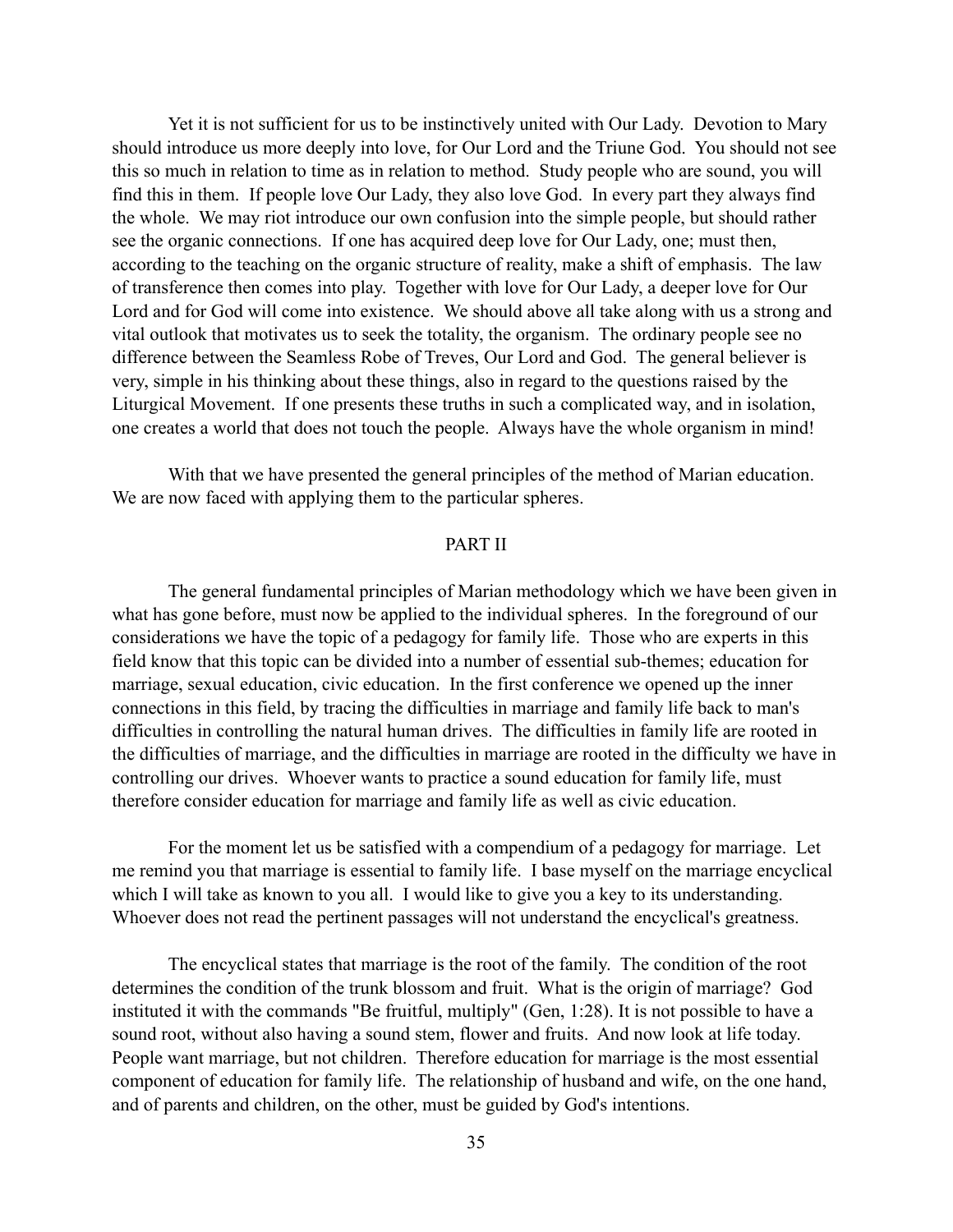Marriage is the root of human society. What a hybrid state it is in today! The battles of the future will be fought out in marriage. Even if we fight for many other good things, the decisive point is here. The renewal or the downfall of Europe depends on the solution of the marriage question. Therefore a feeling of anxiety may arise when we discuss the question of marriage. And yet, on the other hand, it has a liberating effect if we discuss it in a God-willed way.

 Listen to the opening words of the encyclical on marriage: Casti connubii! There is still someone today who dares to challenge the world with the demand for a pure, God-pleasing marriage. There is still someone today who has the courage to defend the God ordained foundations of marriage. It is as though the Pope calls out: Take care! The edifice of the world is shaking because the foundation is crumbling. If you want to save the world, you must foster the God-willed, pure marriage.

 The marriage encyclical is a clarion call. The midnight hour of mankind has struck. Wake up, you peoples, call to mind your tasks! If you want to save the Church and State from downfall, see to pure marriages. At the same time the marriage encyclical is a rallying cry. All who are noble should unite to carry out this great task. Like a serious appeal to the nations we hear: All should help to solve the question of the death or the healing of the nations.

 With that we have brought the concept of education for marriage into its God willed connection with education for family life and great world events. The question, that remains is: How should we work out a modern compendium of a pedagogy for marriage?

The first way: After we have heard so much about Marian education, we should see to it that those entrusted to, us grow deeply into the Marian world of values, and that later we then add an independent education for marriage. If a sound Marian education is practiced, it creates openness for higher values. I need only develop the full beauty and clarity of the ideal of marriage, and the Marian personality will find his way into it. This is the way in which Marian education and education for marriage exist side by side.

The second way: We try to discover the <u>laws</u> on which, education for marriage is based. We then show the way the Marian personality must go if he wants to make the values of a sound education for marriage his own. According to this method, Marian education and education for marriage are integrated.

I would like to suggest a middle way. I would like to develop the pedagogy for marriage in detail, and at the same time show how Marian education can be applied, so that education for marriage falls on the most fruitful possible ground.

 In order that you may understand me, let me first of all clarify the aims. The aim of Marian education is to bring out the ability and willingness in the person concerned, as a child of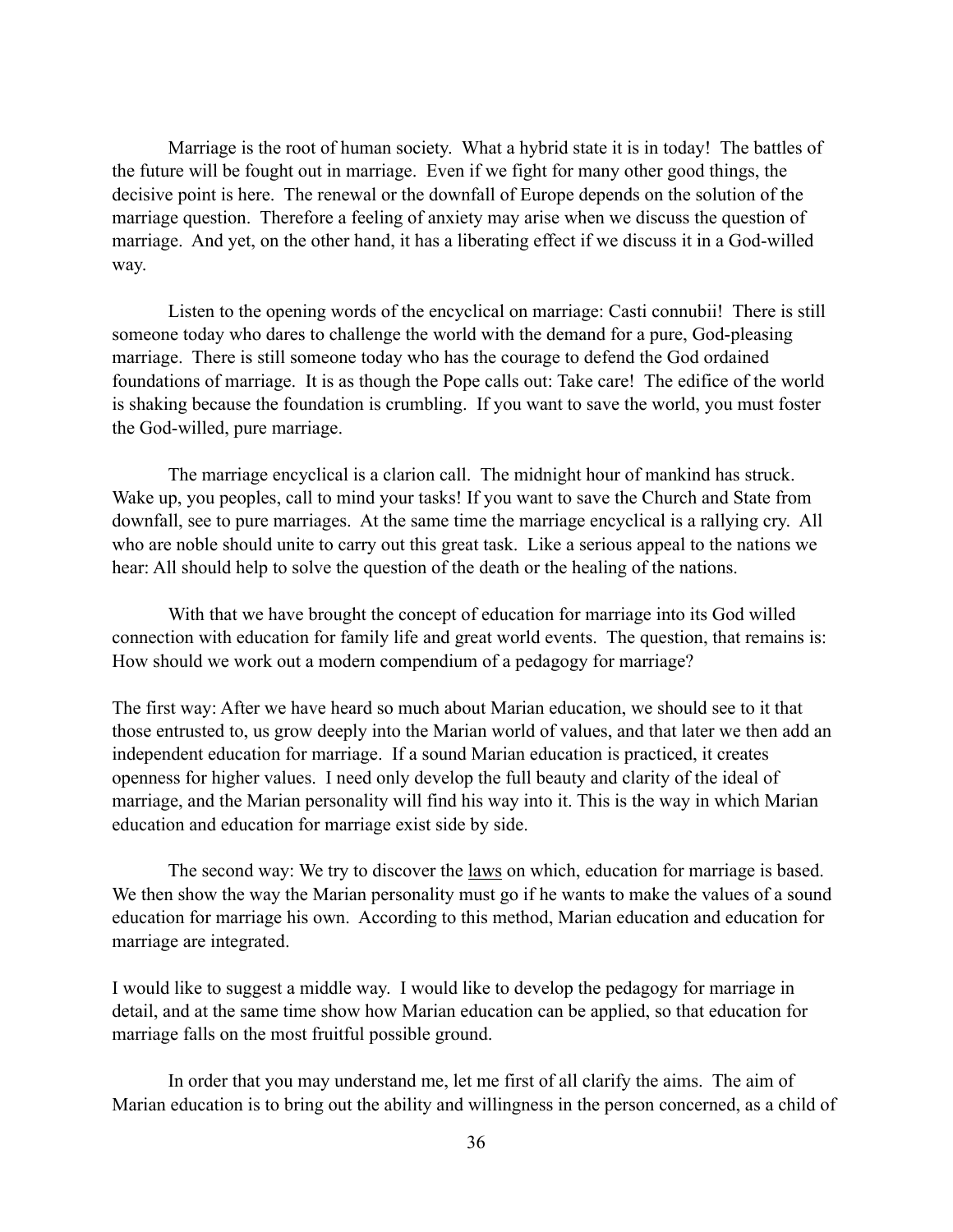God and member of Christ, to work out independently a Mary like style of living and working, because of his deep attachment to Mary. The aim of education for marriage is to bring out the ability and willingness in the person concerned, as a child of God and member of Christ, to work out independently and uphold the Catholic ideal of marriage in its classic purity, and, despite the difficulties of modern life that stand in its way, to apply it in everyday life. From this it follows that the meaning and aim of Marian education for marriage is to bring out the ability and willingness in the person concerned, as a child of God and member of Christ, to work out independently according to the example of Our Lady and permanently to hold in high esteem the Catholic ideal of marriage, because of the deepest possible attachment to Mary, and to carry it out victoriously in everyday life despite the difficulties that stand in his way.

 If you understand these things clearly, you will have traced everything back to a short formula. We ask: Where is the original feature? First of all, I bring to light the laws of the pedagogy for marriage, and I do so in precise terms. Then I will how we must adapt Marian education so that the meaning of education for marriage is brought out. The two fundamental principles of education for marriage are:

 1. See to it that the ideal of marriage is upheld in its classic purity. Or, put in other words; See to it that the Catholic ideal of marriage in its classic purity is held in high esteem (cf. definition).

2. See to it that the Catholic ideal of marriage is also exemplified in everyday life.

In life as it is today, the first law is the most essential one. Let us first of all discuss this first law. This is a task that will occupy us until almost the end of the course. We shall deal with the second law more briefly, but still comprehensively, because the thoughts involved are better known to us.

 A. First Law: See to it that the Catholic ideal of marriage in its classic purity is held in high esteem.

Three thoughts arise from this law:

I. The importance of the laws

1. First of all I must explain the words. What does the law imply? In practice it requires me to render those entrusted to my care willing and able to hold the Catholic ideal of marriage in its purity permanently in high esteem on their independent initiative. No one may leave my school who is not in a position to act correctly in this regard and uphold the Catholic ideal of marriage.

 To hold in high esteem means two things: Clear knowledge about a subject and heartfelt enthusiasm for it. I must both see and know the Catholic ideal of marriage, but I must also love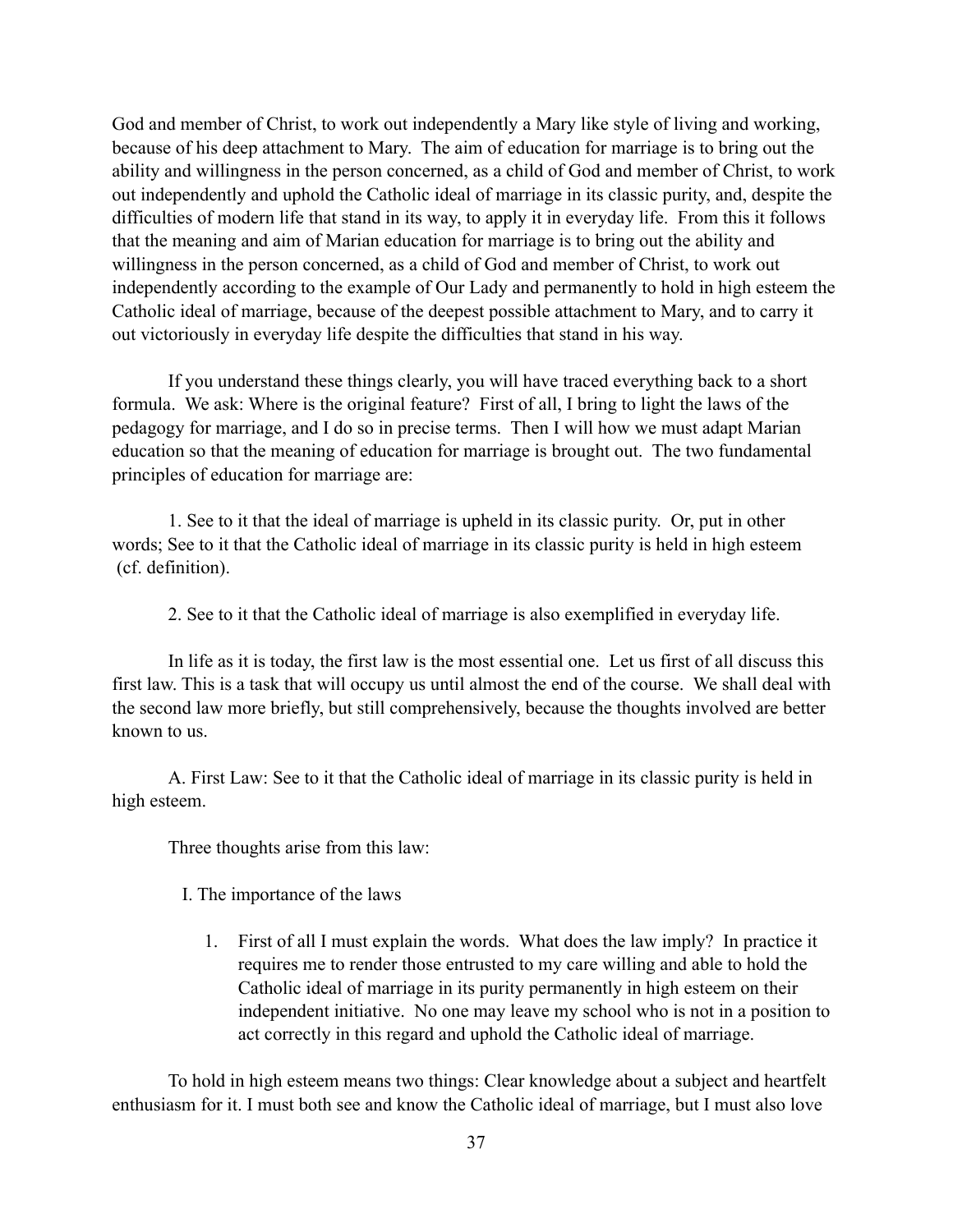it. Expressed in scientific terms this means making the Catholic teaching on marriage dominant. I must also love the Catholic ideal of marriage warmly, and I must do so permanently. It may be easy to hold the ideal of marriage in high esteem if the marriage is unfruitful, but we must also esteem it highly when a whole world drags us downwards. The ideal must be upheld in its classic purity. No part of it may be watered down or changed.

> 2. Now a word about the significance of this first law to the pedagogy of marriage. In summary I would like to place this law in the great context of the psychological and philosophical trends of today.

First of all the current psychological context of our law. It has always been necessary to work out the ideal of marriage in its classic purity, and it will also be necessary in future. Ideas are realities. People have always been immoral, also in marriage, but today the downfall is so frightening because even the idea of the pure marriage has been lost in the widest circles. Once the idea has decayed, the effect is a headlong descent into the bottomless pit. At all times it has been necessary to publicize a clear concept of the ideal of marriage. We have to win people for the ideal of virginity in the same way. Then comes the process of forming one's life according to the idea. An idea can become effective either as a function or as a task. There are ideas that are mainly effective as a function. Other ideas have to be both a function and task at the same time. The ideals of marriage and virginity fall into this latter category. This is because the natural drive is so strong. We must at all times set great store by showing these ideals as a task, even when the concept of marriage is effective as a function.

 In our present day world, however, it is particularly necessary to proclaim the ideal of marriage and win people for it, so that they grasp its meaning.

 The deeper reason for this is that the dark background of life today places many obstacles in the way of upholding the Catholic ideal of marriage. We need only think of the three concepts: The stress of work, the stress of living and the stress of living conditions. We could add to this: The anxiety of the educator, but we would prefer to see this as included in the term: stress of living. The stress of living conditions, of work and of living could also be found in other periods of history, but at those times there was a store of religion in the people, and they kept with enthusiasm to the ideal. These outward sources of stress only get the power to drag us downward because of the crisis, of religion. There are groups today that do not suffer under the stress of living conditions, work and living, and yet the ideal of marriage has been watered down. The deeper reason for this is the difficulty in controlling the natural human drives. It can only be overcome by a deeply heroic religious life. I do not want to enlarge on the crisis of religion here. It should be sufficient, to mention it. I would far rather discuss this threefold stress of living conditions, work and living.

Why must we know about these sources of stress? The marriage encyclical gives us a reason. Whoever is involved in life today must know about the difficulties of life so that he can be kind and mild in applying the ideal of marriage. We shall be able to do this to the extent that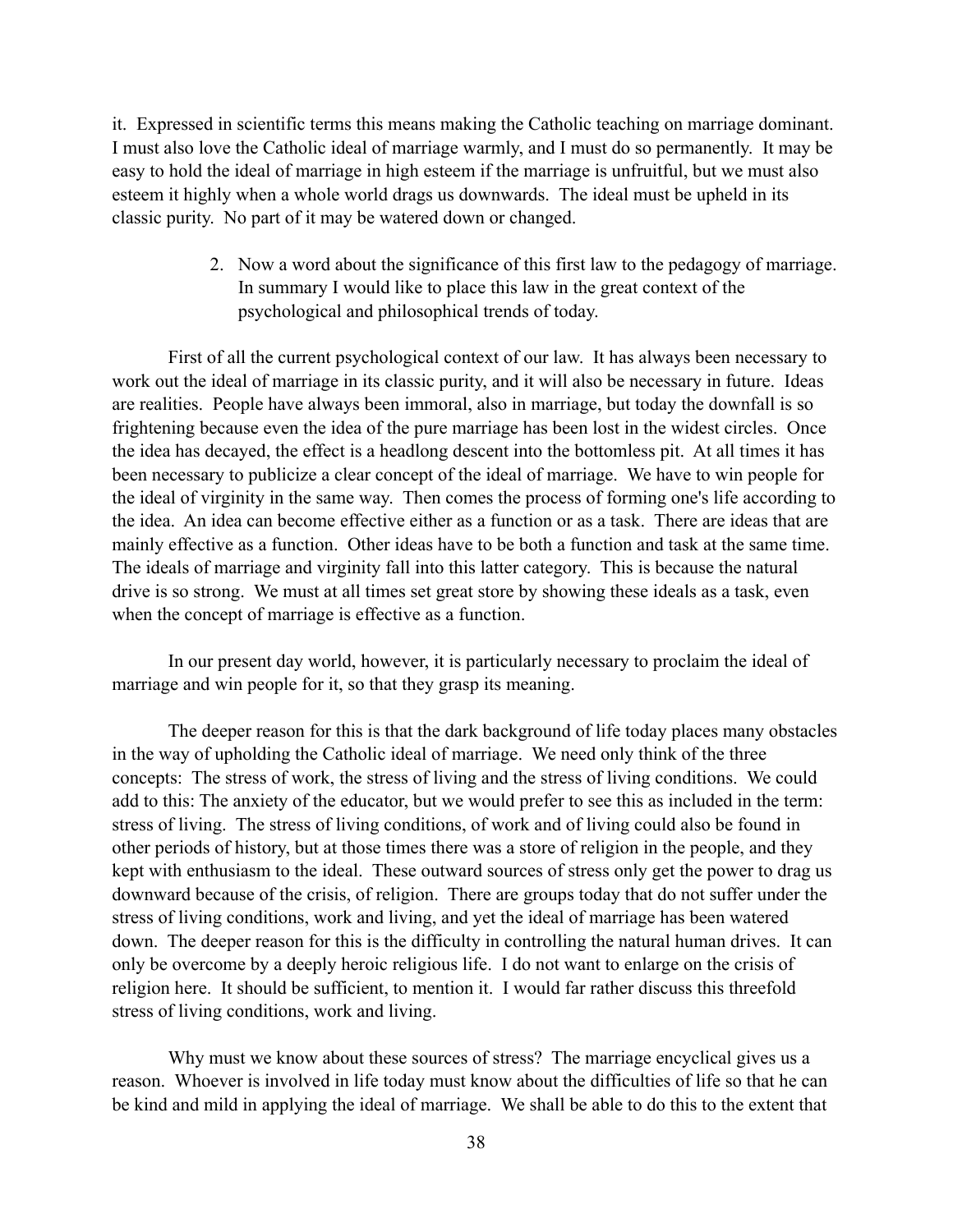we share in marriage in these great needs. We also need to know these sources of stress in order to feel urged to proclaim the ideal of marriage in its classic purity. It would be wrong to say: The poor people suffer so much under these conditions...., and then let everything go. If, however, I know that the individual person upholds the ideal of marriage, but is too weak to be able to carry it out, my attitude towards him can be described in the saying: Be hard on the fault, but kind to the one who has failed. We must be hard and sure in condemning the fault, because there is so much uncertainty, and because the concepts are being watered down. Therefore we should also be grateful to the Holy Father for bringing so much clarity to the subject. Despite all the kindness with which we treat the individual person, we should preach the ideal of marriage in its classic purity. The marriage encyclical should inspire the start of a movement that like an army on active service exerts itself for maintaining the Catholic ideal of marriage in all its purity.

 It would be wrong to think that these subjects have nothing to do with nuns and virginal people. We should rather be the bearers and heralds of the ideal of marriage in its classic purity everywhere. The marriage question is the fateful one for Europe. That is why we must go among the people to make known the Catholic concept. But we often do not have the courage to do so. We do not have the strength of conviction and enthusiasm for the cause. Yet we are here to renew a world in Christ. This world can only be renewed if marriage is renewed in Christ.

In what follows I want to sketch the dark background.

a. The stress of living conditions. Let me call upon your knowledge of life and say: Ordinarily it is impossible to uphold the ideal of marriage if there is no proper accommodation for the couple. Let us see this subject as a problem of life and look at the stress of living conditions as a lack of space, overcrowding and degradation.

 aa. Lack of space. How many people have nowhere decent to live either before or after marriage? Before marriage: The effect of lack of space before marriage is unrestricted sexual intercourse. As a result the later degeneration of marriage is already prepared for. On the one hand, couples are unable to marry because there is nowhere to live, on the other, one separates legal and Church marriages too completely, while the couples believe they have a right to each other.

After marriage: For example, if a man is transferred, but there is nowhere for the couple to live, so that the husband has to stay in one place and his wife in another. In 1927 (in Germany) there were almost a million families that did not have a proper place to live.

 bb. Overcrowding. How many people have to make do with a single room! Everything takes place in this room; sleeping, procreation, birth, death.

 cc. Degradation. What do these rooms not look like very often? Dingy and empty, everything in disorder. It is then very difficult to uphold the Catholic ideal of marriage.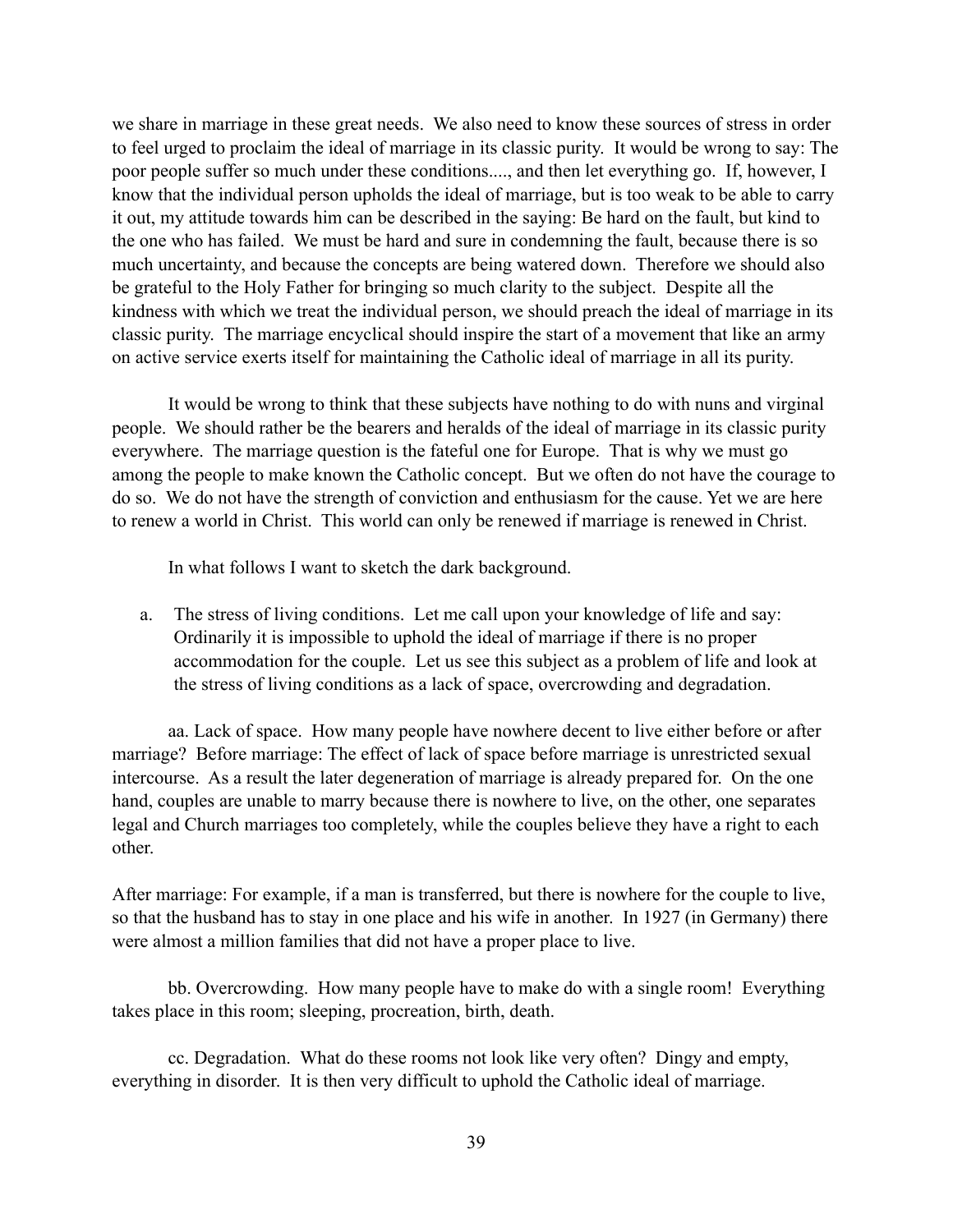And what are the effects of such difficulties? The first effect is physical degeneration, which shows in T.B. and widespread venereal disease. However, what is worse and more important is sexual degeneration. How many sad scenes the children see, impressions that will have an effect later in life. Is this a healthy preparation for marriage? A lack of every comfort and convenience makes the drives shoot upwards. That is why husband and wife look for some compensation in the bars or on the street. How difficult it is to preserve the ideal of marriage in all its purity in such circumstances. How easily the parents' authority is undermined. How can the children respect their parents in such circumstances? The obvious conclusion must be: to reduce the number of children as far as possible. These conditions give us the breeding ground for radical movements.

b. The stress of work shows in unemployment, unsatisfying work and drudgery.

 aa. Unemployment: The facts are clear. What interests us here is rather the cause for this unemployment. Perhaps one could say: The cause for unemployment is capitalism. But this is not the case. One can only say that the cause is the incorrect application of capitalism. Or we could also say, it is an economy based on money. Mammonism emphasizes earning power. We know how far this is often taken. How often women in particular are misused, so that they have to work even when pregnant.

 As the second reason for present day unemployment we may mention the general economic conditions. And the effect of this unemployment? Idleness, which is the beginning of every vice. If a young man or woman does not have sufficient work, he or she is open for vice and revolution. Without work a person feels inferior; he cannot develop a correct sense of his own value. The core of his personality is weakened.

bb. Unsatisfying works<sup>15</sup>. In this regard mention must be made of going to work at an early age, unskilled work and working merely for money. How many unskilled workers we have! And how little this benefits the development of personality! This in its turn is important in relation to sexual difficulties and the difficulty in controlling the human drives. How often young people who earn money pay board and lodging to their families. Another unsound phenomenon is that young people of both sexes work together for years. What an effect this must have on marriage. Woman has the task of creating a homely home. If she has to spend the best years of her life working outside the home, she loses the deep and sound feelings of a true woman. Her rightful concern for a home is not developed. As a result of working with men, strongly masculine features are easily developed in her. The element of polarity, the erotic, is weakened, quite apart from the fact that the ground for sexual aberrations is prepared. Statistics show that the problem of getting married today is not so much the result of an excess number of women, but rather the result of men's unwillingness to marry because they can no longer find the right woman. Another disadvantage is that husband and wife sometimes have different working

<sup>15</sup> Many of the examples quoted must be seen in the context of the time in which this talk was given.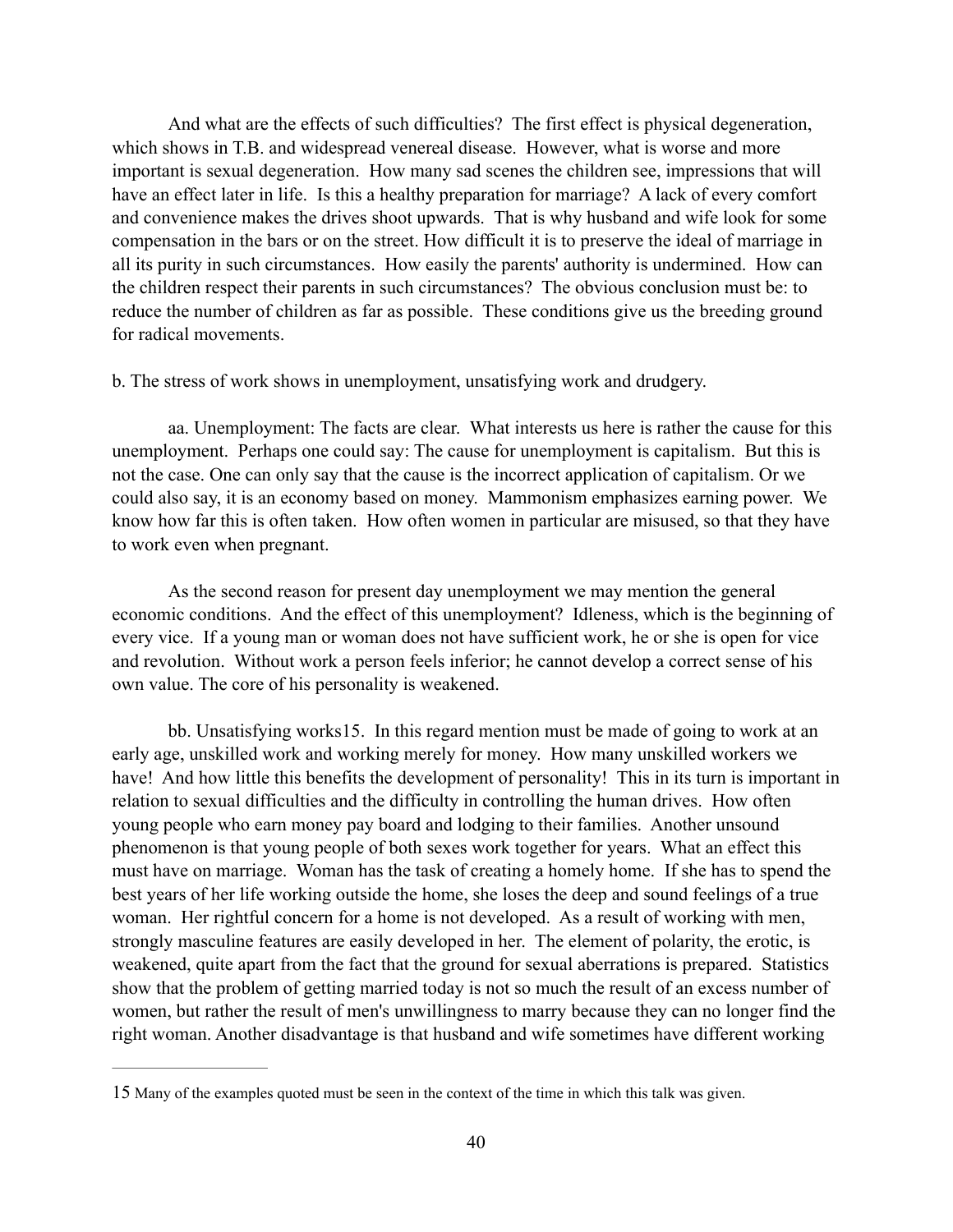hours, so that either the husband or the wife is not at home. The ideal situation is to be found on farms. There all the members of the family are involved in the same activity. Thus working conditions can also tear the family apart still further. That such unsatisfying work, as indicated here, is a drawback in upholding the Catholic ideal of marriage, is obvious.

 cc. Drudgery. Work becomes drudgery when it is unsatisfying, because it does not develop man's creativity and allow him to express it. As a result sexual difficulties in marriage are intensified. Some balance is sought for the unsatisfying work. Of course, by a religious outlook on suffering, drudgery can at least be made bearable. The early Christians were happy, not because they were financially better off, but because they had a religious outlook. Today, however, the worker is often without religion. That is why it is difficult to remain true to the Catholic ideal of marriage.

c. The stress of living. People living in times gone by also knew the stress of working and living conditions. But these stresses did not break them because they were religious. Now, however, a third great stress is added to the other two as a result of the widespread lack of religion. This is the stress of living. Physical and spiritual ruin have gained ground.

 aa. Physical ruin: A marked physical decline has become very widespread in Germany. How much nervousness we find in modern man! This together with the lack of religion robs man of his resistance to difficulties. How the blows of fate today wear down our nerves!

 bb. Spiritual ruin shows in marked superficiality, which is a special feature of people today. The life of man today is like a film. It has length and breadth, but no depth. This has severe repercussions particularly on woman. She cannot exist without depth. She needs time to digest her impressions. Think of the superficiality with which marriages are entered into today. With the same superficiality couples are prepared to have a divorce. How often marriages are entered into simply for the pleasure involved. The cinema, theatre, lovely clothes and such things are most important. People want pleasure. This explains why many men avoid marriage. They do not want a wife if she is not a genuine woman, and so they prefer a life of freedom. On the other hand, woman has become more independent and does not want to give this up. Yet she still wants to satisfy her need for giving herself to another, and so she easily gives in to promiscuity.

 These hints should be enough. From all that has been said, it follows that it is very difficult to maintain the ideal of marriage. Therefore we should proclaim the Catholic ideal of marriage with the greatest enthusiasm.

## FIFTH CONFERENCE

 Our consideration of the various great needs of our time has shown us how much moral heroism is required to uphold the Catholic ideal of marriage in its classic purity. On the other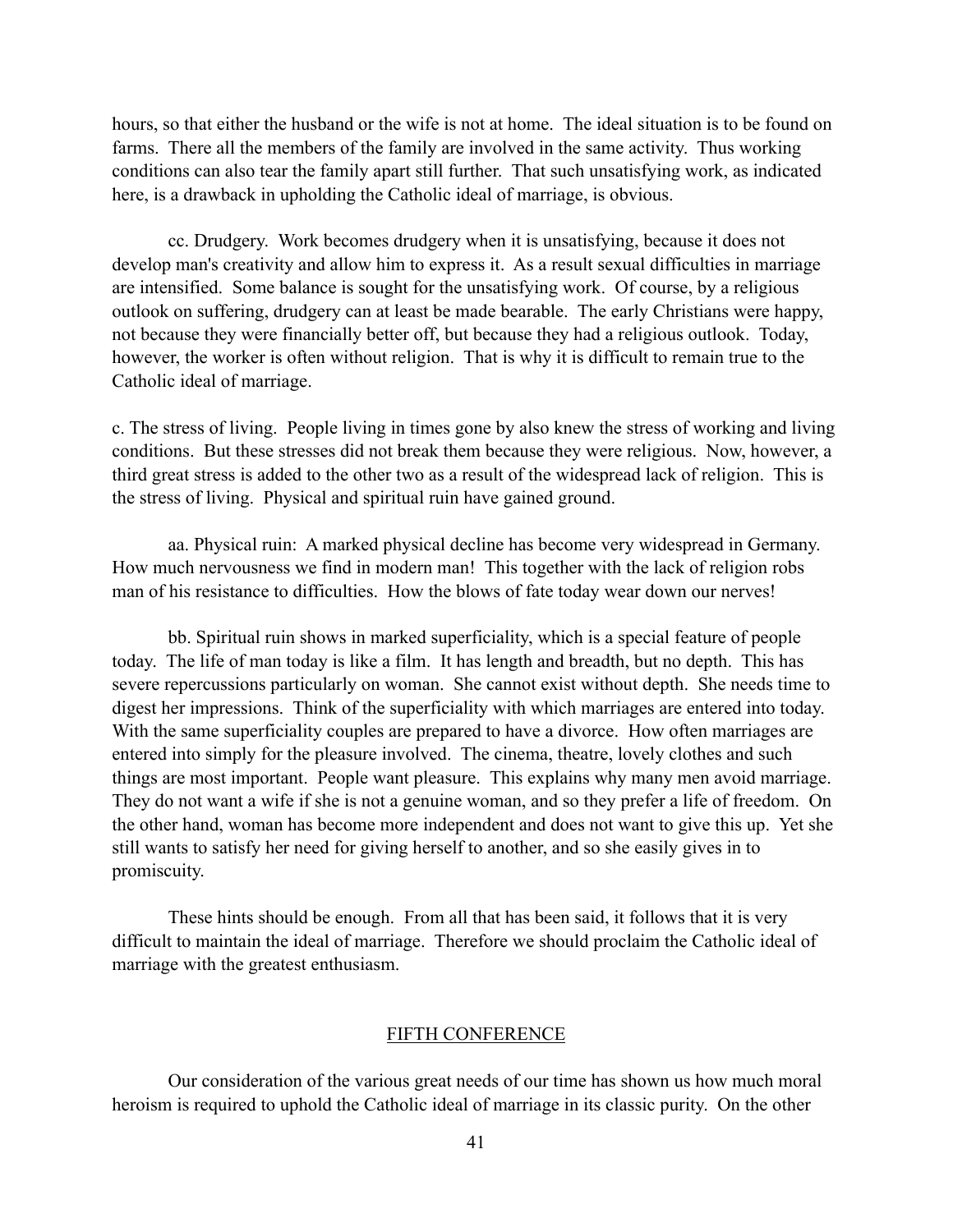hand, it is understandable that as a result of these difficulties not only marriage practices, but also the concept of marriage has been dragged downwards. Yet our simple Catholic people do not feel happy about this distorted concept. One can conclude this from the sense of liberation and relaxation that went through the people when the Ogino-Knaus Method 16 of birth control became known. The people felt that they could uphold the old concept of marriage and still make concessions to their needs. I am only stating the facts here. I shall enlarge on this tomorrow.

## 3. What should we do now that we have seen the dark background?

 a. We must first of all see to it that the Encyclical "Quadra-gesimo anno" (Pope Pius XI: 1931) is carried out. We should try to bring about not only a reform of attitudes, but also a reform of conditions. The deeper reason for this is that people are so dependent on their environment. It is easy for people to fall prey to difficult or unbearable conditions. Therefore, in his marriage encyclical the Holy Father points out that a reform of conditions must emphatically be tackled. If we are really serious in desiring the renewal of marriage, we must draw the conclusions and support state reforms in this direction.

 b. In practice, in dealing with individual cases we must use kindness, understanding, love and compassion. We do so with the firm conviction: "I feel pity for the people." We must keep clearly in mind that whoever wants to uphold the ideal of marriage today as a father or mother, must be a saintly person. If we want to educate our people, we must educate holy marriage partners, and we must start to do so when they are at school, indeed, when they are still in their cradles. We must aim at giving them a deep understanding of marriage, and enable people to make the sacrifices demanded by married life at a later stage. The person who is not consciously striving for sanctity is unable to make these sacrifices. Today we must ever more consciously work towards contacting the individual person, particularly when the associations are still further shattered. We need, spiritual leaders, an elite. These are not merely people who can talk brilliantly, but also people who can live well, who can exemplify the Catholic ideal of marriage. You will not take it amiss, I am sure, if I hint gently that in selecting our Catholic lay leaders' mistakes have sometimes been made. Perhaps we had brilliant speakers who exerted themselves for political Catholicism, but who did not sufficiently exemplify the Catholic ideals.

 c. In view of these difficulties we should engage ourselves with great enthusiasm in starting a Catholic marriage movement. This would have to bear the Catholic concept of the pure, God willed marriage into the world at large. In other words, it would have to see to it with great warmth and enthusiasm that the Catholic ideal of marriage shines with classic purity before the people.

<sup>16</sup> Otherwise known as the rhythm method. Advocated by Dr. Kyusaku Ogino of Japan and simultaneously, although independently, by Dr. Hermann Knauss of Austria - First English translation of both works 1934.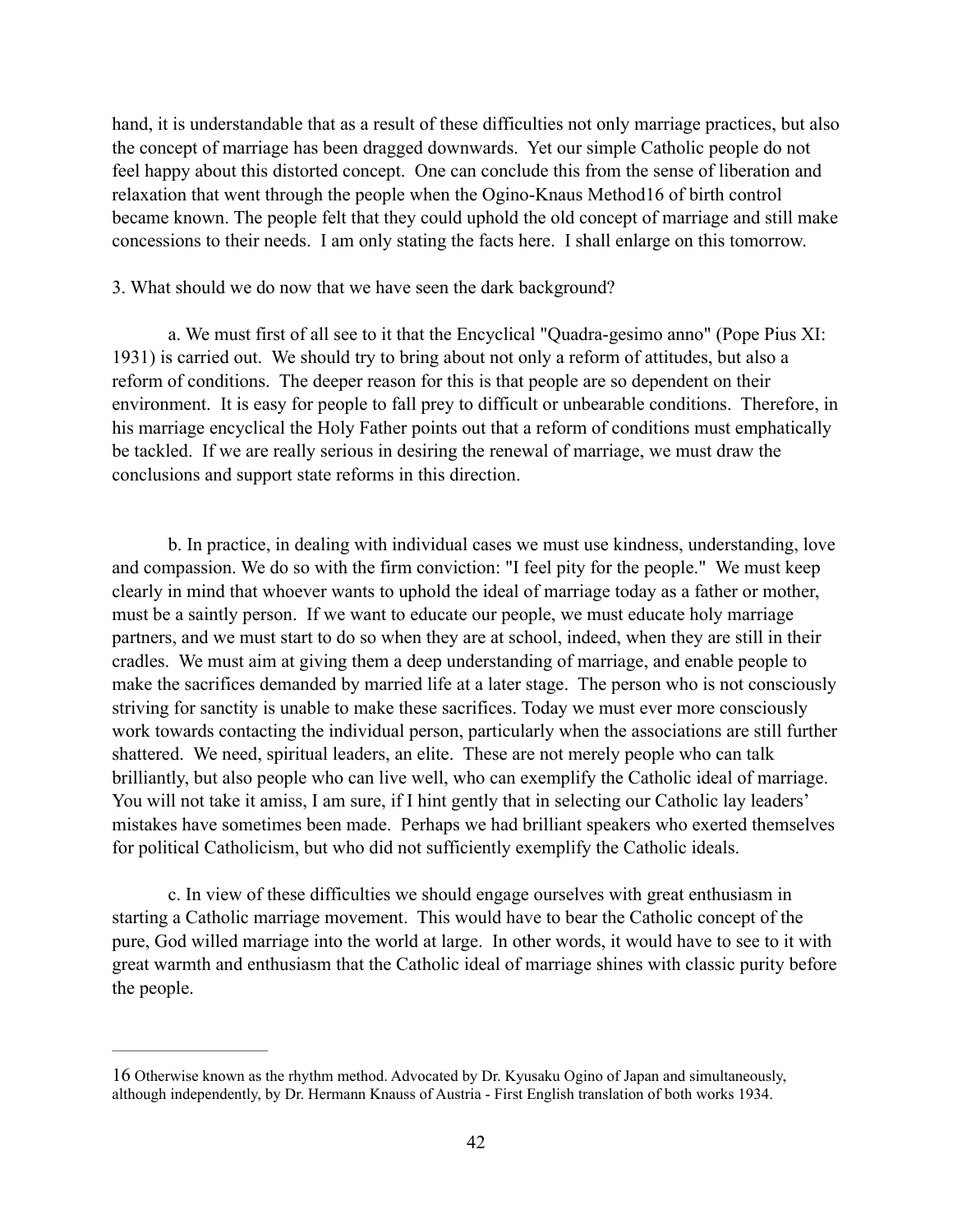With that, we have come to the second section of the first law: See to it that the Catholic Ideal of marriage in its classic purity is held in high esteem.

II. The content of the law.

 The question as to the content of the above mentioned law includes two things. First of all the question: How can we describe the Catholic ideal of marriage in its classic purity? Or, in more learned terms: What are the constitutive elements of the Catholic ideal of marriage? Then the second question: How can we become enthusiastic about this clearly envisaged Catholic ideal of marriage, and help others to catch this enthusiasm?

1. Allow me in this conference to discuss the way we will have to go if we are to give a clear answer to this fateful question. Which ways, which methods come into question for us?

 In order to answer this question, I must first answer two sub-questions: Firstly, the question as to the way and method as such; then the question as to the spiritual foundations and conditions for using this way. Do not be dismayed, for now we are starting out on the original feature of this year's course, hence also the most difficult.

 You may perhaps object: Why waste time with these scientific matters when we have so many practical questions to answer? To this I may say that the most practical point of our course on marriage, and for all educators for marriage, is the deeper insight into the fundamental principles. Permit me to say that this brings us to the crucial question of Catholic education for marriage. It is this: How shall we manage to lead the masses to hold the Catholic ideal of marriage in high esteem? How are you to hold this ideal in high esteem and carry it further, if you do not have a deeper insight into the fundamental principles of the Catholic ideal of marriage and Catholic education for marriage? It is not enough today, at least if, we want to create a Catholic marriage movement, to say: This is what is stated in the encyclical on marriage. Life is so many sided and uncertain that new problems can easily arise which are not yet solved in detail by the marriage encyclical. What will you then say?

 We can only understand the marriage encyclical completely when we have the right key to it. The most practical approach to a course on marriage for people, who want to have a formative influence on life, is to see to it they receive a sound concept of the basic principles of the Catholic ideal of marriage. In what form may I present these thoughts? I am thinking here of ourselves, not of the people. We ourselves should first of; all see things clearly. I shall now and again use scientific terms. Once we have clarity on the subject, we can continue in more popular terms. Let me now answer the two sub-questions.

a. What is the method we want to use in answering the question as to the content of the ideal of marriage? It is a scientic-synthetic method.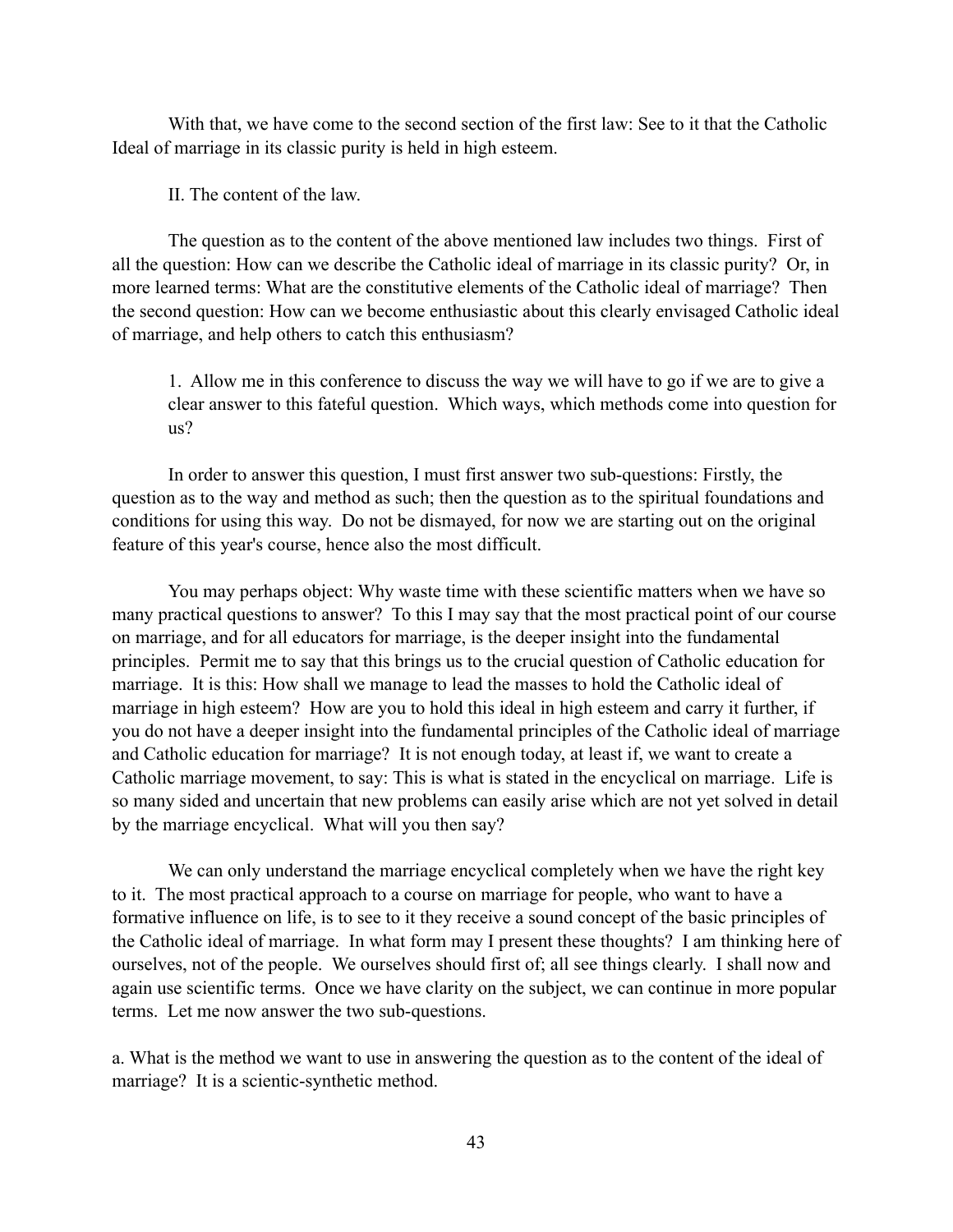That is to say, we first of all follow the paths of science. We must initially work out a philosophy of marriage and a dogmatic teaching on marriage. Or, to put it more clearly, we want to work out a metaphysics of marriage. That is to say, we consider marriage in the order of nature and grace. Marriage morality also draws from these sources. Nevertheless, there is a big difference between marriage morality and pedagogy for marriage. The first asks: What may I do without committing sin? The second asks: What must I do to attain to the ideal?

 You may perhaps say: We were expecting a pedagogy for marriage and now we are starting out on a metaphysics of marriage. You are quite right. The emphasis has changed. Yet we must first of all strive for things that are necessary conditions. It seems to me that in this sphere there are gaps in our knowledge that have to be filled in. When we were in the seminary, how did we discuss marriage? Only too often this treatise was left to one's private study. It may have been justified at that time. Today thorough knowledge about these topics is required. Therefore, we must make up for what has been left out. Since time, opportunity and sources are often lacking, you may pardon me if I lay the foundation for a pedagogy for marriage by a metaphysics of marriage. I shall not attempt to solve individual questions. Cases are constantly changing. Circumstances are so different and so varied. Therefore, do not say: We expected more than we got. If I know the basic principles, and am enthusiastic about them, I am in a position to carry out effective education for marriage. Without glowing enthusiasm for the great ideal, one will not be able to lead the people upwards.

 We have chosen the scientific-synthetic method for our investigations. I could work out a metaphysics of marriage by using an analytical or synthetic method. Working it out by the analytical method would mean asking for the commonly accepted definitions of marriage, investigating them, and from there proceeding to the underlying principles. For certain reasons I do not wish to use this method now, but prefer to choose the synthetic method. However, in order to give an all round picture, I will make a few fleeting remarks about the existing definitions of Catholic marriage.

 There is a great uncertainty today not so much as to the matter, as to the formulation of the definition of Catholic marriage. It will do us good to become aware of this confusion of opinions and formulations.

The modern outlook on life (Lebensgefühl) is reflected in this uncertainty, as in the need, for a change of emphasis. The "Codex" 17 deals with marriage juridically and formulates it in canon 1013 para 1, as the union of the sexes for the purpose of procreating and educating children. The newer, more modern definitions, inspired by the modern outlook on life, are not satisfied with this approach. How should we see this conjugal union? It is an expression of union in love. Modern man prefers to see marriage as a union of love, life and destiny. This is the moaning of the old expressions union of the sexes. Further on, canon law also speaks of equal rights and duties in the marriage union (cf.Codex 1081 para 2).

<sup>17</sup> Codex iuris canonici (Code of Canon Law).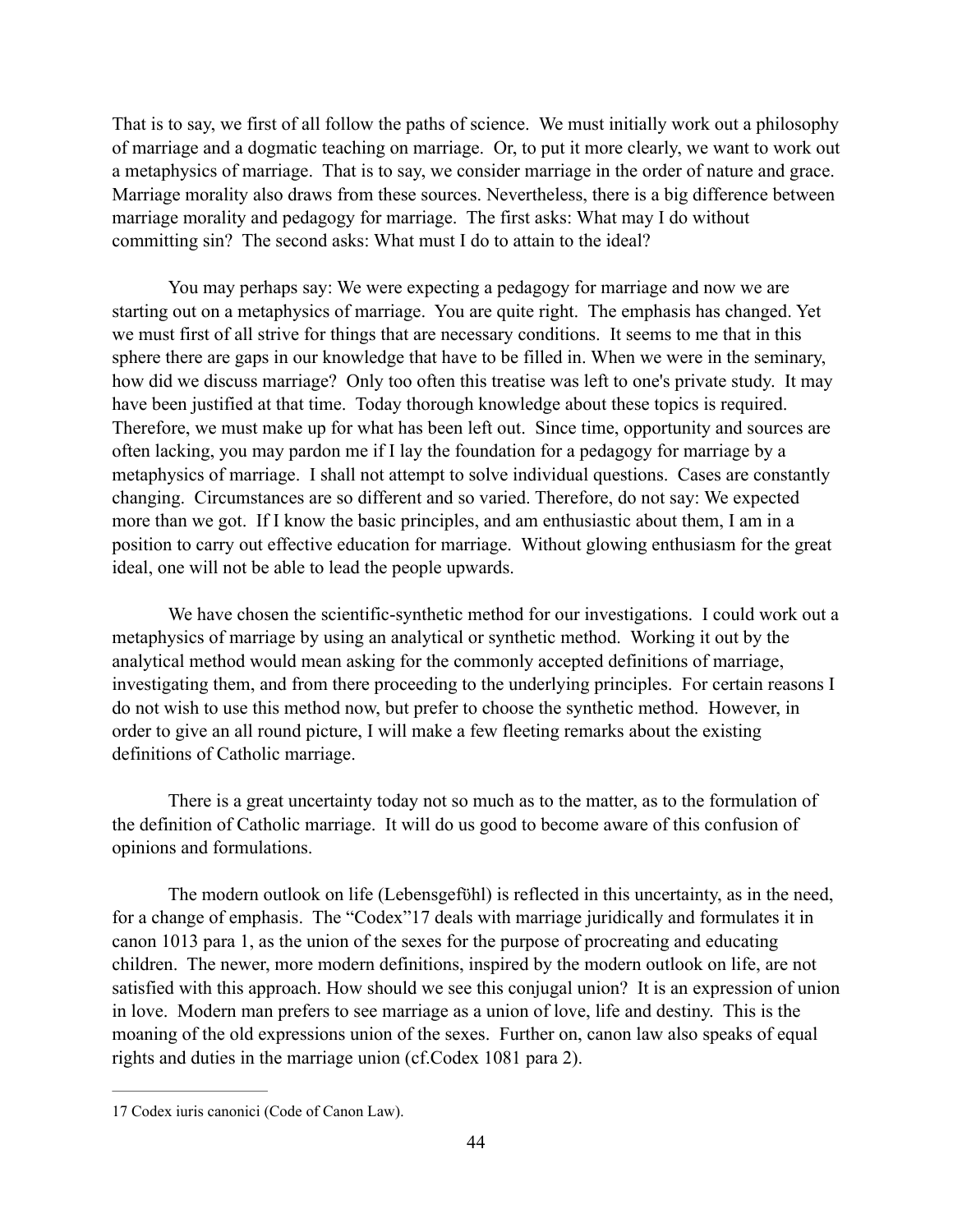Let us also listen to other definitions such as were attempted as the last "Katholikentag" (Congress for Catholics), or as suggested by our specialists. Other circles, for example, the associations, are also busy with these considerations. Our strength here (in Schoenstatt) should be to see old thoughts in a new, modern light. Accordingly, the old definition should be understood as the union of the sexes as an expression of being united in love, life and destiny. This is how it should be shown in sermons. It may not happen that only the sexual side of marriage is in the foreground, and that only marriage morality is preached. We should far rather point to the ideal of marriage, and show marriage as a union of love, life and destiny. The most complete expression of this union is the marriage act.

 With that we have to some extent shown the analytical way of working out a metaphysics of marriage. We need to descend from these definitions to discover the underlying principles, by proceeding from the known to the unknown. However, I prefer to choose, as I said before, the synthetic method. This is the opposite method. We proceed from the essence of that part of nature which is the one mainly in question when we consider marriage. This is the sexual sphere. Allow me here to use an expression I shall have to repeat very often later on. If we understand it, we understand everything.

 We need to investigate the inherent natural and supernatural meaning (Natursinn) of the sexual drive in which the final and highest ideal of marriage is contained in germ. Once this is clear, we can deduce all the demands of the marriage encyclical. We shall then be in a position to take an independent stand on new questions. I have preferred this synthetic way so that we can have complete clarity. Of course, this will cost hard thinking. Yet we must undertake this out of love for our people and ourselves. Then the metaphysics of marriage will become education for marriage.

 Thus far we have been dealing with the first sub-question: How should we work out the content of the ideal of marriage for ourselves? The answer: By using the scientific-synthetic method.

 b. Once we have achieved a certain clarity about the method, we must make the rational foundations for this method our own. With this we begin to approach the core of the subject. Where shall we find the rational foundations for this method of deducing the ideal of marriage from its inherent meaning (Natursinn)? This is the great law: Ordo essendi est ordo agendi. The objective order of being, both in the realm of nature and super nature, is and must be the norm for our style of life. In this you have a law that is an underlying theme of the whole of dogmatics, morality and pedagogy. Therefore, whoever recognizes this law clearly and knows how to apply it to this sphere of life, may be certain that he will receive complete clarity on the essential marriage questions, and that he will be able to become enthusiastic about the Catholic ideal of marriage.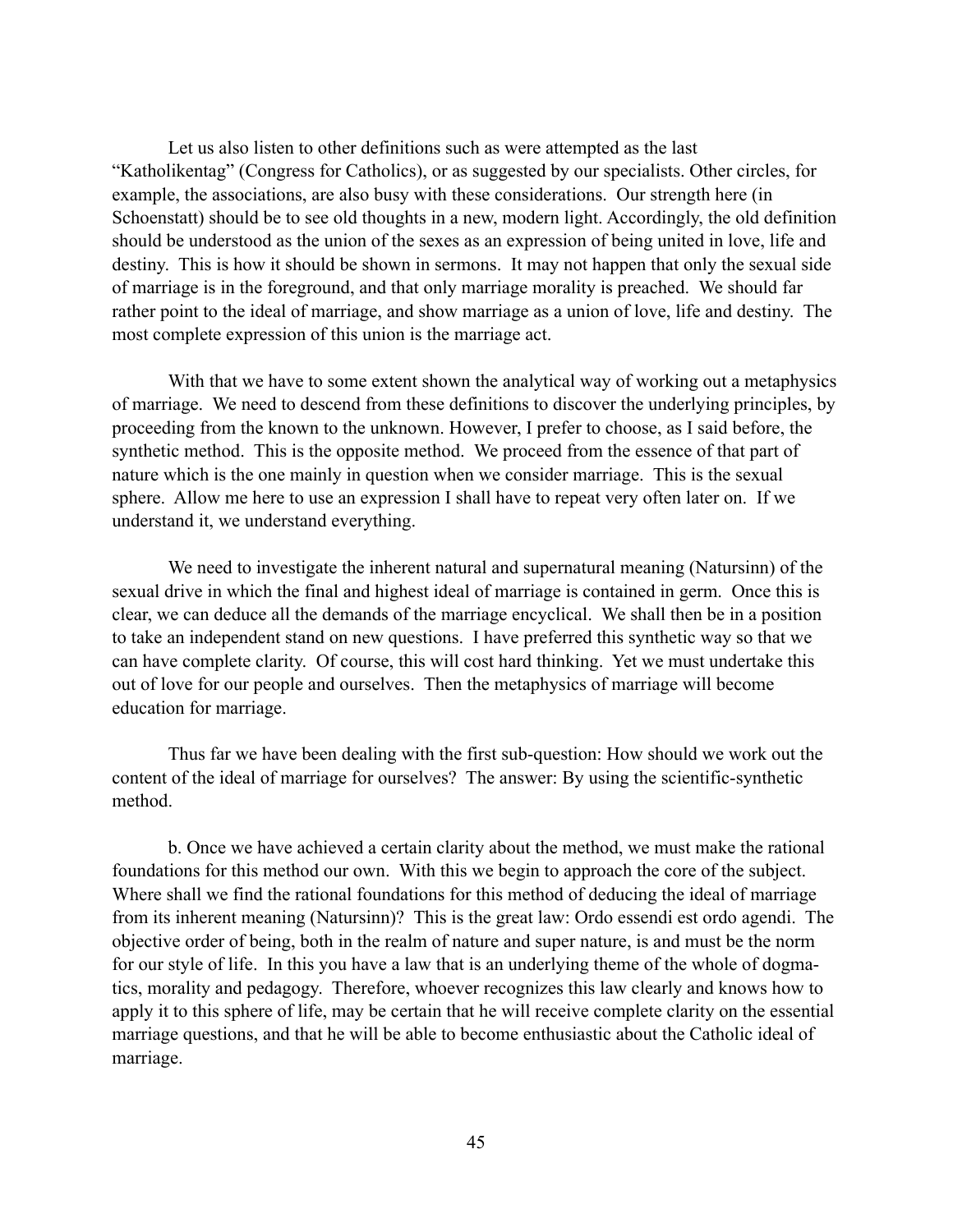What should I say about this law? Actually, this law is well known to us. We, who have had the four weeks retreat 18, built everything on this law. All our educational courses rest on this foundation. If you want to find out whether and in how far you have understood this law, try to reword it. Moral philosophy states that the indicative of the ontological order should become the imperative of what should be done. To neglect doing so is to sin. Or, the still, silent language of the ontological order should become a loud and mandatory "should"; or, I must become what I am. Knowledge about the order of being is an obligation in conscience. The true life of a genuine human being consists in acting in accordance with God's creation. We must answer the "concursus divinus generalis" with the "concursus humanis generalis" 19. I must go along with God's will. God makes his will known not only through the commandments, but also through his works. The works of God are the thoughts of God and the binding will of God made visible to us. Become what you are! Act according to your nature! Before each one of us there is a picture of what he should become....

 The expressions may change, the underlying idea, however, must be clear. Superficial knowledge is not sufficient. If we want to achieve our aim, we must dig deeper, discover the underlying principles and become enthusiastic about them.

What is the deepest reason for this law? What is obligatory? The clearly expressed will of God. God makes his will known by clearly defined commands and by his works. This latter point is most important. How can we prove this? Because God's works are his thoughts and decisions made visible to us. God has made his idea and his will known to us in his works. The will of God underlies the ontological order of things. The deeper reason for this is that God is the originator of everything. God is the cause not only of the mandatory word, but also of his works. God creates, God conserves, God governs. Hence, God is also the creative, conserving and governing cause of the sexual drive. He conserves the nature of a thing. If I treat an object according to its ontological structure, I fulfill the will of God. I have then performed an act of virtue. If I act towards things contrary to their inherent natural meaning and ontological structure, I have sinned. That is to say, God expresses not only his thoughts, but also his will through his works.

 This is the scientific foundation for the whole of Catholic morality. On this foundation great men like St. Augustine, St. Thomas, Leo XIII and Pius XI have built their moral demands. If we do not understand this clearly, we will not be able to understand many concepts used in the marriage encyclical. St. Augustine spoke about a "conservatio naturae", which means, keeping to the natural order; of a "perturbatio naturae", which means, upsetting the natural order. St. Thomas used the expression acting according to or against nature. Therefore we do not really need a positive command in regard to the object of the sixth commandment. We should deduce the laws and ideal of marriage from the meaning of nature. If, for example, I perform the

<sup>18</sup> The first four weeks' retreat for priests held 1929

<sup>19</sup> concursus divinus - The doctrine that every creature is completely dependent on God in using its faculties; concursus humanus - Man's cooperation with God.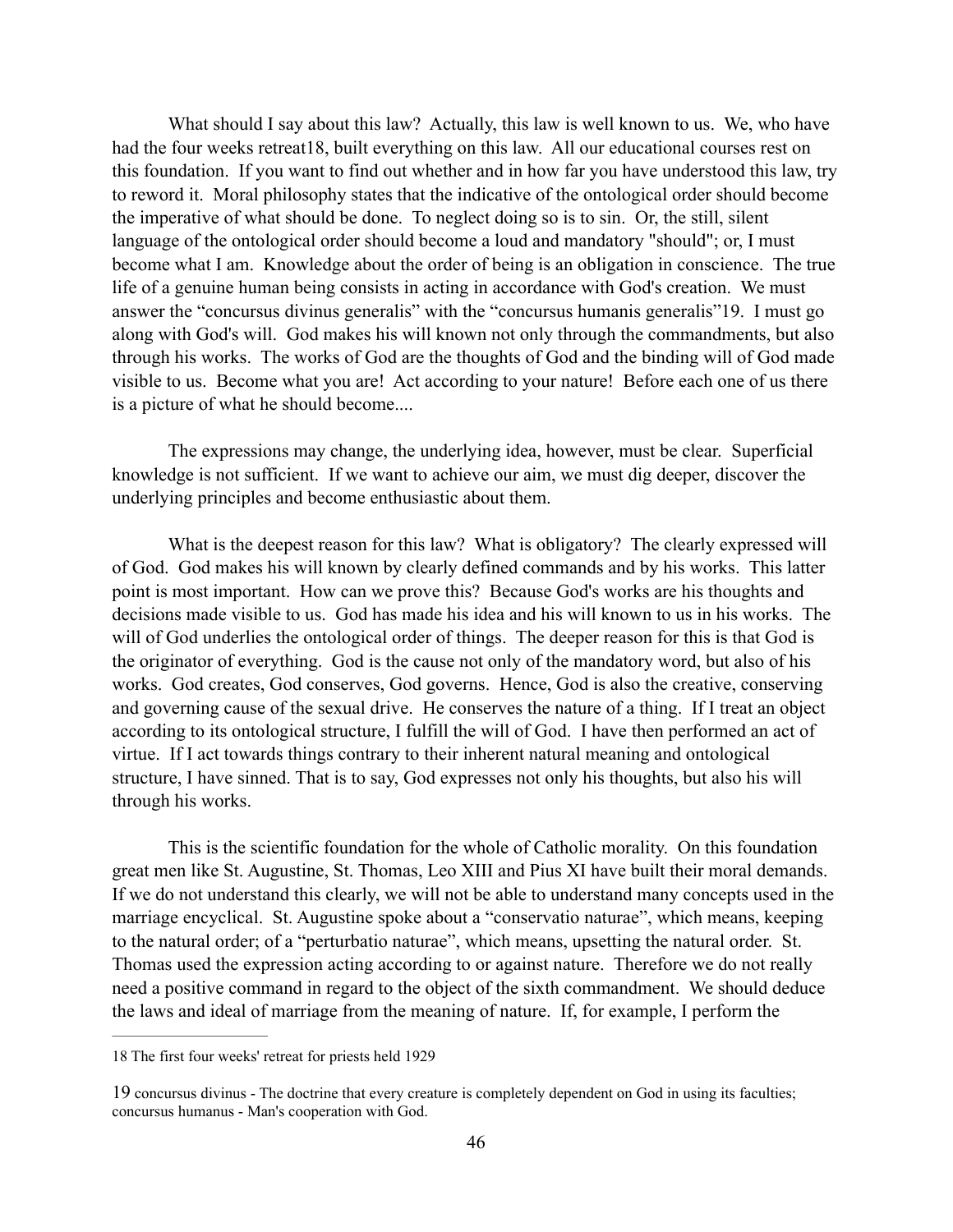marriage act as a mutilated act, I have performed an act contrary to nature, and have hence committed a grievous sin. The expressions used in Leo XIII's encyclicals "actio consentanea, actio dissentanea" (acts in accord or contrary) have the same foundation. The thoughts of God and the will of God have been expressed through his works.

With that I have shown in essentials that the law "ordo essendi est ordo agenda" is a fundamental law of the entire natural order. It also applies to the order of grace. Let us not overlook that the order of grace is also a real work of God. And it is very important for marriage education that the people of today regard the order of grace as a real work of God. You will not be able to bring over the deepest understanding of marriage to the people, unless they are convinced of the reality of the Corpus Christ mysticum. The correct understanding of this latter truth is the final goal and security for the Catholic understanding of marriage. We must understand the reality of one's membership in Christ correctly. We shall then have the Catholic education for marriage.

 Hence we must regard the whole supernatural order as a real order, and this includes our relationship to the Triune God. I am not merely a trace and an image of God; I am also a child and temple of God. Whoever has understood this deeply will have great security when dealing with marriage problems. We know that God reveals his will not only through words, but also through his works. Compare with this the methods used by the apostles when dealing with moral questions. They never isolated them. St. Paul deduces marriage morality from the reality of our membership in Christ.

With that we have the rational foundations for the methods we want to apply in order to give a clear answer to the question: What is the Catholic ideal of marriage in its classic purity like? We are now in a position to deduce and depict the ideal or marriage from the inherent meaning of the sexual drive.

#### SIXTH CONFERENCE

 The task of the investigations that follow is to examine the sphere of life from which married life proceeds and is constantly nourished. We must try to work out the inherent meaning of this sphere of life. Once this is clear, we are in a position to develop the ideal of marriage contained in germ in it. When is someone living the ideal of marriage? When he completely agrees to and carries out in everyday life what is rudimentarily contained and implied in the inherent meaning of sexuality in the natural and supernatural order.

2. The main features of the ideal of marriage.

 Our task consists first of all of investigating the ontological order in the natural and supernatural spheres, insofar as it concerns the sexual drive. In other words, what is the natural and supernatural meaning of the sexual drive? Once this has been explained, once we have seen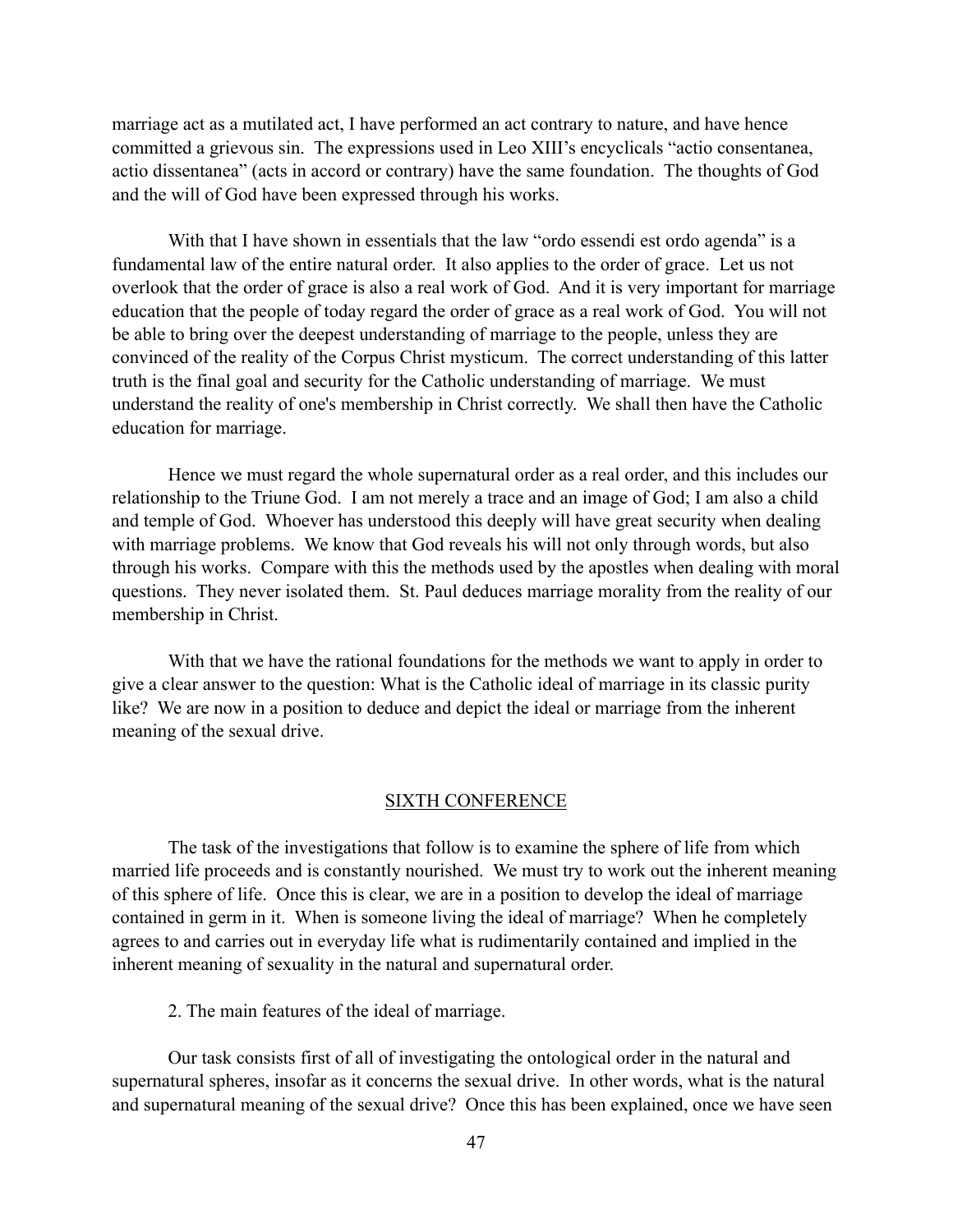which purpose God has placed into the sexual drive, we shall know God's will, the "ordo" agenda".

 In the present and following conference we shall remain with the natural order of being. We ask: What is the meaning and purpose of the sexual drive in the natural order? I purposely use the term "sexual drive". I could also ask: What is the ideal of marriage from the purely natural point of view? This latter question shows up the aim in full clarity. The first contains it in germ. When investigating the sexual drive, we need to keep in mind that we are not concerned with just any sphere of human life. It is rather a preeminent sphere, for the sexual drive is the most powerful and fundamental drive in human nature, far stronger than the drive for self-preservation or the need for occupation.

 From this we may conclude that also the inherent meaning of this drive is obvious and that it can and must be clearly recognizable, at least to some extent. We need to exert ourselves to obtain greater clarity.

 I would like to present two trains of thought to you, which supplement each other, which are a necessary condition for each other, and which form an organic whole. The first train of thoughts presents four truths. The second train of thoughts renders these four truths usable for the next conference. We shall classify the four truths about sexual life, which we will discover in the ontological order, so that in the following conference we can apply them to the order of action. We shall then deduce God's will from the purpose of sexuality.

- a. Four truths about the sexual life in the ontological orders:
	- aa. The essence of the sexual drive.

What is the natural meaning of the sexual drive? The inherent meaning of the sexual drive is to be found in the motivating force and tendency of the one sex towards the other. Or, in other words, the object rudimentarily contained in the sexual drive, the meaning of the drive, is directly the transmission of semen (spermatozoa - male sex cells), and indirectly offspring. This statement must be clearly seen with all its implications. Then what follows results easily and meaningfully.

bb. The reason for this inherent meaning.

It is the fundamental division into two sexes that is part of the ontological structure of mankind. Or, in other words, the psycho-physical division into two sexes as it is laid down in the ontological structure of mankind. According to the order of being, is mankind made up of two sexes? We examine our own observation and experience and that of others. We find that there is a marked division into two sexes not only on the physical, but also on the psychical levels. We could also open Sacred Scripture, and will then understand those words better: "God created man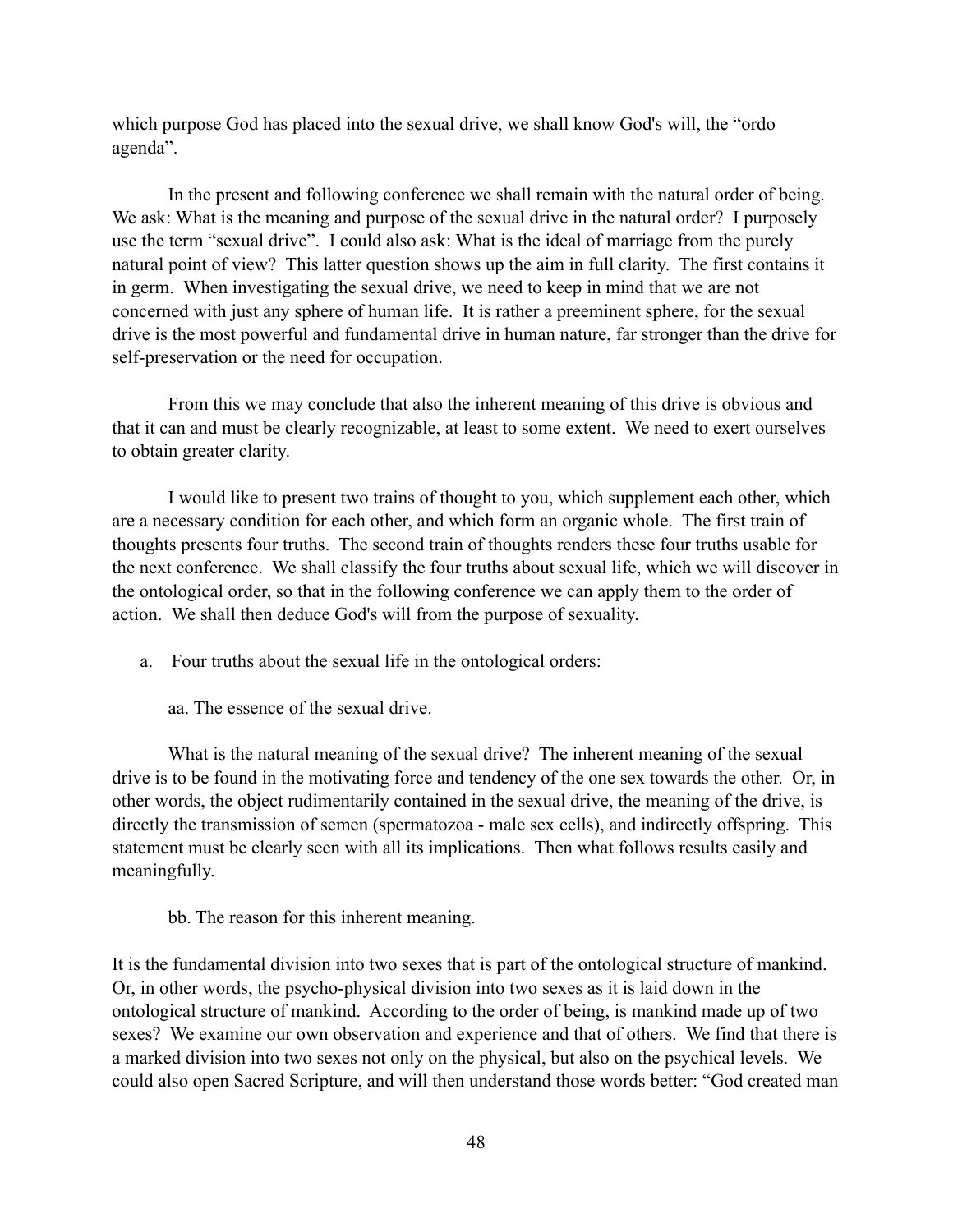in the image of himself; male and female he created them" (Gen, 1:27). This is only another way of expressing the division into two sexes.

cc. The importance of the sexual drive.

 This drive is extremely important for the individual person, as well as for the community and the whole of human society. What is the foundation for the importance of the sexual drive to the individual, what confirms its importance, and how can we describe this importance in detail?

What is the foundation for the importance of the sexual drive to the individual person? God created human beings as man and woman. They are both human, and yet in describing the concept of the human being they differ psychically and physically. They are opposites and hence dependent on each other in mutual need for complementation and ability to complement each other. This is explained in very philosophical terms.

 God did not want to incorporate his idea of mankind in a single human type. He rather created two human types to depict his idea. The full idea of mankind, therefore, is incorporated in both together. Together they form a whole. Hence, man in himself does not fully exemplify the idea of mankind. Neither does woman. The two were created by God to form a two-inoneness. Please look for the confirmation of this truth in the comprehensive train of thoughts contained in last year's course. What was said then about solving the sexual crisis of our days needs to be noted at this point. To prove that God willed this two-in-oneness let us open the Scriptures: "It is not good that the man should be alone" (Gen. 2:8). We can also refer to the marriage encyclical to find out what the Holy Father says about the relationship of the sexes in marriage. The head and center of the marriage community should not be compared with the central point of a circle, but with an ellipse that has two foci. Both man and woman should rule. Man rules by maintaining order and by command, woman rules by the heart and by love. This is how the Holy Father sees the right order in the family, and in meaningful application also between the two sexes.

We may not follow false concepts of virginity. Since as celibates we consciously give up the exercise of the sexual drive, we may not slur over its God-willed value. It is natural that the sexes have a drive to complete each other physically and psychically. With what has been said, I only want to make you aware of the importance of the sexual drive to the individual person.

 How can we describe this importance in detail? In this too, we who are celibates need to understand how to appreciate the great reality and deep experience of the marriage union. We may obscure nothing in this regard in order to make its renunciation easier for ourselves. That would be a sin against the ontological order. The greatness of the celibate person is to be found in this, that while recognizing the entire depth, of experience of the sexual union, he freely renounces it. The whole greatness and depth of sexual love, which I want to describe to you with a few strokes in what follows, is based on the need and ability of the two sexes to complete each other physically and psychically.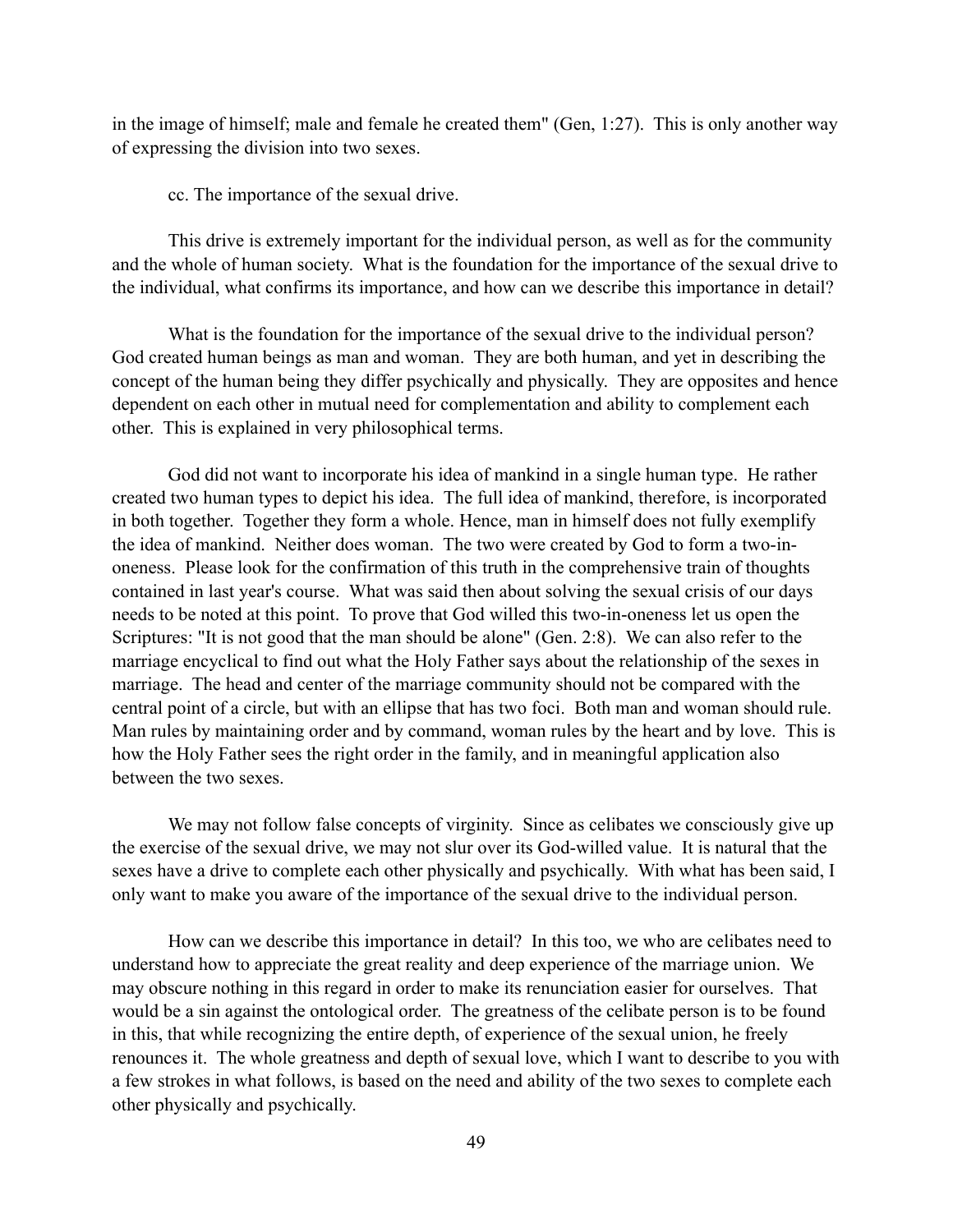Try for a moment to feel your way into this world from a high and pure standpoint. We are not merely allowed to do so, we have to if we want to educate our people. This is the danger of the education in the orders - that we concentrate only on virginity. We must also know how to appreciate the greatness of marriage. Simply the fact that one mountain is lower than the other does not mean that it loses its God willed greatness. Even if the virginal state in itself is considered more perfect - which does not mean that the individual person living in this state is on that account more perfect - the state of marriage still has its value. Try to understand what is involved in the experience of marriage. Of what fundamental importance it is for the individual person! The one gives himself or herself in a unique way to the other as the completing principle, knowing and experiencing that he or she is personally completed, both psychically and physically, by this self-giving. The marriage union in love provides a uniquely enriching experience of give and take. The one partner gives himself or herself physically and psychically in unconditional self-surrender to the other, and is enriched by receiving the other partner in turn, who similarly gives himself or herself to complete the other. In the light of God and the natural order this experience is so deep because it is an experience of oneness. It represents the perfect human type, a union of the active and passive qualities, that is, of the masculine and the feminine. Hence, taught by the order of nature, we can understand that it is natural for man to leave everything and join himself to his wife (cf. Gen. 2:24), because this is the inherent meaning of the drive, the expression of a love at a unique depth and with unique scope.

 Do we now understand why we must know and acknowledge these facts, for if we do not we shall not have the right antenna for understanding married people and how to keep their marriages sound.

 What is the importance of the sexual drive to the community? It is only through the sexual drive, in the sense of needing and being able to complete the other physically and psychically, that the relationship between people gains warmth. If people were not drawn towards each other in this way, they would easily begin to oppose each other in crass egoism. We already find this because, contrary to the will of God, the inherent meaning of the drive is neglected.

 The importance of the sexual drive to human society is obvious. Without the inherent meaning of the sexual drive, without the tendency towards the transmission of sperm cells and the generation of progeny, the human race could not be continued. Its fall would be assured. God willed the continuation of the human race to be secured by the use of the sexual drive.

dd. The original feature of the human expression of the sexual drive.

Sexual activity is a moral act exclusively among human beings, never among animals. "Exclusively among human beings" means that when a person engages in the sexual act, he or she must do so in the full consciousness of the responsibility that naturally or meaningfully results from this act. What is voluntary in sexual activity? The act of physical and psychical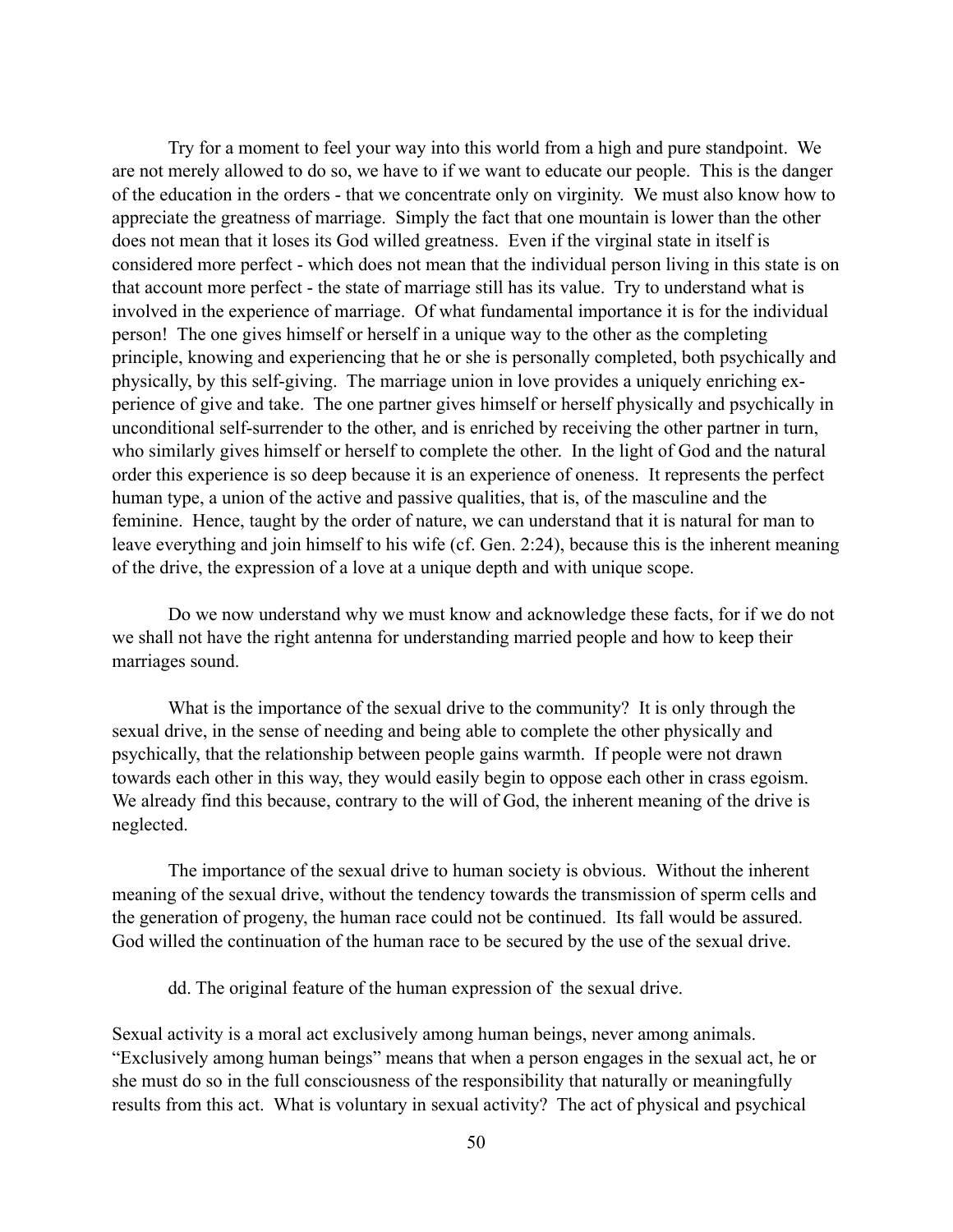union in love and everything that leads directly or indirectly thereto. However, whatever results from this is not under the command of man's free will. This is the crux of the matter. The sexual activity of a human being is moral if he is aware that if he performs the act, he must agree to everything that naturally results from it.

 Allow me to remind you first of all that in this union in love, nature as such is active. We are told that the sperm cells are transmitted from the male sexual organ to the female organ by a reflex action. By means of an inherent propulsion they move towards the ovum which is then fertilized. Once fertilization has taken place, God creates the immortal soul. The union of the two cells brings about a new human being according to the law of cell division and multiplication. A new human being according to God's image comes into existence.

 If we want to know the significance of the free activity of the freely moral person in the act of sexual self giving to another, we have to keep in mind the far-reaching effects of this act, as well as its deep, psychological effects. Once the act has been performed, we are dealing with an event in nature that has to go its natural way and may not be interrupted. Every interruption is an act that is contrary to nature, and it is essential that people should be educated to accept full responsibility for this act. It is not right to interrupt the natural course of this act as people do today. The whole endeavor of the Church, particularly as it is revealed in the marriage encyclical, aims at rescuing man as a moral person, and building everything upon him. A Catholic and sound concept of nature is completely opposed to a totally wrong, heathen concept. The Catholic approach recognizes the natural order and lets everything concentrate on this act. Once the act has been performed, the results must be accepted. I may not agree to the act if I reject the results. Clear concepts!

 Let us look at the far-reaching effects of this act. It not merely reaches to a new human being, but even into eternity. We need to keep this clearly in mind. We must remain unflinchingly on the foundation of the ontological order. In practice we may say: Man is weak, but in principle we may never allow ourselves to be sidetracked. Every displacement of the natural order, every sin, revenges itself on nature. We are the grave-diggers of Europe if we deflect from the natural order.

What are the deep, psychological effects of this act? Noble and sound marriage partners, to whom the act is an expression of love, can give us the answer. What a deep, psychological effect an act must have when a person almost merges with another without ceasing to be himself! This is how we should see the whole context. With that I would like to close the first section.

b. Application of these truths to the "ordo agenda" (actual life)!

 Now that we have achieved clarity on these four truths about the sexual drive, we come to a second train of thoughts. This will enable us to apply these four truths meaningfully and usefully to actual life. In other words: What can we deduce from the facts of the ontological order for practical life? Once we know God's thoughts about the sexual drive, we ask what his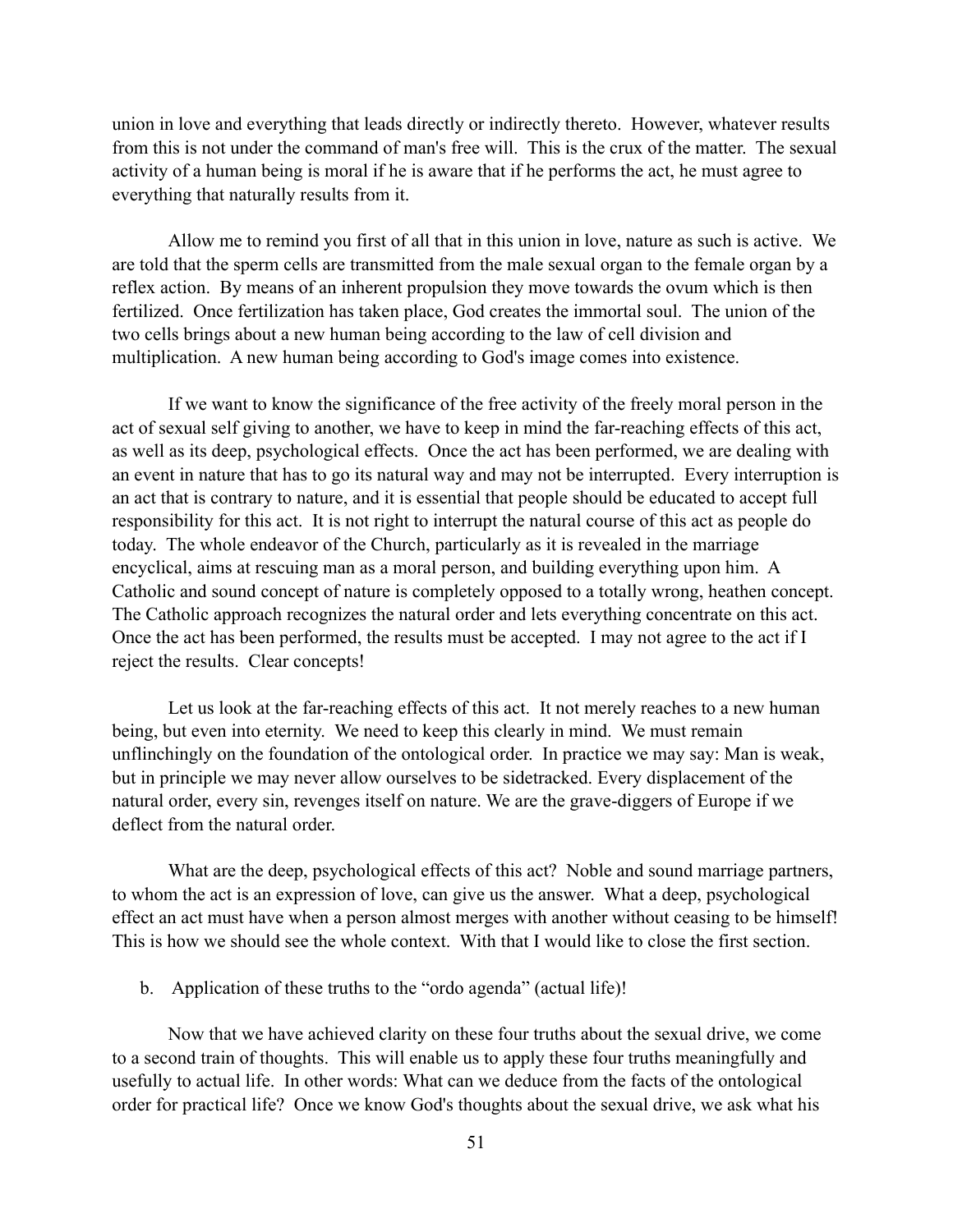will is. I shall connect two of the four truths we discovered. I shall combine what we have said about the essence of the sexual drive with what we could discover about the original features of human sexual activity, in order to provide a suitable foundation for our later considerations.

aa. The essence of the sexual drive.

 The inherent meaning of the sexual drive has as its direct objective the transmission of sperm cells, and as its indirect objective progeny. Or, in other words all freely willed sexual activity tends consciously or unconsciously towards the transmission of sperm cells and the generation of progeny. All sexual activity is either, the initiation, continuation or completion of the act of transmitting sperm cells.

 This would be the place to repeat the whole teaching on a sexual morality. Sexual activity can be the beginning of the transmission of sperm cells. This could, for example, be impure thoughts and feelings. These are only forbidden insofar as they are capable of awakening the sexual drive. If they do not set the natural process in motion, they are not sinful. Thus, if thoughts and images in the fantasy do not move or touch me, they have nothing to do with sins against the sixth commandment. However, mental images can either consciously or unconsciously lead up to the transmission of sperm cells.

 Sexual activity can be the continuation of the act of transmitting sperm cells if a person does things that bring it about. Complete transmission of sperm cells takes place in the sexual act.

 Let me express the same thoughts in another form. According to what has been said, what is the sexual act and everything that leads up to it? It is one part of a whole series of acts, one part of a great, objective and organic whole. Whoever performs this part of the whole act, whoever does so consciously, agrees in one way or another to everything that follows - the transmission of sperm cells and the generation of progeny. We must see this very clearly and take our stand uncompromisingly on the foundation of the ontological order. In the order of nature God's will is before us.

Thus far the essence of the sexual drive.

 bb. I shall connect these thoughts with the fourth truth, viz., the original qualifies of the exercise of the sexual drive by human beings. What is freely willed in this act? In how far is the human sexual act a moral act? It is a moral act when a person is aware of the fact that this act is part of a whole natural process to which he must agree once he has performed the act. Should someone only agree to the one act, he is an impure, unchaste person. The sexual act should be nothing but the perfect expression of a very deep unity of love, life and destiny. This is the ideal.

 In marriage we talk about a primary aim and secondary aims. By primary aim we mean that the purpose of the sexual act to generate progeny may not be made impossible by any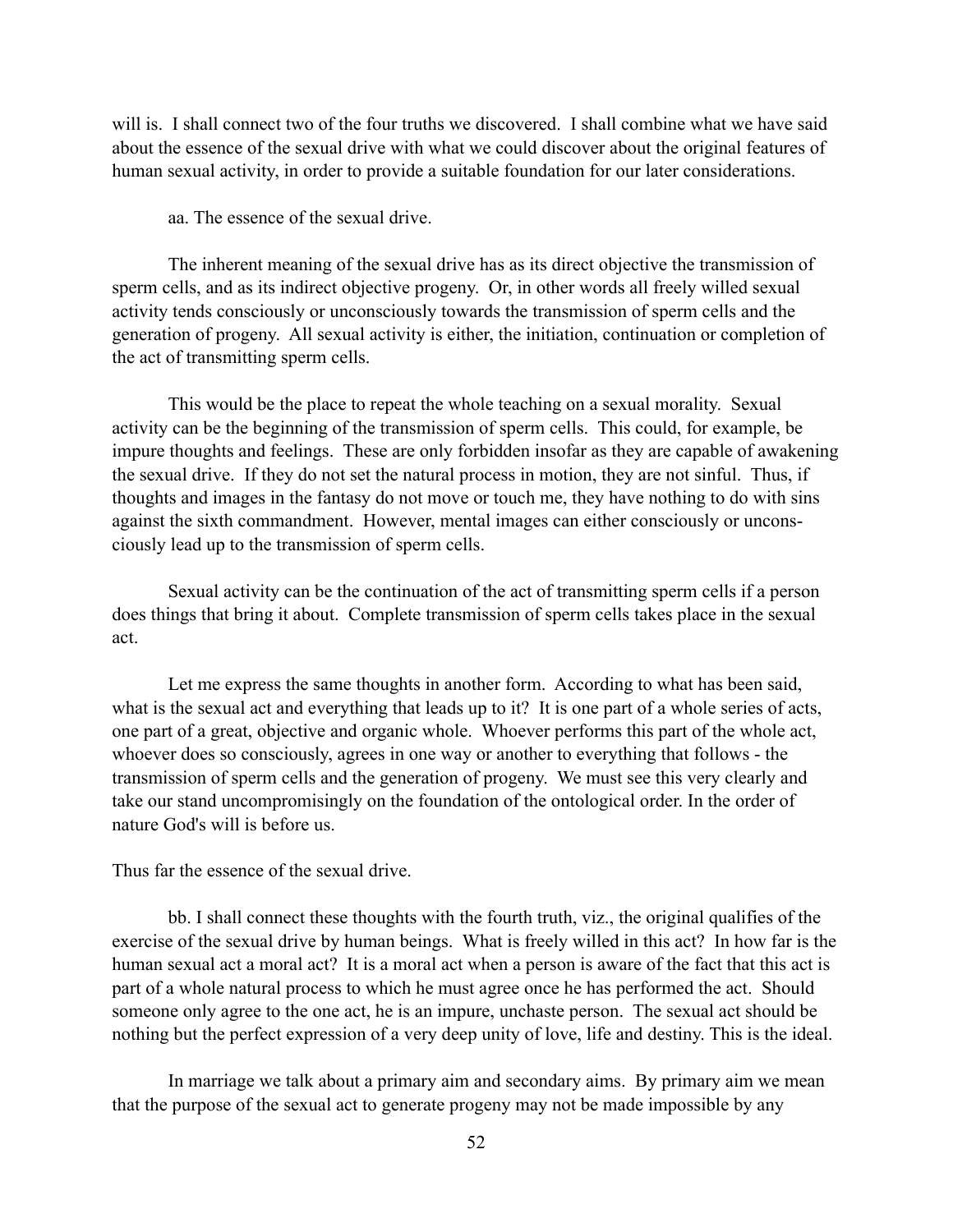external intervention. However, it need not necessarily be achieved. Within this framework the secondary aims occur, the release of emotional tension.

 We must have these principles clear and defend them to the last. Otherwise we cannot initiate a marriage movement and exercise education for marriage.

#### SEVENTH CONFERENCE

 In our discussions we are still busy with the first law of Marian education for marriage. It is this - see to it that the Catholic ideal of marriage in its classic purity is held in high esteem. We are trying to explain the content of this law. We are trying to work out the ideal of marriage by investigating the inherent natural and supernatural meaning of the sexual sphere.

3. Helping the people to value the ideal of marriage highly.

 In keeping with the outcome of the last conference, our concern turns to motivating the people to hold in high esteem the ideal of marriage we have until now depicted in general terms. To value something highly, means more than merely knowing about the ideal as such. To esteem highly implies genuine enthusiasm for this ideal. But how can one bring about this respect for such an ideal of marriage? Only by educating people to become personalities with high religious and moral values. Only someone with very great love for God will submit humbly, reverently and enthusiastically to the marriage laws. These marriage laws are an expression of God's will. If I do not love God deeply, I will never embrace his will, whether it is revealed in clearly recognizable commands or in one of God's works. Let us not deceive ourselves. If we want to counteract the crisis of marriage effectively today, we can only do so by educating first class, moral personalities. It follows from this that education for marriage must always be seen, in the framework and organism of education as a whole. Thus everything we do in regard to education applies finally in some way or another to a future pedagogy for marriage. This pedagogy for marriage should be regarded as the full and perfect flowering of perfect and all comprising Catholic education.

 Unless, one brings people to a genuine respect for the ideal of marriage, it is impossible to motivate them to realize this ideal and it will be impossible for them to make the ontological order the order for their way of life. This brings us to the question-about its application in life,

a. First of all in the natural order.

 In other words, what follows from this far the formation of our own lives and the lives of those who wish to perform this act?

 Let me distinguish between three courses of action. In this context we can speak about acts that are contrary to nature, in accord with nature, and that are naturally complete. In all our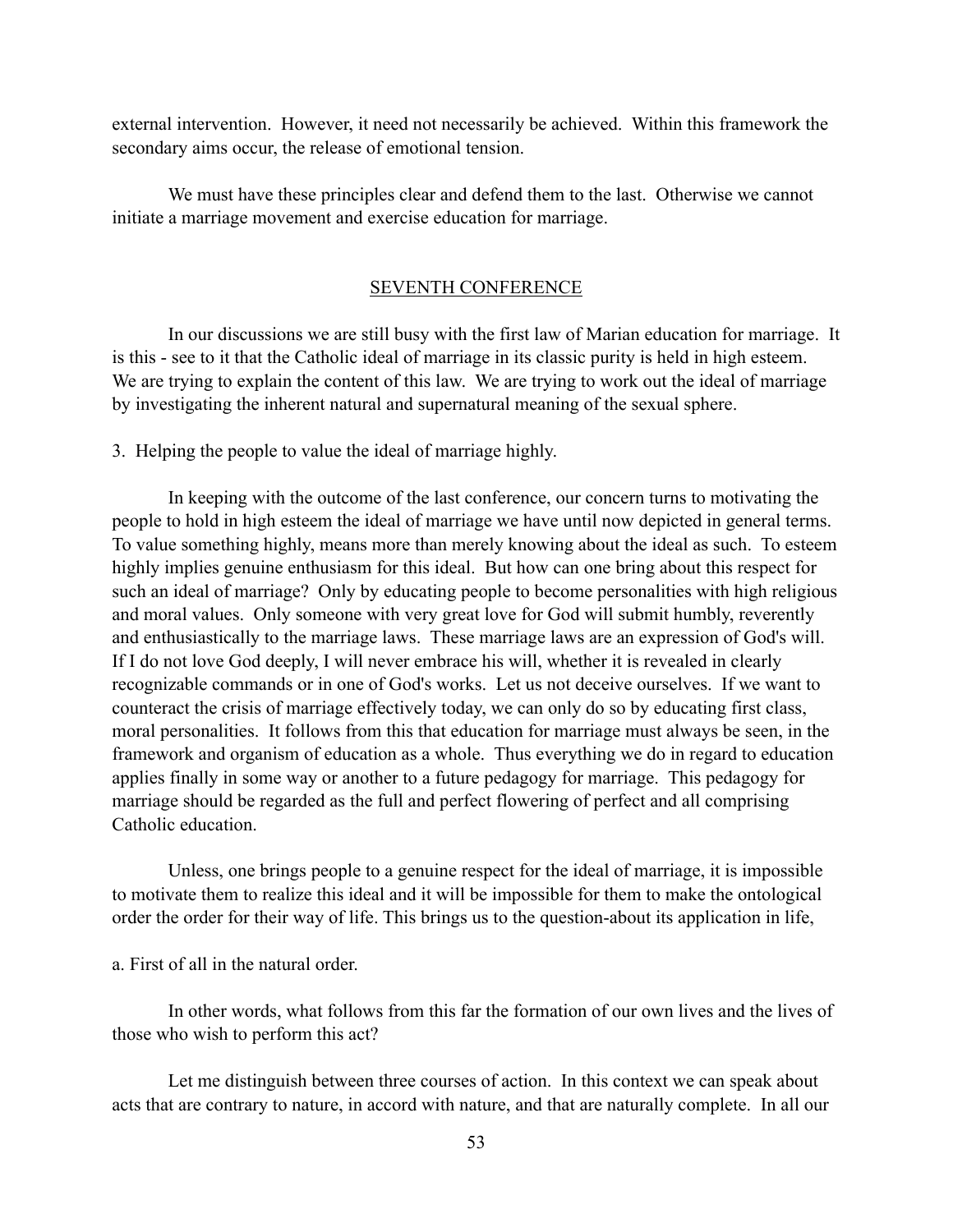discussions we consciously concentrate on the natural order and leave the order of grace out of the picture: for the present. From the outset, let us state that not even God can allow acts contrary to nature, still less the Church. When people constantly say that the Church should show understanding for the needs, of the people and allow contraception, one has to object that contraception is an intrinsically bad act and can be allowed neither by God nor by the Church.

 Let us shortly discuss the individual points. This conference may serve as a respite since it offers nothing new, although the individual demands may appear in a new light.

aa. Acts contrary to nature.

1. The essence and evaluation of acts that are contrary to nature.

 What is an act contrary to nature? Every freely willed sexual act is essentially part of a whole. If I act contrary to nature, I consciously perform a mutilated natural act. By its very nature the act sets a whole series of acts in motion. If I prevent them or make them impossible, I have freely willed a mutilation of the natural act. As a result the act is not merely incomplete, it is sinful. According to the old moral terminology, one has to describe it as a frustration of nature. St. Augustine would call such an act one that disturbs nature, St. Thomas an act contrary to nature, Leo XIII an act in discord with nature, Leo XIII constantly emphasized the law about which we have so much to say today, by using such expressions as: nature commands, nature clamors.

 If you want to know what the encyclical has to say on the subject, you will have to read para. 54 which deals with a deviation of the natural act. The Holy Father speaks out vigorously, clearly and firmly, although human nature groans. Those who have studied the subject may perhaps say that an act contrary to nature nevertheless has a meaning. For example, "coitus interruptus" does bring about a relaxation and liberation of nature. In reply to this we must say: The act is unable to have its full effect, because it is prevented from doing so by the free will of man. Therefore "coitus interruptus" remains a serious sin. We need to see and say these things very clearly. In individual instances, however, kindness and moderation should be shown.

Thus far, the essence and evaluation of acts contrary to nature.

2. Forms of acts contrary to nature.

 Acts that are contrary to nature are mutilated natural acts. Depending on when this mutilation takes place, we distinguish between contraception, termination of pregnancy and sterilization.

 a) Contraception: Coitus interruptus is a form of contraception by which the sexual act does not fulfill its meaning through one's own fault, because the sperm cells are not introduced into the female reproductive organs. Or else, in performing the marriage act, the husband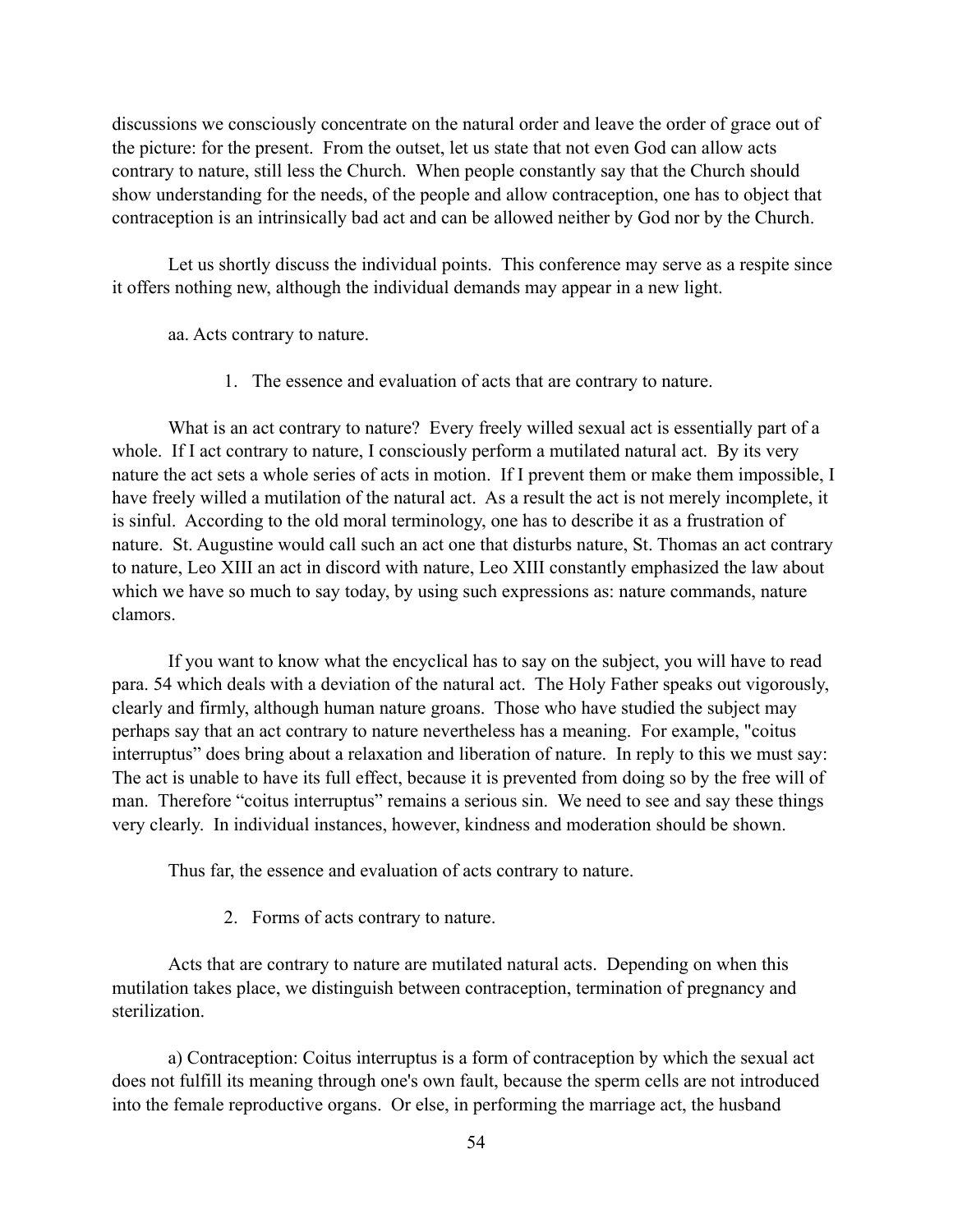withdraws at the moment when conception would become possible. We should remember that the woman may permit this. This is clearly expressed in the encyclical and this is what we learned in moral theology. Another form of contraception consists in using preventive measures.

 What, then, should be our attitude to people who suffer from these faults? As a confessor I must distinguish between those who do so because of weakness, and those who have a fundamentally wrong attitude to contraception. If I am dealing with someone who acts out of weakness, I must speak out clearly and responsibly. Yet, although I see and uphold the principle clearly, I must be kind, and moderate in applying it in the individual instance. Many factors may weaken the moral responsibility of our married couples, such as confined living quarters, economic need, nervous tension, anxiety about sickness or the death of the mother, the burden of many children, etc. In the light of faith and a sound attitude to nature these are insufficient excuses. Yet let us remember that they strongly mitigate the voluntariness of the act. We have situations in which we can in the majority of cases treat the couples as habitual offenders, that is, as people who out of weakness give in to a "necessary occasion of sin". In saying this I obviously presuppose the conditions in the world today. We should usually grant absolution to those who sin out of inner weakness, unless the postponement of absolution might act as a remedy and be good as such.

We must take an essentially different stand when dealing with couples who are not driven by a certain compulsion, but who maliciously throw the laws of God and nature overboard, or who play with the marriage act for the sake of pleasure. You may absolve such people a thousand times, it will always be invalid because the necessary disposition is missing, that is, the readiness to submit to God's will. We should also tell the penitent that he should consider what such action means. Is it not an insult to one's own body? Consider in the light of the laws of nature how the body is defiled. What a way to treat one's spouse! She is misused and made an object of lust. How one opposes God who has implanted his laws into human nature!

 What is the final and deepest reason for such action? Some doctors consider it necessary. They maintain that we can only afford to have a few children. This outlook is regarded as sound. We know what we should think about it. The deeper reason for this attitude is to be found in a totally wrong concept of life. Such people regard life as a means of satisfying one's need for pleasure. If we want to bring about a change in this attitude, our whole education must aim at fostering heroic readiness for sacrifice.

 We want to be kind and considerate in our moral judgment. However, when the ideal is in question, we must make the greatest demands on people's generosity and readiness for sacrifice, both in the confessional and from the pulpit. Our own lives must set the example.

 b) Termination of pregnancy. Once conception has taken place, a mutilation of the act can occur because the series of acts has not been completed. Medical science, traditional morality and the marriage encyclical have much to say about termination of pregnancy. According to medical thinking, termination of pregnancy is a therapeutic method. That is to say,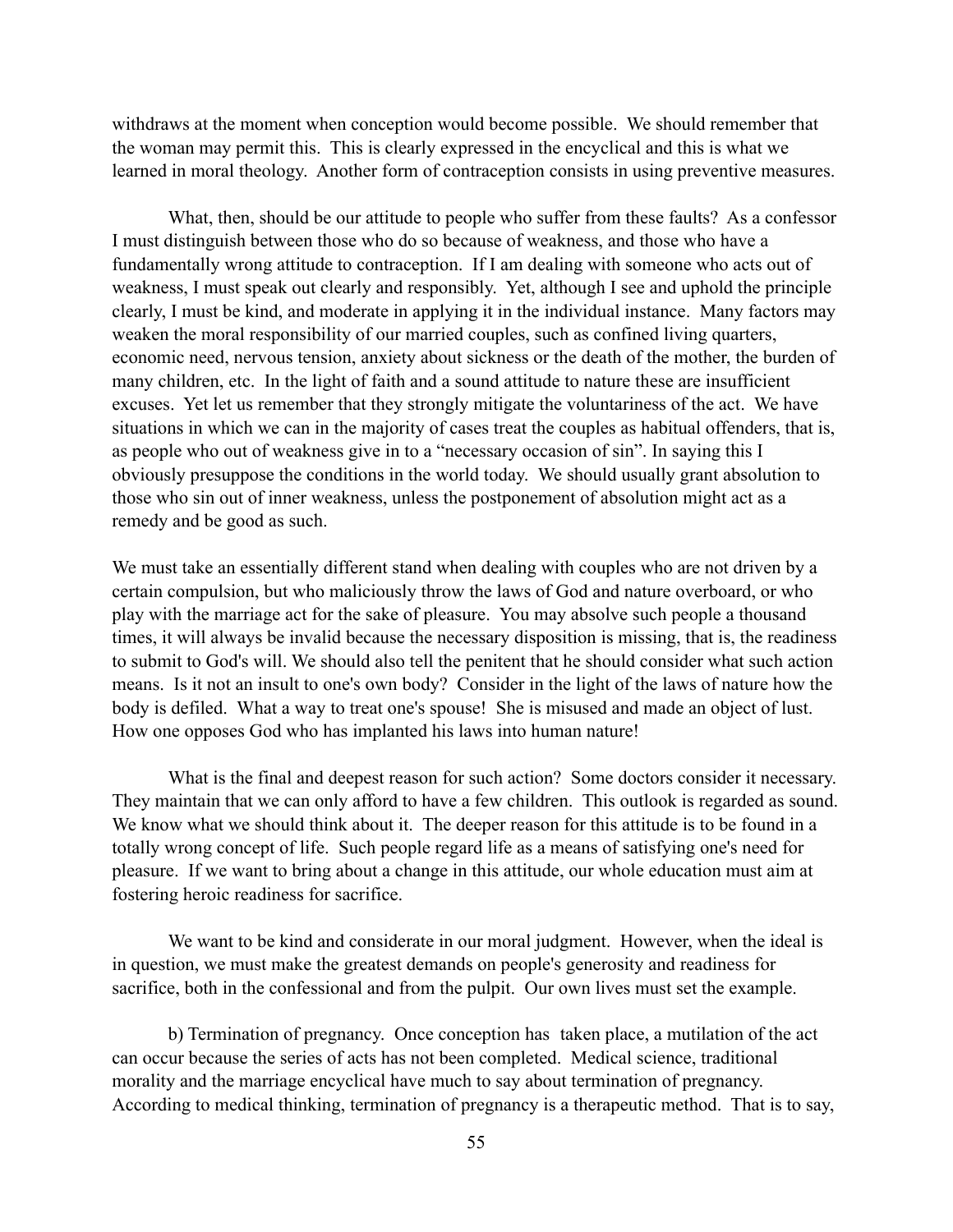under certain circumstances and conditions a therapeutic process may be initiated. At this point one differentiates between prophylactic and therapeutic abortion. Prophylactic abortion means ending the pregnancy so that certain complications cannot occur. Therapeutic abortion means that circumstances are such that the mother will die unless the developing fetus is removed from her womb, even if there is danger that by doing so it may be killed. This is therapeutic abortion. Mention is also made of socio economic abortion, if the family already has a number of children.

 What should our attitude be to the termination of pregnancy? Let the doctors and the Church tell us. We find that many doctors in every part of the world favor the termination of pregnancy at least under certain circum-stances. But it must be indicated by the doctor. We are aware of the controversy about para 21820‑ . Some are trying to make unrestricted abortion and termination of pregnancy possible. If we ask the doctors for an answer dictated by their scientific conscience, they tell us: Even if the desired effect is achieved, the mothers usually have to suffer under great negative side-effects<sup>21</sup>. Now, if many doctors agree to this statement, why are so many of them ready to undertake the termination of pregnancy? Their action is explained by false sympathy, and by a dishonest and frivolous attitude to marriage.

 What answer does the Church give to the question of termination of pregnancy? Termination of pregnancy is murder, which is punishable by excommunication.

c. Sterilization. Pregnancy is made impossible by sterilization a method that today awakens interest in the widest circles. We are not concerned here with castration. By sterilization the ovary is preserved while the Fallopian tubes are surgically severed. Why is this not allowed? Why has no one the right to undertake such an act? Because no one has the freedom to treat his body in this way.

In this instance we must try to understand the demands made by the Church. She uses every means at her disposal to develop the free and moral personality. If negative effects can be expected from making use of the marriage act, the human being should refrain from it by a free moral act. It should not be mutilated by surgical intervention. In this instance one cannot draw any comparison with the rights of the state, which can demand the lives of its citizens when it is at war. The Church appeals to the free and moral personality.

Thus far the acts contrary to nature.

bb. Acts in accordance with nature.

 l) Essence: We have an act in accordance with nature when it is not mutilated by the exercise of one's own free will. A mutilation can then only take place as a result of nature

<sup>20</sup> Para, of the German Statute Book forbidding abortion

 $21$  German sources quoted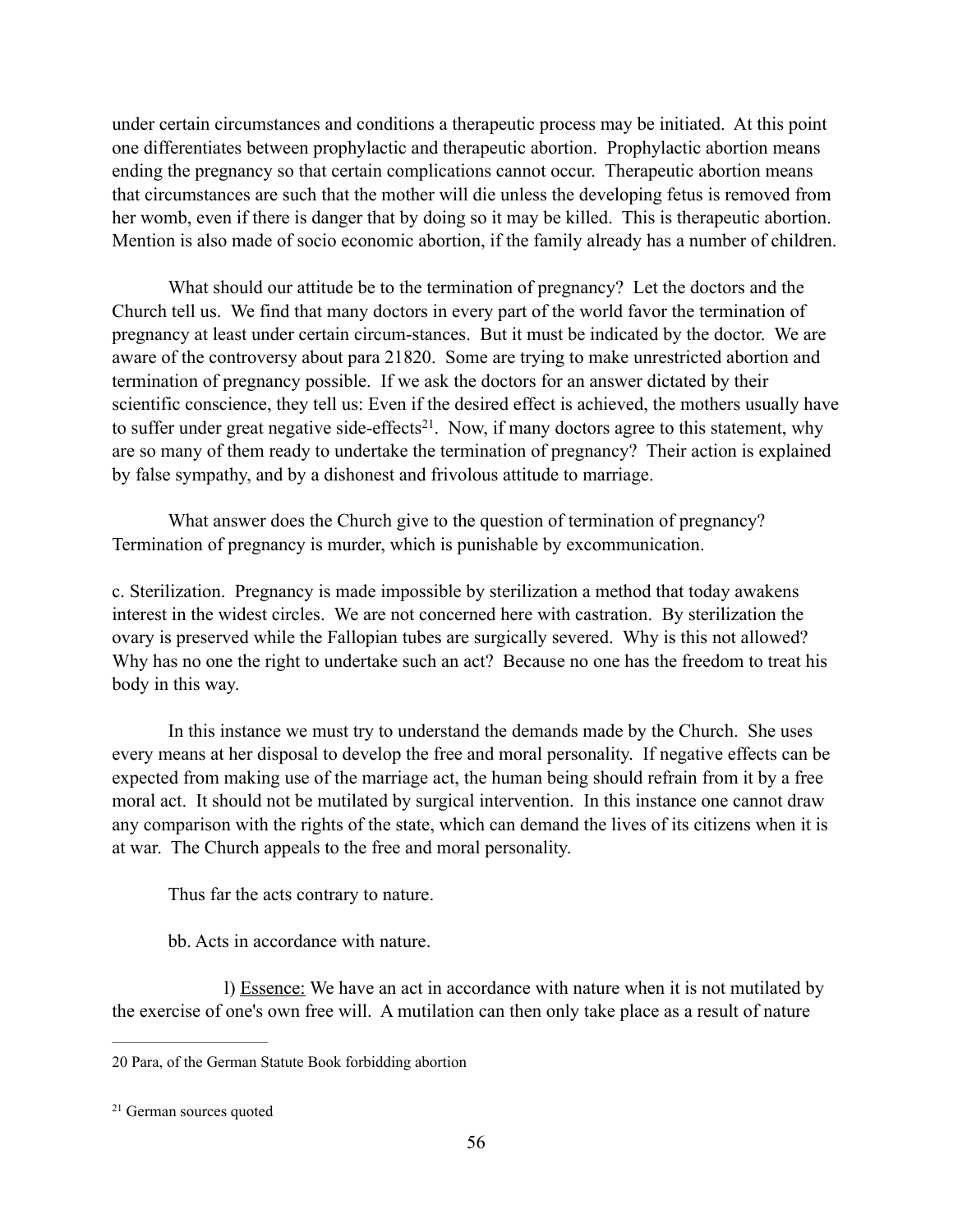itself, or of circumstances. Such acts are morally in order. Thus, if a couple who are sterile engage in the marriage act, it is still an act in accordance with nature. There is no freely willed mutilation of the act. The same may be said when a couple is old. In this instance, too, there is no forced or freely willed mutilation of the act.

 At this point we must consider the Ogino-Knaus method. In what does it consist and how should it be judged? It has been known for a long time that there are times in the woman's cycle when doctors consider conception improbable. Today some are of the opinion that one can say with certainty. According to the Ogino-Knaus method, the last eleven days before the onset of menstruation are safe, while during the eight days before these eleven days conception is possible. The first seven days after the onset of menstruation are also safe days (cf. for thorough information: Smulders, Periodische Enthaltung in der Ehe, Methode: Ogino-Knaus, Mans Regensburg 3rd ed.,1932).

2)

Evaluation: How should these things be judged? If our thinking is guided by natural law, I, think I may say that it is morally acceptable to use these times: (cf. Marriage Encyclical para. 60). In this whole matter one must take into account the attitude of the married couples. If these methods are used because of a conscious inner rejection of the meaning and purpose of marriage, we are confronted with a reprehensible attitude. For practical purposes in the confessional it must be said that if by these methods we can prevent people from sinning, we should advocate them. Yet care should be exercised. We should be aware that in these ways we cannot create marriage of high standing. Unless couples are freely prepared to practice continence, we cannot educate sound married people. By this statement we make a sharp difference between marriage morality and education for marriage. However, we must beware of recommending these methods in our sermons. The feelings of many women revolt against such action.

 cc. Naturally complete acts. Seen purely from the natural order, the monogamous and permanent marriage contributes to the natural completion of the act. Nevertheless, we cannot deduce this with certainty, but only as a probability. When we consider in particular the psychology and metaphysics of the marriage act, we come to this tentative conclusion. Let us recall what has already been said about the far reaching and deep effects of this act. The happiness or unhappiness of the child is decided by this single act. For his well being it is better if this act is performed only in the monogamous and permanent marriage. The marriage act brings about the closest possible union of two people, and hence also the monogamous and permanent marriage is meaningful.

 From what has been said we can see more clearly how the principle "ordo essendi est ordo agemtiis" applied in the sexual sphere. Until now we have only discussed the natural order. In what follows we shall consider the supernatural order. Only then will we have the means at our disposal to exercise a correct education for marriage.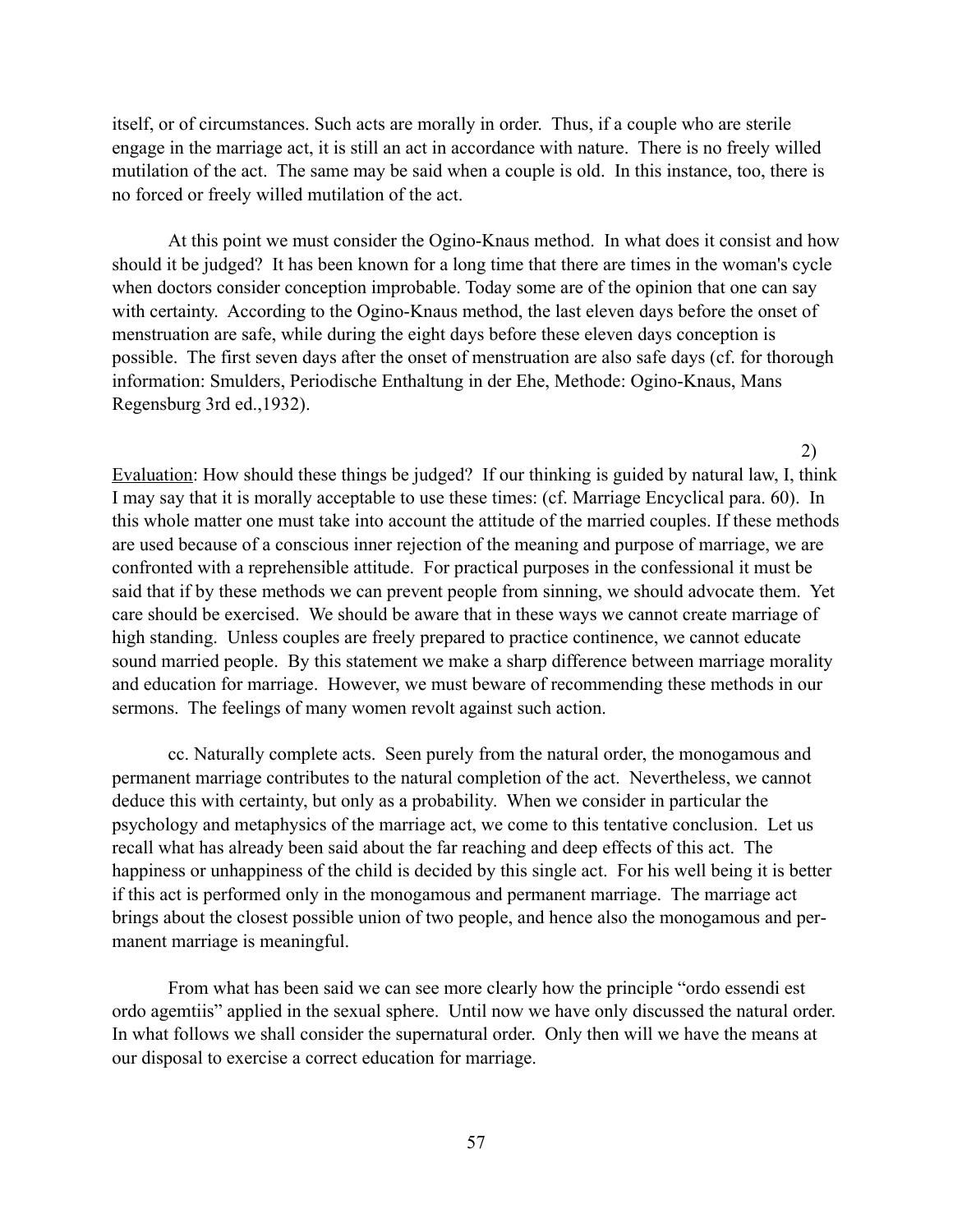#### EIGHT CONFERENCE

## b. In the supernatural order.

 From all, that has been said until now, there follows, among other things, as a necessary consequence, that whoever wants to achieve a deeply penetrating education of himself and others for marriage, must necessarily be a moral religious personality of high standing. Otherwise all the insights we have gleaned until now from fundamental principles will not have any effect. A person needs to be filled by God to a certain extent, he needs readiness for joyful sacrifice, if he is to carry out or give life to these values.

 If this is the conclusion we have come to as a result of our discussions, during which we looked at marriage in the natural order, we will find this statement all the more confirmed when we look at marriage in the supernatural order. Outstanding faith is needed if we are to grasp the meaning of marriage in the supernatural order. Therefore, if we really want to lead married couples and the family onto a higher level, we must strive for a high degree of faith. Further, whoever wants to grasp, understand, live and carry out marriage correctly, must have achieved a certain enthusiastic love for Christ, and must have a deep understanding of the reality of our membership in Christ, the Corpus Christi mysticum. We have to lead our married couples to these heights if we want to renew marriage. Whoever does not possess a deep understanding of super nature, in particular of the reality of our membership in Christ, can never grasp the full meaning of marriage. This applies both to married couples and ourselves.

 The natural marriage, as it is, in its whole ontological structure, is built into a new order, the supernatural reality. It has been elevated to become a sacrament. As a result it has been uniquely placed into the supernatural world and order of being. This does not mean that by being elevated to the state of a sacrament, marriage has been given something new. Rather, marriage in the natural order has been elevated as a whole into the order of grace. In this connection let us remember that God makes his will known not merely through his word, but also through his works.

 Therefore, when I see the place of marriage in the supernatural order, I know the clearly expressed will of God about the meaning and purpose of marriage. At this point we should recall what we have said about the law "odrdo essendi est ordo agenda". God's works are not merely God's thoughts made visible to us; they also show us God's will. Therefore, the task I wish to carry out now with great love and joy is to be found in depicting marriage in the objective, supernatural order of being. In doing so I would like to carry through two trains of thought: The elevation of marriage in general by the sacrament, and the consequences of this elevation for the ontological order.

 If you were to ask me now for the sources from which I draw my information, I would reply: From Sacred Scripture, from the sources of revelation, for these alone are able to tell us anything about super nature. At the same time we want to enquire into dogmatics, in which the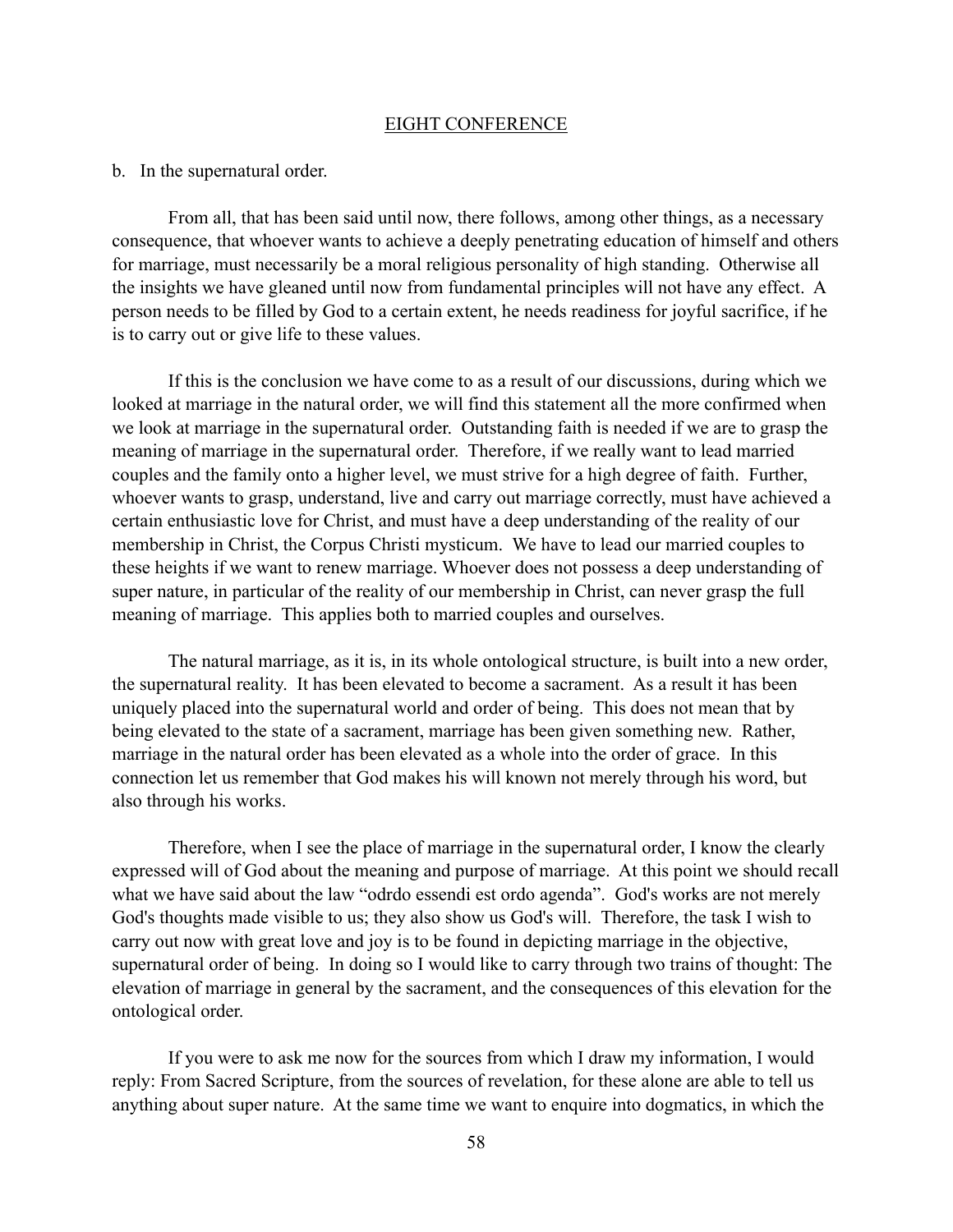truths of the Bible needed here are explained. We shall need faith to investigate these sources of truth.

 aa. The elevation of marriage into the supernatural order of being according to the teaching of the faith and the Bible. Put very shortly, one can express this elevation in the words: Marriage is a specific sacrament; it is a great, permanent and social sacrament, a sacrament of the laity.

1. Marriage is a specific sacrament, that is, in the supernatural order there is a real difference between marriage and the other sacraments. It is a unique reflection of the relationship between Christ and his Church. Accordingly we must say that the consent of marriage is nothing but an image of the mutual will of Christ and his Church to be espoused to each other. Let us dwell on this point for a moment.

 Only he who has penetrated more deeply into Christ's bridal relationship to his Church is in a position to understand the world in which we are now moving. The truths we worked out in the retreat on our membership in Christ<sup>22</sup>, are truths and words we should make known to the people. Otherwise we will not be able to save the Catholic concept of marriage. We must consciously endeavor to penetrate into the world of the bridal relationship of Christ and his Church. This is the great task still facing us. Who tries to pass on in simple terms the truth we have already discovered in this regard? If we want to give our people a course on marriage, this is where we have to start. By discussing points of morality, we only shatter the people and do not improve them. It is true, their consciences are shaken up, but we have not shown the objective order in which marriage can be understood and lived. This is a serious challenge to our pastoral care, one that implies great reorientation. However if we merely proclaim the objective order, marriages will not be preserved. It is far more necessary for the relationship between Christ and the Church to be understood and lived, for then an improvement will be achieved. How else should we describe marriage?

For the sake of clarity, we want to go over the causes of marriage very shortly at this point.

Causa efficiens 23: It is the will of Christ on the cross to be espoused to his Church. The human willingness to be espoused to God is drawn into this relationship. As a result, human willingness to be espoused to God is connected with Christ. We must regard the supernatural world as a real world in every respect.

Causa efficiens instrumentalis<sup>24</sup>: The will of the partners which is merged with Christ's will to be espoused to the Church.

<sup>&</sup>lt;sup>22</sup> Retreat for priests

<sup>23</sup> The cause which brings about some result

<sup>24</sup> The cause which is instrumental in bringing about some result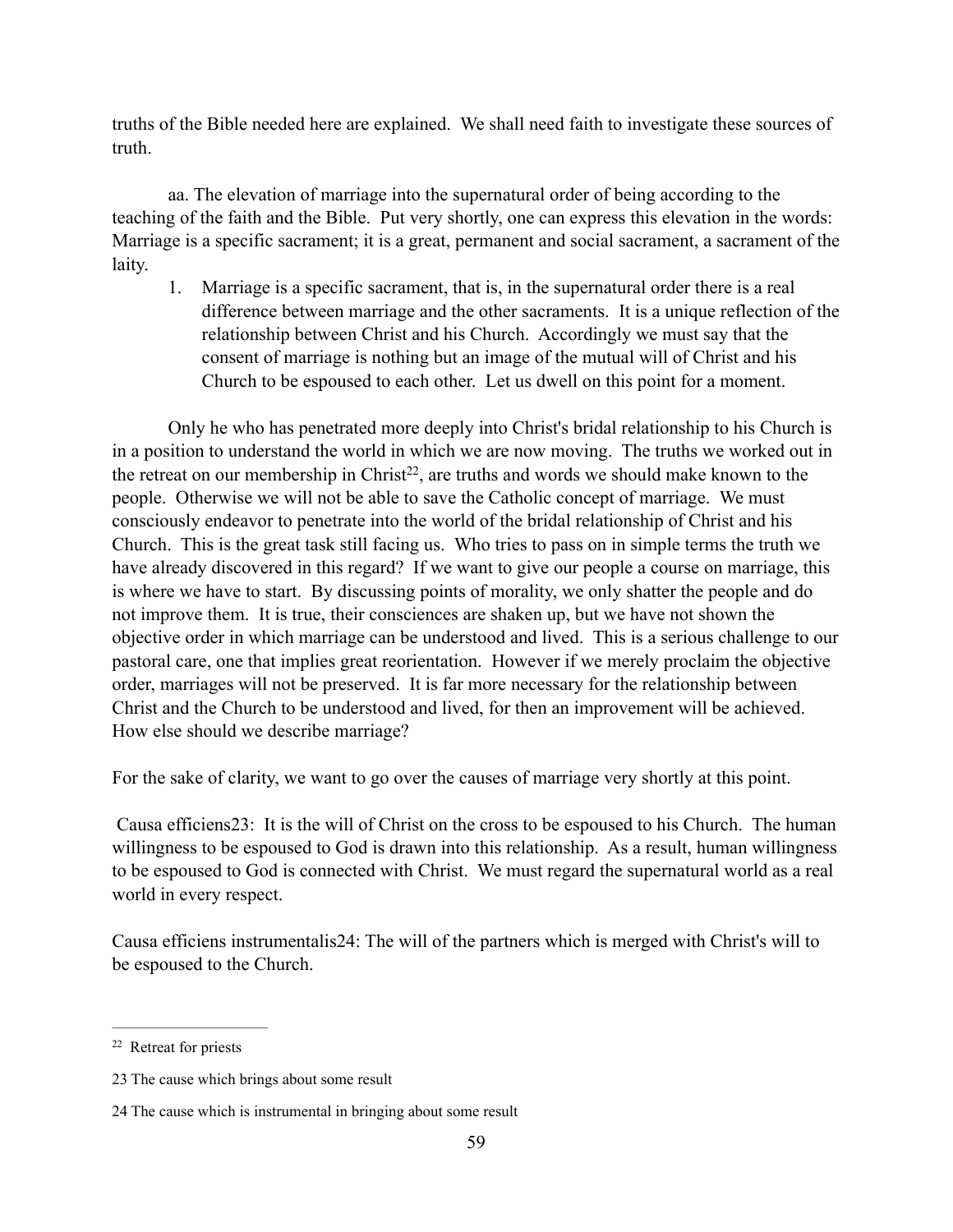Causa finalis<sup>25</sup>: Just as Christ wants to generate spiritual children, so do the partners in marriage. Their aim is to generate children in and with Christ, in order to attain to the fullness of

# Christ.

Causa exemplaris 26: Marriage is a great sacrament - in Christ and his Church - that is, because of its relation to Christ and his Church. Let me put it bluntly. The relationship between man and wife in marriage, the consent of marriage is not only a reflection of the relationship between Christ and his Church, but a real representation of it. This truth integrates marriage into the supernatural order. Marriage is here seen as the realization of the Church in miniature. What is the whole Church meant to be? A continuation of the hypostatic union, a continuation of the incarnation. And now we say that marriage is the Church in miniature. It follows that the marriage partners are a real representation to the Christian community of the unity between Christ and his Church. Does not this high ideal provide great impetus? As a result of this truth, I must show the people in the congregation how Christ treats his Church. This should be the example for marriage, as the re-representation of this relationship.

You may tell the married people in the congregation that they are meant to depict in their lives the glorious relationship between Christ and his Church, but this will only awaken a response if the couples love Christ deeply and are not completely caught up by earthly concerns. Therefore education for marriage should aim at calling forth an heroically religious spirit and heroic readiness for sacrifice. Otherwise we are tilting at windmills. We must gradually bring the community to a higher level. Only, then will fatherhood and motherhood be a real representation of the relationship of Christ and his Church.

2. Marriage is a great sacrament. St. Thomas calls marriage one of the great sacraments because of the unique way it reflects the relationship of Christ and his Church. Truly, is it not a glorious thing to represent this holy relationship in the community of the faithful?

 3. Marriage is a permanent sacrament. We differentiate between a sacrament "in fieri" and "in facto esse" 27 and keep to the thoughts of Bellarmin. According to this teaching, marriage, like the Eucharist, is not only effective in mediating grace at the moment when the sacrament is administered, but as long as the marriage exists.

 4. Marriage is a sacrament of the laity. In the Roman Church at least, the sacrament of matrimony can only be received by the laity. Yet "sacrament of the laity" also means that it is the only sacrament that can be administered exclusively by the laity. Marriage, as a sacrament of

<sup>25</sup> The aim

<sup>26</sup> The ideal

<sup>27</sup> At the moment of reception and its affect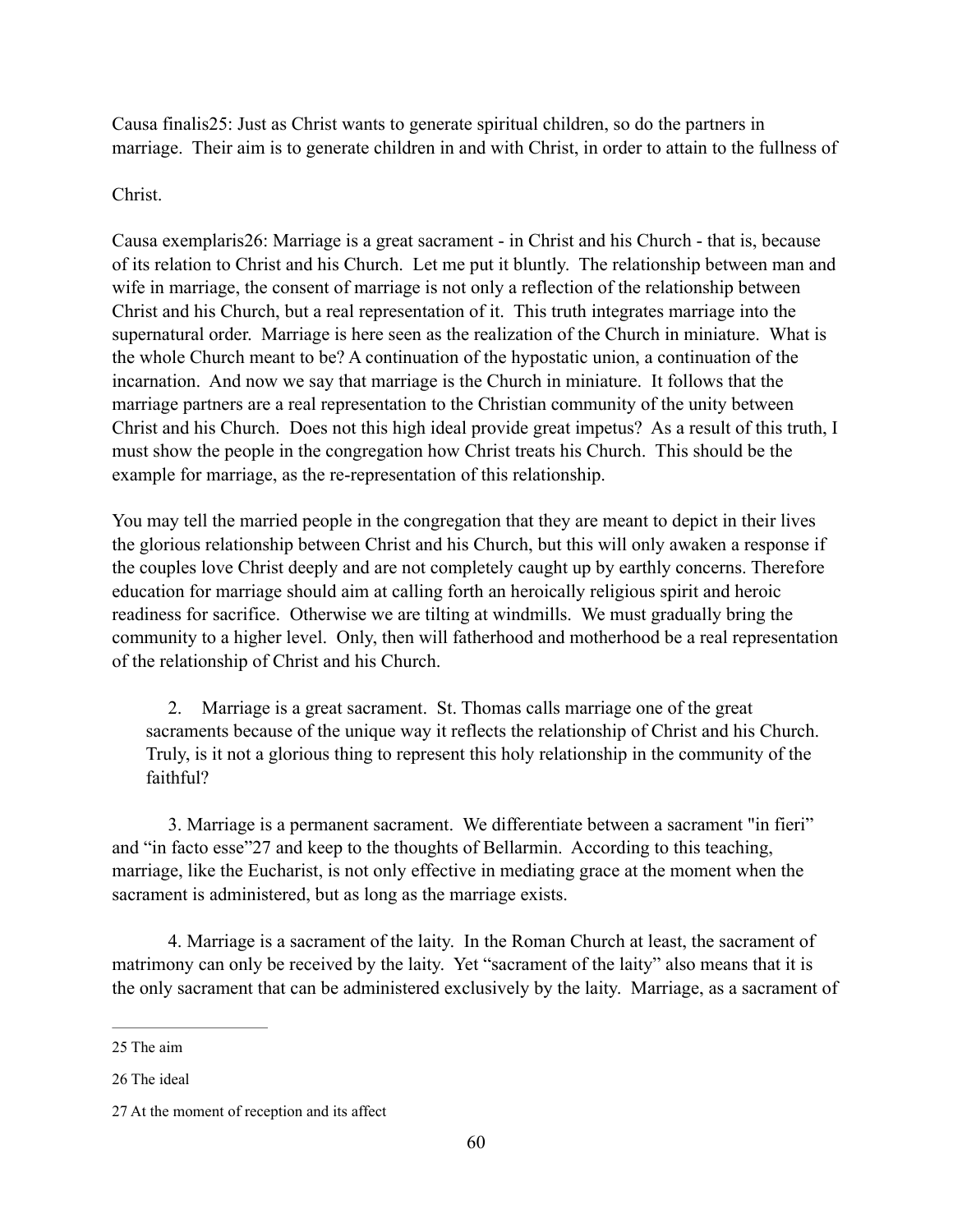the laity, is the clearest proof of the general priesthood of the faithful. As a result of the indelible character of baptism, the baptized, as a member of Christ, shares in Christ's priesthood. The only essential function of the priesthood of the laity is the administering of the sacrament of marriage. We are dealing here with a sacrament, in which the cooperation of the priest is not essential.

 5. Marriage is a social or constructive sacrament. We have already mentioned the underlying reason for this when we spoke about the "causa finalis" of the sacrament of marriage. In union with the Church, Christ wishes to generate children. Since, however, marriage is the perfect and real reflection of this fruitful union of Christ and his Church, the meaning of marriage consists in its being an institution, a sacrament for building up the Church. Outside marriage there is one other sacrament for building up the Church - Holy Orders. Holy Orders and matrimony are parallel sacraments. The function of spiritually building up the Church, which is proper to Holy Orders, is supplemented by matrimony's function of building it up physically. Unless the Church is built up physically, it cannot be built up spiritually. The constructive work done in marriage is in many ways an important preparation for the exercise of Holy Orders.

 We can distinguish between the creative, educative and social functions of building up the Church.

 a) Creative. The marriage partners not only give life (Dasein) to the members of the Church, but also their character traits (Sosein). It may seem a humiliation for the parents when they have to admit that they cannot give their child his soul, but we may not overlook that the character traits which the child inherits from his parents are very important for his moralreligious life. So much depends on whether the parents give the child a sound inheritance. From this arises the parent's responsibility for their child that starts not merely at its conception, but at their first thought of marrying.

 b) Educative function. How little we priests can do in the educational sphere! By the time they come to us, the children are basically, formed and their emotional direction is set. It depends on the parents in how far the children are receptive for the seed we sow. It depends on them whether the ground yields fruit thirty, sixty, or a hundredfold, or remains unfruitful. How important it is to create a marriage movement in Catholic Germany! We must create islands of Catholic marriages no matter how difficult it may be to do so. Those entrusted to our care may not seem very open for such things, but if the children have received a good education from their parents, the seed will sprout one day. And if the ground has not been prepared by the parents, if the parents have not exercised their educational function correctly, we often labor in vain.

 This is preparatory education. There is also the function of bringing education to completion. The parents should continue what we have done, and should tend the seed we have sown.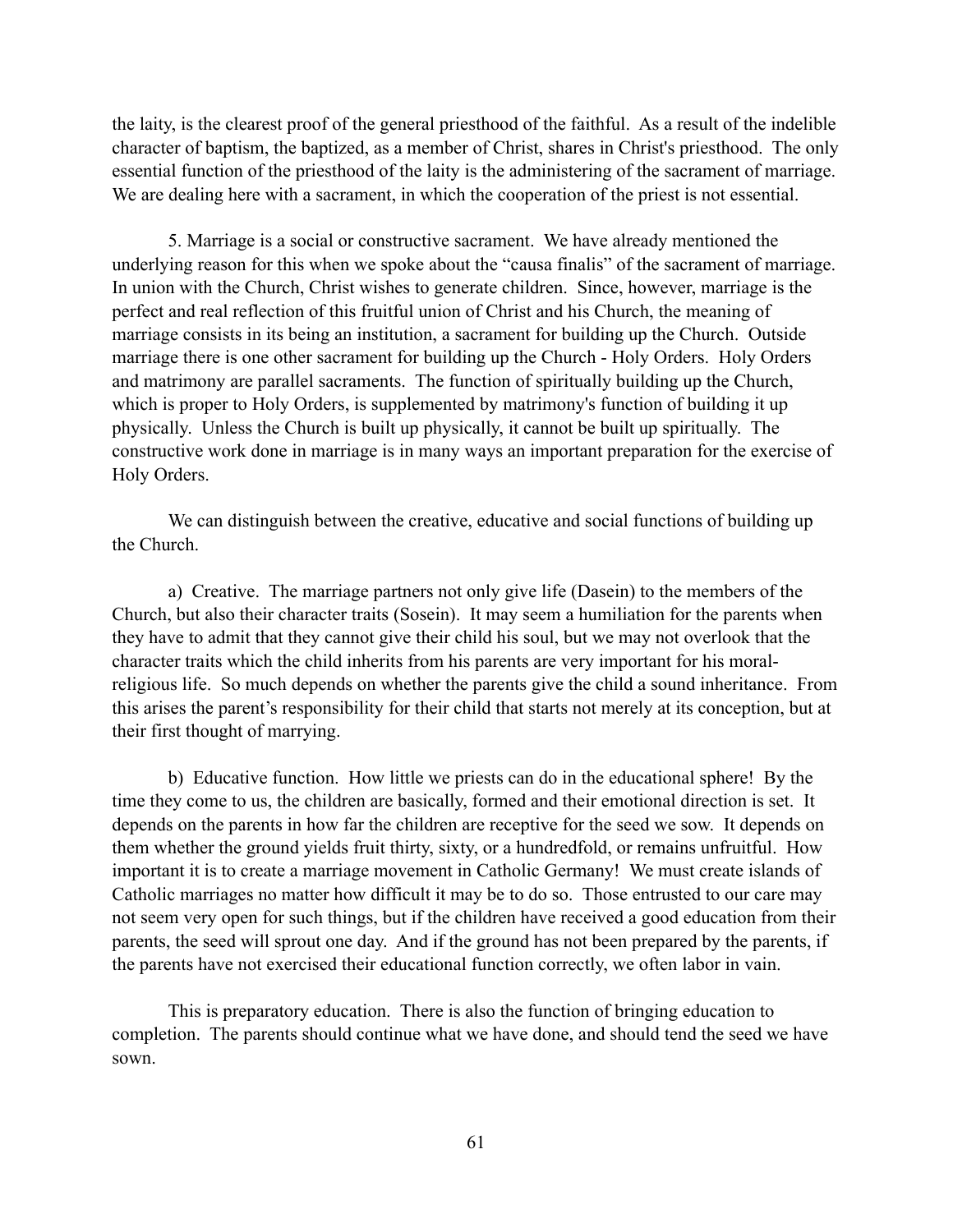c) The social function. If we want to know how the Church is faring, if we want to know the religious-moral attitude at work in the Church, we have to look at the standard of the families. If we want to improve, the standard, we must see to it that the germ cell of society, the state and the Church, that is to say, the family, has been integrated into supernatural realities. Much could be said on this point. Yet what has been said summarizes the essentials, hence I have also essentially dealt with our first thought - the elevation of marriage by the sacrament into the supernatural order.

 bb. The conclusions to be drawn for the ontological order of marriage from the elevation of marriage into the supernatural world. The crux of the matter in our previous considerations is to be found in the fact that marriage is the real representation of the relationship of Christ with his Church. From this we now want to draw some conclusions, not for the "ordo agenda", but rather for the "ordo essendi". What remains to be said about the "ordo essendi" in the natural order, will now be seen more clearly and definitely.

 As a result of its elevation into the supernatural order, Christian marriage must be holy, at one, indissoluble and subject to the supreme authority of the Church.

 l) Marriage must be holy as natural marriage, as a continuation of the married state in Paradise, and as a sacrament.

a) Marriage must be holy as a natural marriage. It must be holy in the same way as every "res sacra", as everything consecrated by God is holy. As a natural marriage, marriage is a "res sacra", because it is uniquely established. In what does this unique establishment consist? The aim is the education of children. God's influence is necessary if this is to be accomplished. God must create the soul of the child; therefore marriage must have a holy character. Let us think of the inner structure of marriage. Not merely the intellect, but also the senses are meant to find satisfaction in marriage. As a result of original sin, however, marriage needs supplementation because in its exercise man is prone to give in to the forces of evil. For this reason it needs God's special protection. Is there not great danger that mutual self-giving leads to a loss of self, that it attacks the core of the personality? How easy it is for marriage to bring about the ruin of society rather than its blessing. Hence it depends on divine assistance.

b) Marriage must be holy as a continuation of the married state in paradise. Just as it was blessed and sanctified at that time, so should it be today.

c) Marriage is holy as a sacrament. That is to say, marriage is holy not merely because of its purpose to build-up the Body of Christ, nor merely because of the many actual graces it needs and has been promised, but rather because it substantially and really represents that which is holy, that is, Christ's relationship with his Church. Marriage is the sphere in which Christ repeatedly reveals his incarnation in a new way. Are not the conception of children, the loyalty of the spouses and the education of the children put into an entirely new perspective when seen in this light? How great marriage is, and what a great step it is to enter into marriage and thus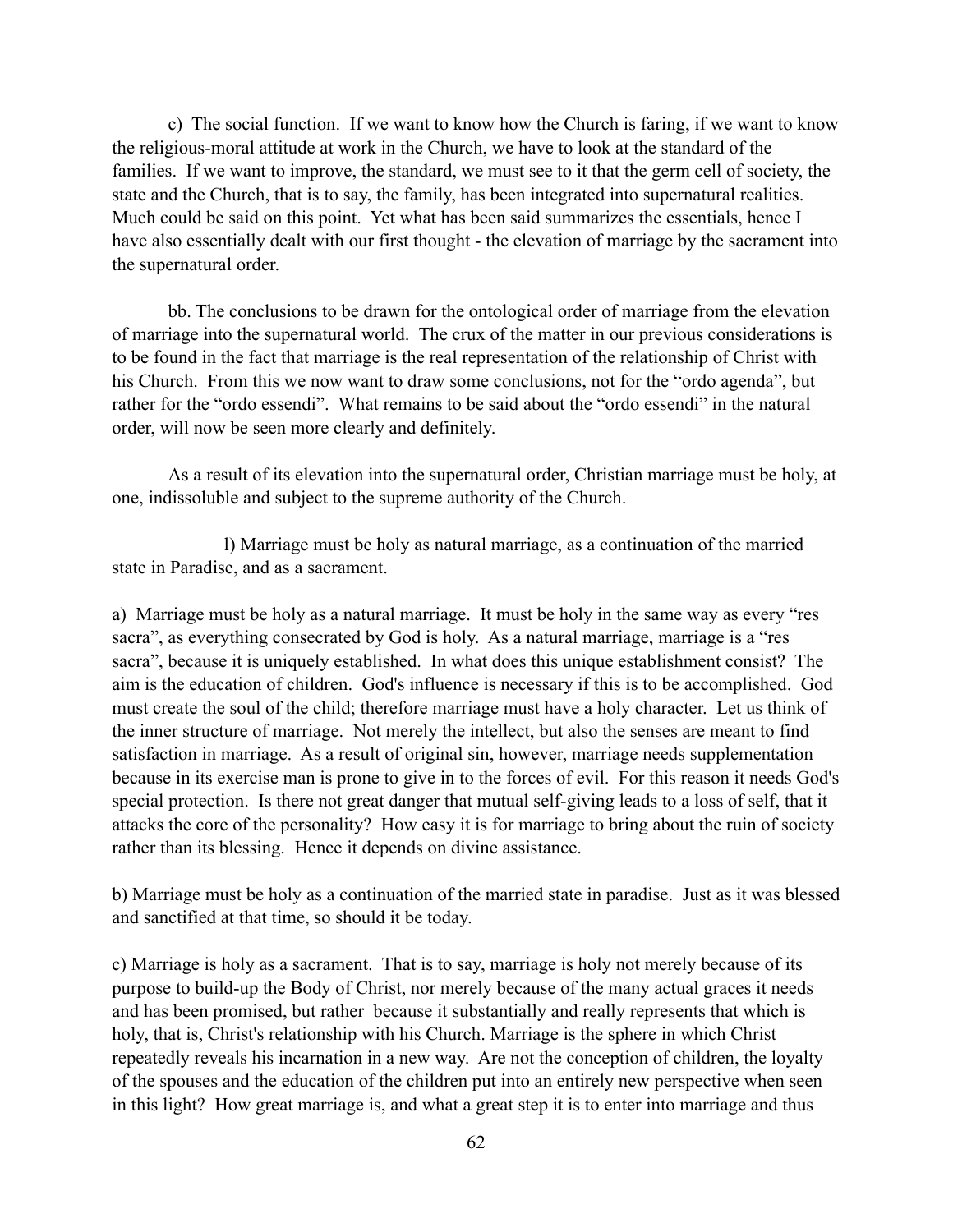become a true reflection of the relationship, of Christ with his Church. Even though the virginal state as such may be higher than that of marriage, we still have to admit that marriage is truly great.

 2) Marriage must be at one. It is easy to see the reason, for this demand, if we take the concept of the supernatural order of being seriously. The bridal relationship between Christ and his Church is the example for marriage. Since Christ has but <u>one</u> Church, the marriage must also be at one. The early Church was deeply gripped by this truth, and from it drew the strength needed to create holy marriages.

 3) Marriage must be indissoluble. Marriage is a continuation of the incarnation. Now the union between the divine and human natures in Christ is indissoluble, therefore marriage must also be indissoluble.

 It becomes increasingly clear that in order to carry out all these demands conscientiously, marriage partners need an enthusiastic love for Christ. Unless this happens all these truths will have no effect.

 4) Marriage is dependent on the Church. This dependence is based on the fact that marriage is a sacrament. If the Church did not uphold the supernatural order of being, it could not prove the validity of this demand. As a result, these matters are withdrawn from the competency of the state. Marriage is dependent on Christ, the God-Man, who instituted marriage as a sacrament.

 With that we have said all that can be said about marriage as it is integrated into the supernatural order. If we love our people, we must try harder to acquire a sense for the supernatural order. We should be at home in the world of the early Christians. We need to consider how we can popularize the thought of our membership in Christ, and seriously try to do so. We need enthusiastic love for Christ. We may be able to shake the people during missions, but this does not last. We must keep to the ontological order, see and know the underlying principles, and do serious work in this sphere. If we want to create a new springtime in marriage, if we want to renew the germ cell of the Church and human society, if as teachers and priests we want to do justice to our mission and task in such a disordered time, we must strive to create religious and moral elite.

 It is always true that those people will have the greatest effect on the world who first exemplifies the demands they make on others. Therefore we must grow into Christ, be filled with the thought of our membership in Christ, and then teach and educate our people. We then do what we can, God will see to the rest. He will do so plentifully because he has elevated marriage to be a sacrament.

## NINTH CONFERENCE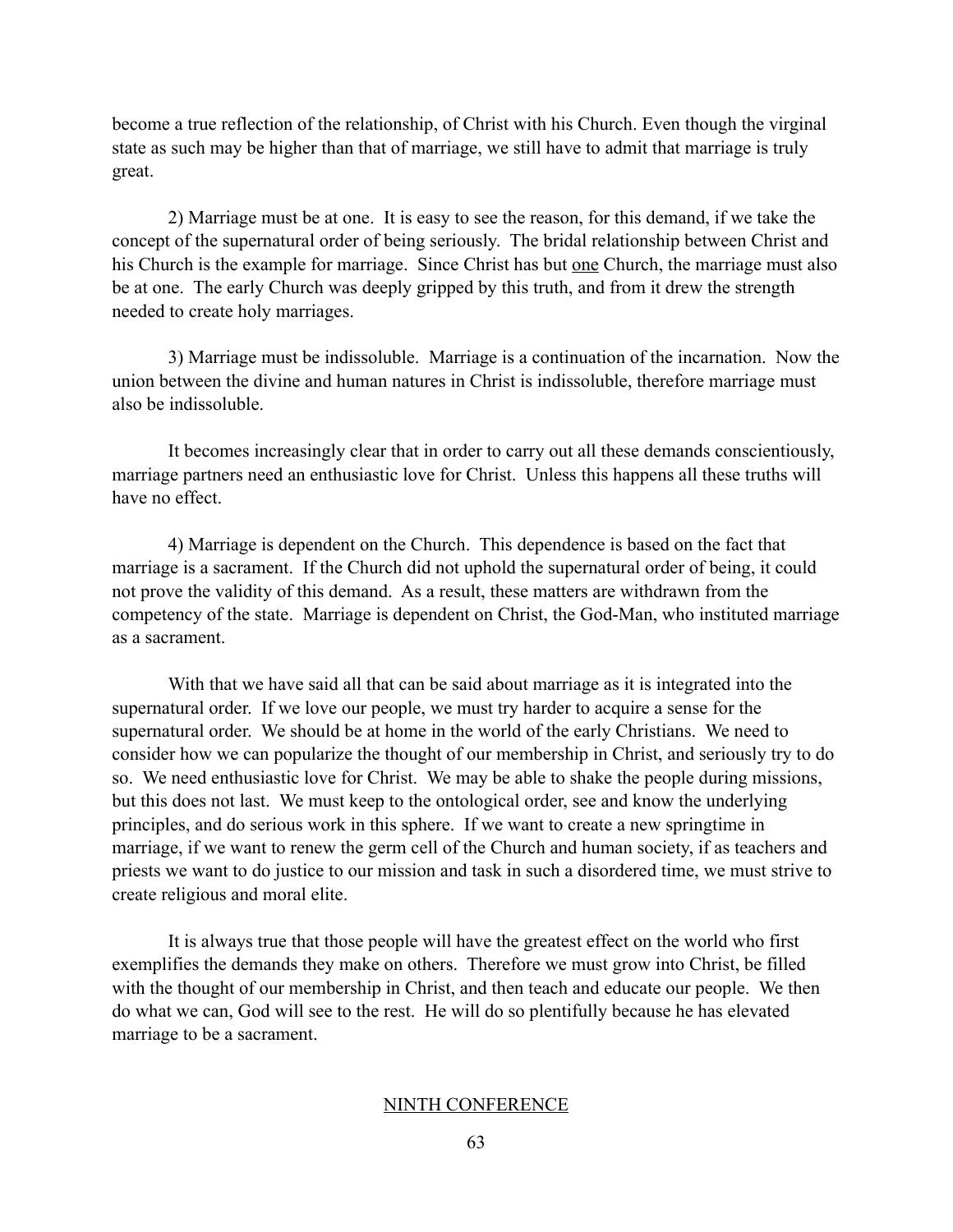cc. Consequences to be drawn for the practical formation of marriage and family life.

 The first law of our Marian education for marriage is: See to it that the Catholic ideal of marriage in its classic purity is deeply and permanently held in high esteem. We wanted to enlarge upon three thoughts in connection with this first law - the significance, the content and the application this law. We are still dealing with the second point: the content of this law. We tried to read the ideal of marriage from natural and supernatural order of being according to the law- "do essendi est ordo agenda". We still have to describe the "ordo agendi" more clearly using our fundamental law to supplement what has already been said. From this we shall then be able to draw our conclusion for the practical formation of marriage and family life.

 Now that we have shown that according to the ontological order marriage is a real reflection of the relationship of Christ with his Church, "ordo agenda" makes it necessary for us in both our attitude and lives to strive to make marriage a reflection of this relationship. Every gift is also a task. If marriage as a gift is ontologically a reflection of the relationship between Christ and his Church, our task consists in forming our attitudes and lives according to this relationship. This places a logical conclusive demand before us. Perhaps we could look up what the marriage encyclical has to say in this regard in section 43. From section 40 onward we will find expressed in traditional terminology what I put forward yesterday in more modern dogmatic terms. It will probably be a good idea to offer a key to the marriage encyclical with which we can gain access to the individual sections. We are not so much concerned with getting to know the different regulations, as with seeing the underlying principles. St. Paul's treatment of these thoughts can be found in Eph. 5, 22:33. We can now understand this passage better.

 l) We see that the husband is a reflection of Christ. He is meant to represent Christ. He is mysteriously drawn into Christ, the Head of the Church. Therefore the husband is also, the head of his family, including his wife.

 We should examine in detail how the husband should express his attitude to his wife. The apostle gives us a clear code-word - love. Christ loved his Church, so the husband should love his wife. The quality of this love could be characterized by the following three expressions: The love of the husband for his wife must, be completely selfless, self-giving, holy and sanctifying. Christ loved his Church. He is united to his Church by an almost physical union, not by a moral union or a juridical union. The parable of the vine and its branches explains to us the depth and intimacy of his connection with the Church. There is an organic and vital union between Christ and his Church.

 The love by which Christ is united with the Church is first of all unselfish, selfless. Christ receives nothing, but the Church does. Further, his love is a self-giving love. St. Paul described it by saying that Christ wanted his Church to be his unspotted bride, and he wanted to make her this more and more in her faithful. Christ's love for the; church is also holy and sanctifying. His bride should stand pure and unspotted before him.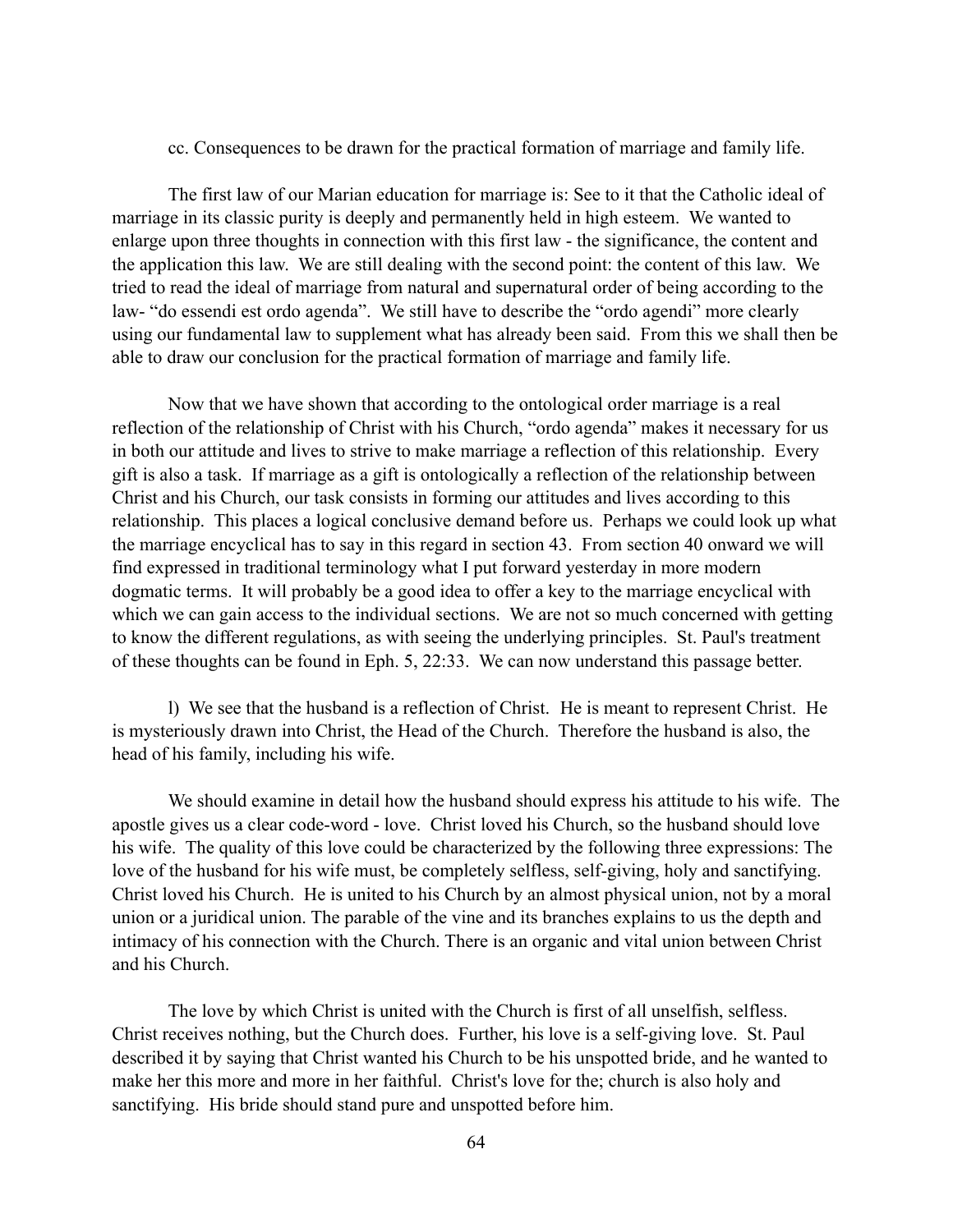This is what the love of a husband for his wife should be like. First of all, it should be selfless, then, self-giving. Leo XIII discusses these points in his encyclical. He gives the reason why the husband should love his wife with self-giving love. Revelation tells us that the husband is the lord of the family and also the lord of his wife. In the spirit of Christianity, and according to the thought of Our Lord, this can only become a reality through service. Service is the deeper meaning of Christian leadership. Since the husband is the head, he must serve.

 Finally, the husband should love his wife with a holy and sanctifying love. The measure for his love for his wife is his own ordered and supernatural self-love. This, however, is at bottom love for God. That is why the husband's love for his wife should be holy and sanctifying.

 2) And how do we see the wife? What is her position in relation to her husband? The wife should be to her husband what the Church is to Christ. The wife should take on the features of the Church. She should know how to obey him quite simply, as the Church obeys Christ. The apostle also comes to this conclusion. On another occasion, he speaks about the veil which women should wear. Let us take up his thought and see the veil as a symbol of obedience. A wife not only belongs to God, her veil signifies her willing submission to her husband. The apostle concludes the wife's duty of submission to her husband from the fact of creation the woman was created after the man. Hence, she has to obey him. Today, in the age of the emancipation of women, people no longer understand this correctly. We want to say to both husband and wife that this dependence implies no depreciation. The apostle described a certain order - woman, man, Christ, God. In his letter to the Corinthians (11,4) he explains that Christ is the head of man, the husband is the head of his wife, and God is the head of Christ. Let us take these things as they are expressed in Sacred Scripture, but interpret them correctly. We are not concerned here with a hierarchy of values, but with an order of precedence. That is why the woman is not inferior. The marriage encyclical excludes the thought of inferiority from submission, by using the comparison I have already mentioned - the family should center around two foci as in an ellipse. However, these two points may not be exactly, alike. The husband's leadership is that of government, the leadership of the wife is that of love, that is, it is leadership through service. This was also the case in the Holy Family. Who had to obey the most? He who according to the hierarchy of values was the highest. The order of precedence is exactly the opposite to the hierarchy of values. He who was above all, had to obey the other two. He, who was the least, had to command the other two. We do not want to make any concessions to modern thinking. If we throw over the ontological order, we destroy God's work. We then try to attack God himself.

dd) Conclusions to be drawn from the elevation of marriage to a sacrament.

 With that we have again called to mind well known thoughts. To conclude our treatment of the supernatural order we ask one more question: What demands and effects result from the elevation of marriage to a sacrament? Following the elevation of marriage to a sacrament, all the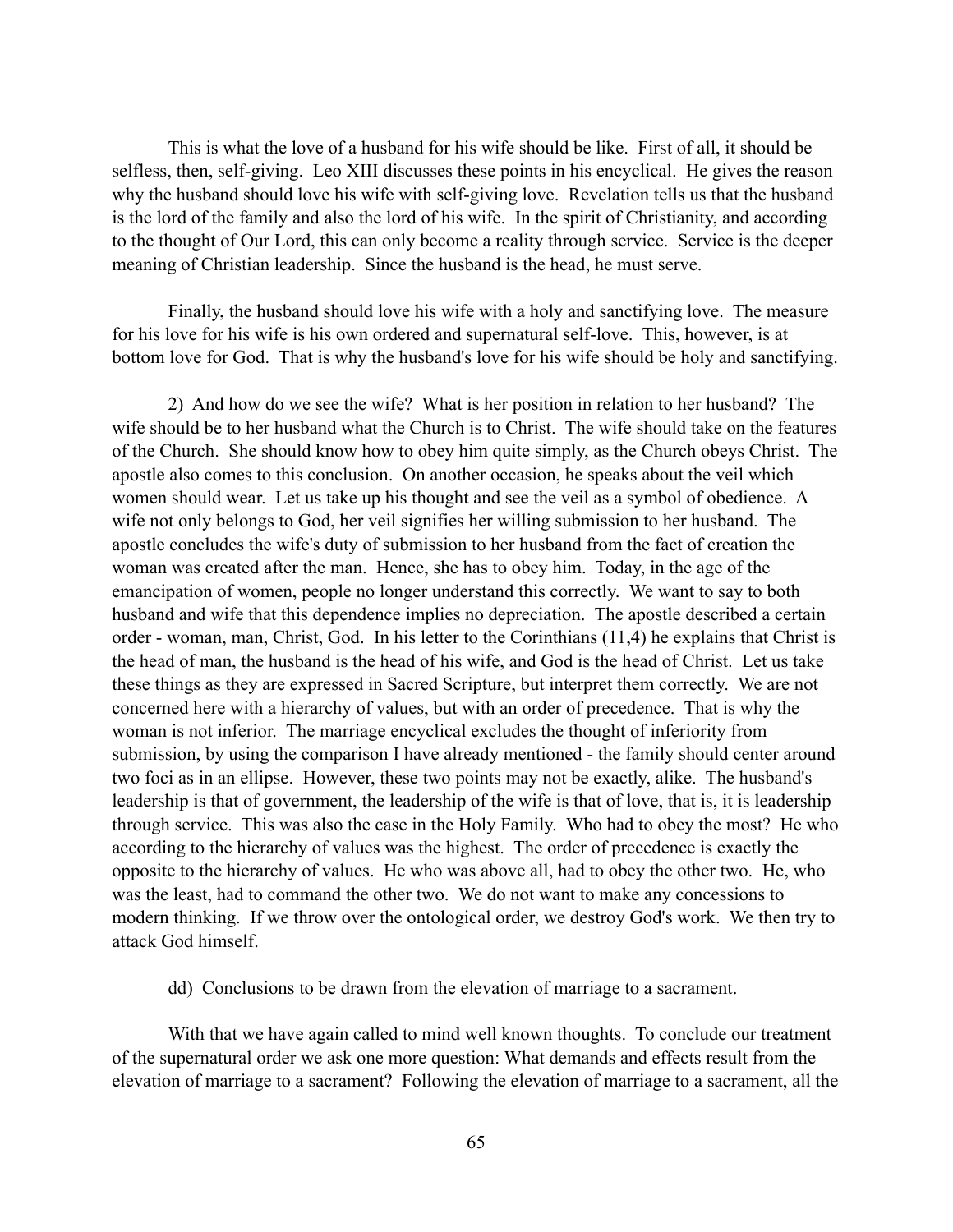aims of marriage are uniquely secured. We know that the primary aim of marriage is the wellbeing of the child. Let us recall that the deepest and final meaning of the sexual sphere and act is the child. Therefore we may presuppose that everything God has done to protect and limit the sexual drive has been done out of love. Love for the child prevailed upon God's omnipotent will to give positive laws to protect the well-being of the child.

 What then has God done in this regard? He saw to it that the developing child is given a warm and sunny home where he will be cared for. By a warm and sunny home we mean that the child is given a home, a place where he is tended, which is protected by deep, supernatural love and responsibility. This is the reason for monogamy and the in dissolubility of marriage. God elevated marriage to the status of a sacrament so that everything could be more secure and protected, and that no one could intrude upon or be driven out of this sunny dwelling. The parents' sense of responsibility is deepened because God wants them to educate their children personally. If children came directly into the world, this sense of responsibility would not be so deeply anchored in nature.

 The well-being of the child should also be protected by the fact that the parents are ontologically incorporated into Christ in an altogether outstanding way. As a result, the child, as an expression of their mutual love, from the first belongs juridically to Christ - if one may express it thus.

 Since the parents are a reflection of Christ, a part of Christ, they are also able to lead the child to Christ. Everything is directed towards protecting the well-being of the child. Let these hints suffice.

 The secondary aims of marriage are as secure as the primary aim because of the elevation of marriage to the status of a sacrament. We recall here the mutual love and support of the partners as one of the secondary aims of marriage. Let us not forget what we said previously, that sexual union is the deepest and most meaningful expression of a deep spiritual union, of mutual self-giving and acceptance. Such sexual union, therefore, is a moral act as long as it is a true expression of total self-giving. The morality of the act is protected by the elevation of marriage to the status of a sacrament. After all, marriage is a reflection of Christ's union with his Church. The two are united in an "almost physical union" (cf. page 97). This should confirm the morality of the sexual act even more fully.

 The same can be said of the other secondary aim, that is the release of tension which is a natural consequence. Rising sexual tension needs an outlet. If mankind had not sinned, these phenomena would not appear with such elemental force. In his kindness, God made a normal relaxation of tension possible in marriage. He elevated marriage to the status of a sacrament in order to prevent it from being robbed, of its spiritual, moral and religious character.

 Thus marriage appears before us as a masterpiece of grace. If we want to deepen marriage, morality, we have to give the people a deeper introduction of the full Christian teaching on marriage. What we have often said applies pre-eminently to education for marriage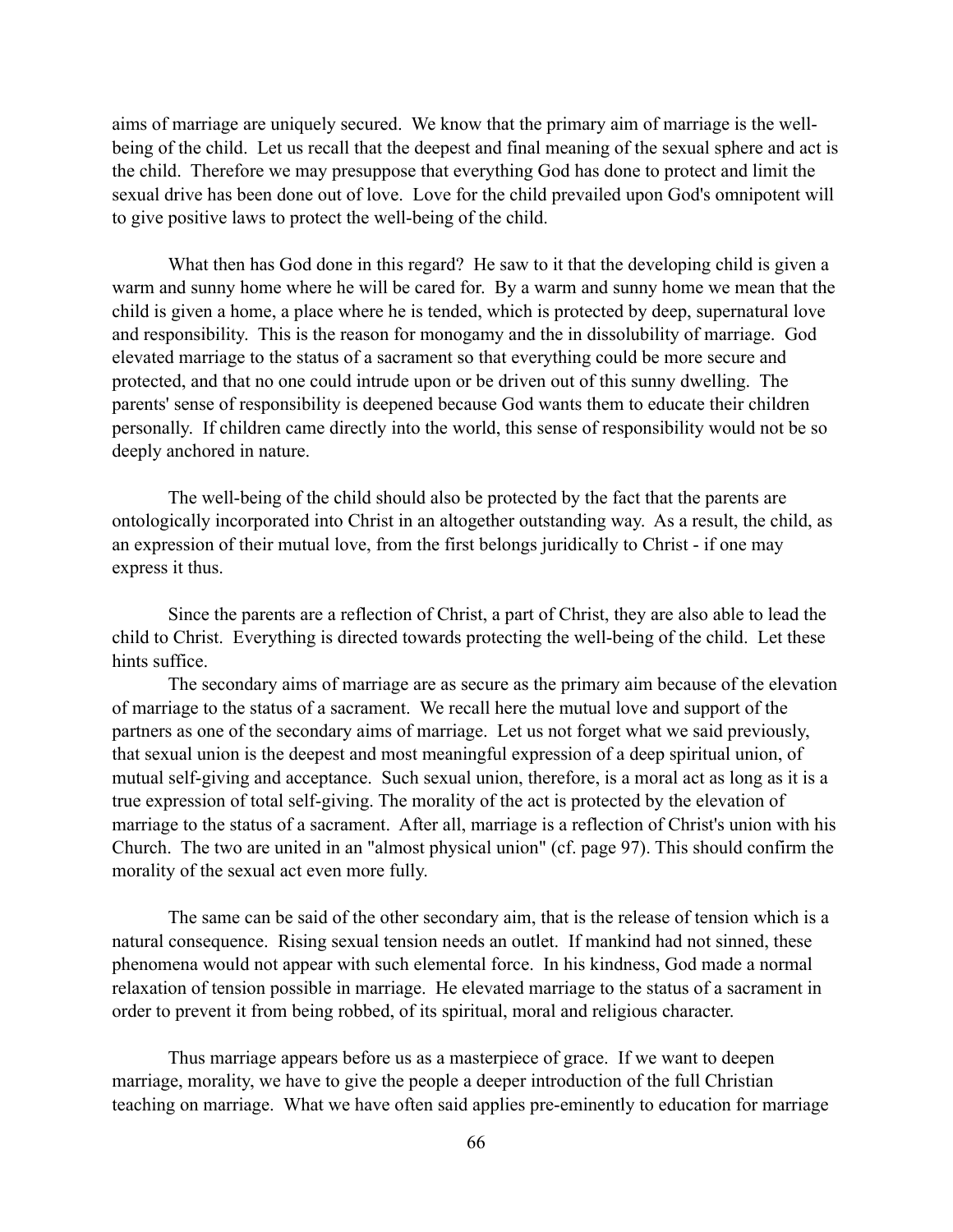With that we have depicted the essential fundamental principles of the ideal of marriage in some detail. I have summarized everything the form of a compendium of principles. This brings us to the third aspect, namely, the application of the first law: See to it that the Catholic ideal of marriage in its classic purity is held in high esteem.

III. The application of the law.

 The question we must now answer is: How can we help the people to esteem the ideal of marriage, which we ourselves have just seen in a new light? How are we to pass on to our people this high esteem for marriage? In summary let me say:

 1. The first way to lead the people to a high estimation of marriage is to see to it that on a broad basis we explain the Catholic ideal of marriage to the people in deep and understandable terms.

 We have to create a Catholic marriage movement. We priests would do well to listen to our Holy Father on these topics (cf. para 101, 111, 114, 136 of the marriage encyclical). In addition, let us recall the decrees of the German bishops that apply the wishes of the Holy Father to conditions in Germany. From all these sources we can infer that both the Holy Father and the bishops are behind the creation of a Catholic marriage movement.

 We need to consider in detail what we cab do about this in the confessional, the pulpit and during weeks of religious training for families. We have to consider whether the instruction given to the parish family as a whole, or to groups, is suitable. It is also possible for virginal people to discuss such topics. In order to do so, one needs tact, reverence and sound knowledge. Individual instruction is also good, but we want to beware of reveling in sexual matters.

 We should lift others onto a higher level. We never want to give in to inappropriate curiosity. Let us also try to give our marriage instructions in this way. From the pulpit I proclaim the Word of God - the confessional is the actual smithy of Catholic Action. In the confessional we can apply those principles which we have introduced or prepared during the public sermons. We must be the leaders of our people and pass on these great thoughts. The field has been ploughed. Ours is the obligation and task of sowing the seed. We do not want to center around ourselves and be constantly badgering ourselves. We must get out of the prison of our personal weaknesses! It does not depend on me!

## TENTH CONFERENCE

 We want to try to come to the end of our considerations about the question: How are we to awaken a high esteem for the ideal of marriage in our people? The first imperative was: See to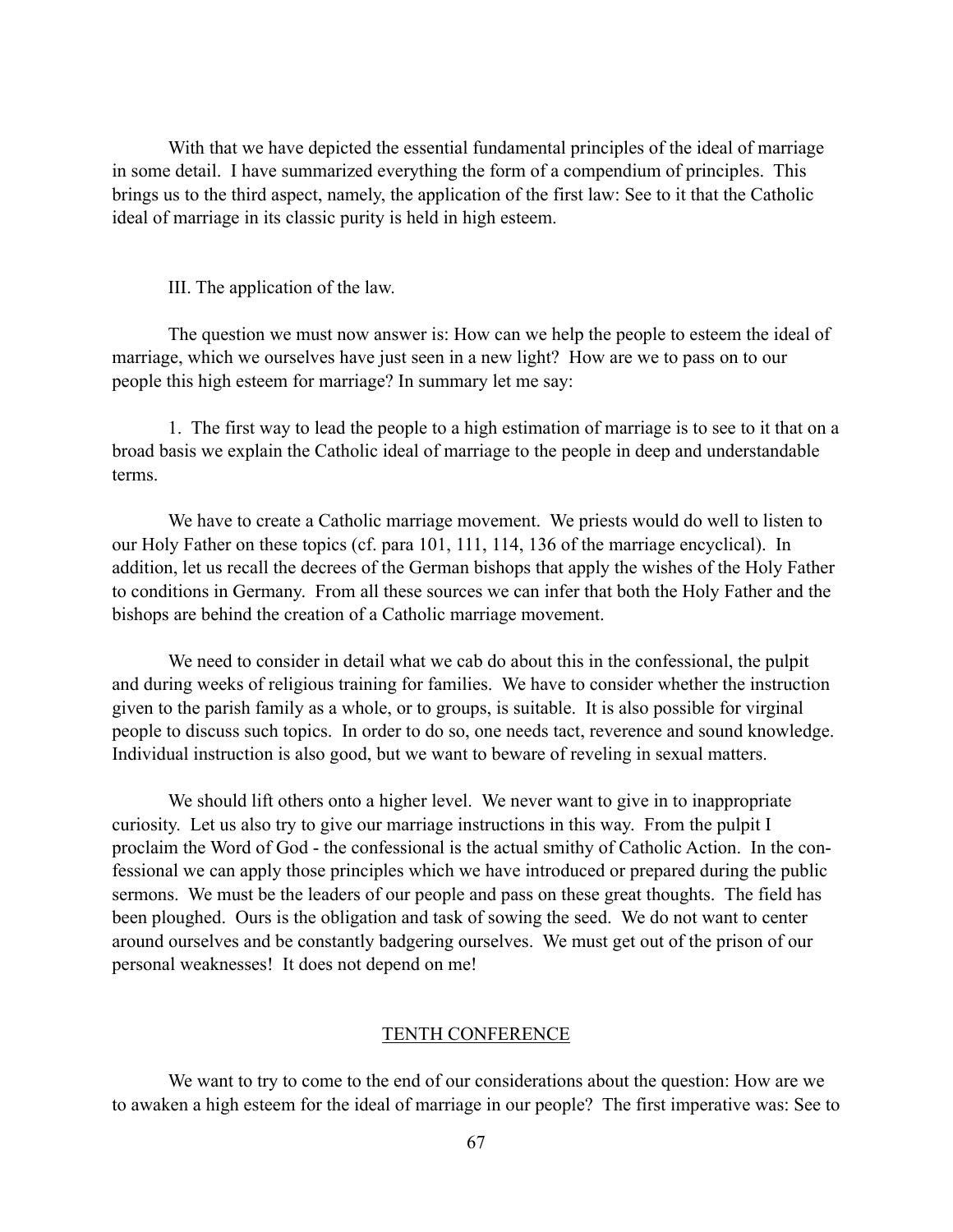it that the Catholic ideal of marriage is thoroughly explained. In scientific language this demand would be expressed thus:

See to it that the Catholic ideal of marriage becomes a dominant thought-complex.

 As we know, however, knowledge alone is not sufficient to motivate us to live accordingly. That is why we also say: Show the objective value of this thought-complex. We can only expect something to be held in high esteem if knowledge has created a basic attitude of soul. Hence what we previously said about the creation of a basic attitude also applies here.

 Immediately work out its value for life. Constantly, associate word, truth and value. Constantly associate partial and central values. Constantly expose and devalue the opposing false values.

 2. The second way to help the people to hold the Catholic ideal of marriage in high esteem is to see to a deep and all compromising Marian education.

 Once we have done this, the thought complex on marriage will on the whole be safe. If you have understood what we have been saying about Marian education, you will know and admit that I am right in maintaining that the Marian person is naturally open for the great thoughts about marriage. If we give our people a Marian education, we need only enlarge upon the great thoughts about the Catholic ideal of marriage for them to become an objective value. Consider whether this is not theoretically correct. Better still, try it out in practice. Try to educate Marian personalities. You will then experience that education for marriage is easy. Of course, Marian education demands constant work. In this case, devotion to Mary is also a principle of formation. We need to be able to think organically today, and know what we have to emphasize in particular. The most important point in education today is to create openness for religious and moral thoughts. Last year we said that Marian education uniquely brings, about this openness.

 With that my taste is complete, but I do not want to take the easy way out. I would prefer to indicate the special points by which Marian education becomes education for marriage. Let me remind you that Marian education gives one the extraordinary ability to bring home to people the thoughts that are exemplified in the Mother of God. If Our Lady is accepted, so are her thoughts. In Mary we have a living visual aid which the people can easily and thoroughly understand. By using this means we make the work easier for ourselves. Let me tell you that Marian education serves education for marriage in four ways. Actually, education for marriage takes place spontaneously. Nevertheless it is good to know about these things, and then to stress one or the other aspect according to circumstances. I do not want to enlarge on the individual points since we have said so much about them in the course of the years. A few hints should suffice.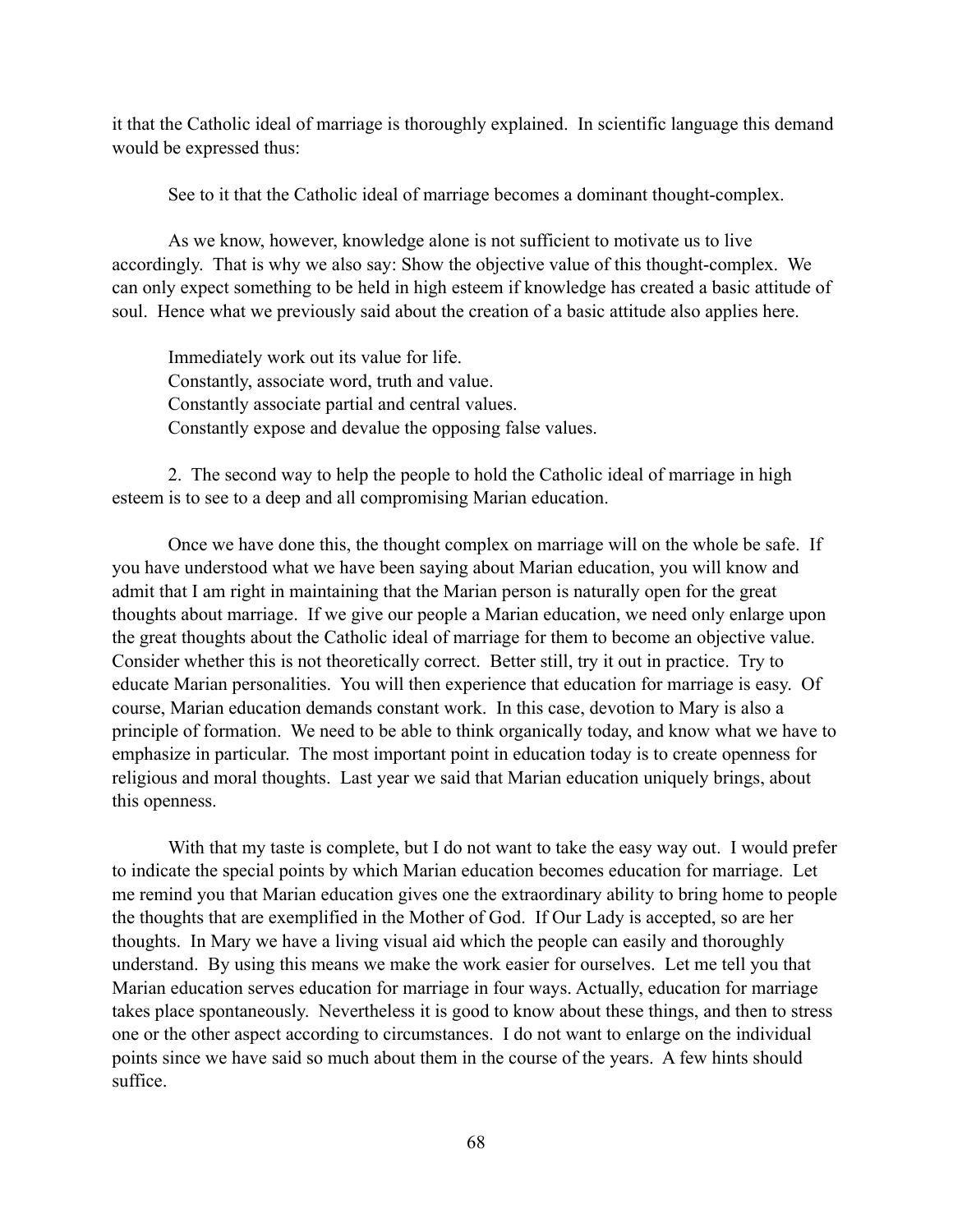a. Marian education creates the necessary natural and supernatural atmosphere for the acceptance of the Catholic ideal of marriage.

 The reason for this statement is obvious, what atmosphere would you yourselves wish for if you had to explain sexual matters to children, and did not want any dissonant note to arise or things to go wrong? You surely want to have a supernatural atmosphere, an atmosphere of purity. Now, if Our Lady is in the center in a God-willed way, we know that her greatness is to be found in the supernatural sphere, in her purity. Wherever she reigns, she spreads her own atmosphere. We are convinced that the greatness of Our Lady is to be found in her position in the supernatural world. We should, therefore, see her as she is depicted by Catholic teaching. Where a Marian atmosphere is predominant, a supernatural atmosphere and an atmosphere of purity is also present. Years ago, when we spoke about sexual education, we also tried to see to it that we were surrounded by a Marian atmosphere, and then tried to explain the facts and symbolism of sexual life.

 b. Marian education creates and strengthens one's inner receptivity, or subjective openness for values, that enables one to accept the task of the Catholic ideal of marriage.

 Supernatural and pure receptivity for values is required by the ideal of marriage. If this is not present, the ideal of marriage can never grip one. Catholic education for marriage presupposes a moral personality on every high level. Unless this height is striven for, we may talk, as much as we please, these thoughts will simply not be taken up. The Catholic ideal of marriage is very high. It is even impossible to esteem this ideal if one is not striving to be a highly moral personality.

 Do I still need to show how devotion to Mary creates this openness for ideals? The core of Marian education is attachment to Mary. Childlike attachment to Our Lady not only satisfies our need to be sheltered, but also gives us intellectually and instinctively the attitude of Our Lady. We should study again what was said in this regard during our last course. We should keep firm hold on a central thought otherwise we will be swept away, by every new trend and thought that crops up. If I love Our Lady, I will acquire her attitude and possess a pure mind and a supernatural receptivity for values. Her openness for supernatural and for purity must, even in purely natural and psychological terms, gradually become my own. The theological foundation for this statement is: Whoever says Mary says grace. If I give myself to the Mother of God, I may be sure that, the ocean of grace which I need will be at my disposal.

c. Marian education is a unique visual aid for the Catholic ideal of marriage.

 We came to know the ideal of marriage from the relationship of Christ with his Church. The Church is most perfectly embodied in Our Lady. When she said her "fiat", the Church was completed. The characteristic proper to Our Lady is that she is the bridal Mother of God. The relationship of Our Lady and the Savior is bridal. Therefore, if marriage is a reflection of the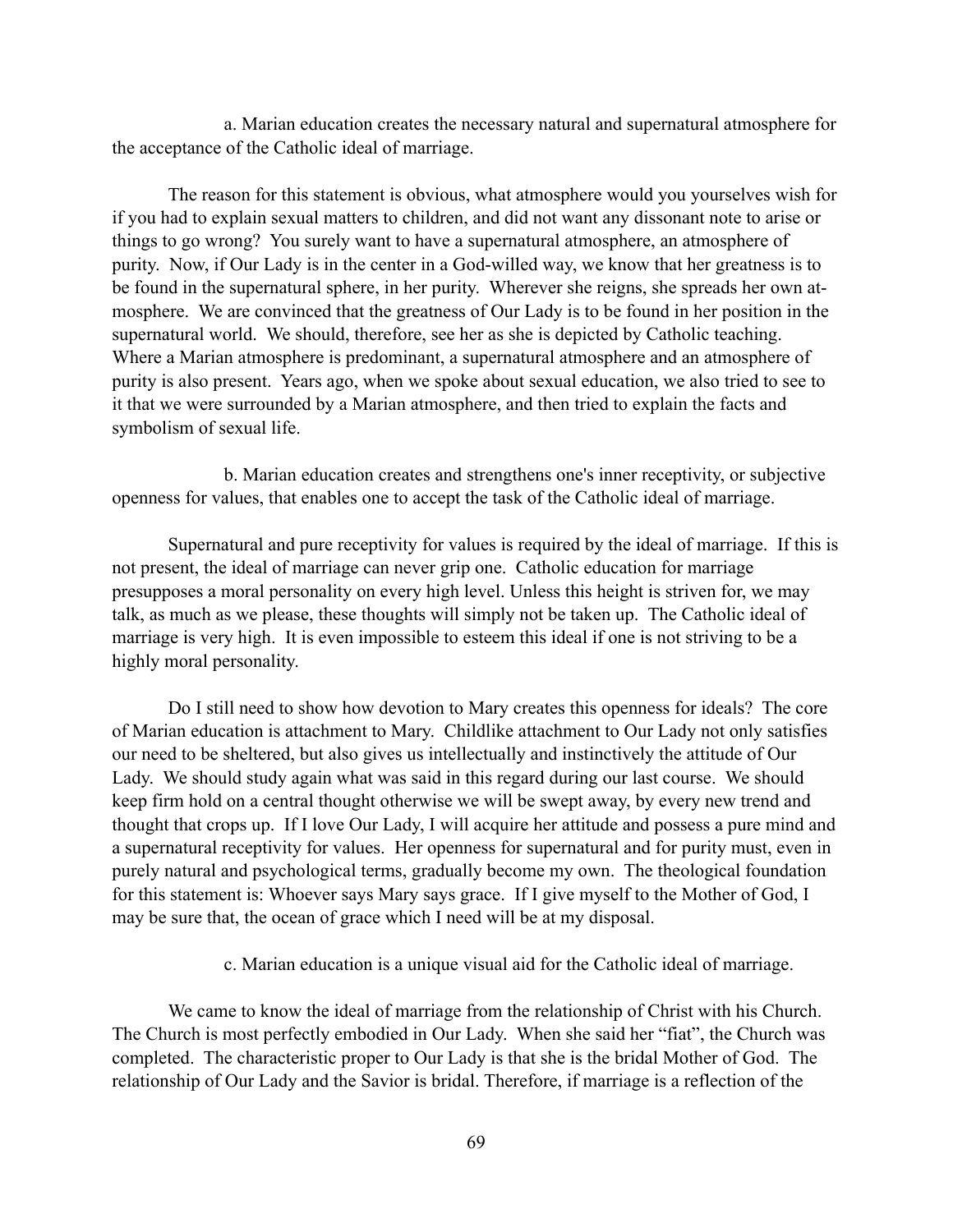relationship of Christ with the Church, it is also a reflection of the relationship of Christ with his Mother. A wide field opens up before us.

 What was the relationship between Christ and Our Lady? It was a union of love, life and tasks. Hence, if I now say that the Savior was the great thought in the life of Our Lady, what should the attitude of the husband be to his wife, and the wife to her husband? It would be an original task to depict education for marriage against the background of Our Lady's example. The people want something like that. If we have Our Lady's example before us in this way, and depict it to the people, will not Mary help to educate the people and mediate for them a deep comprehension of the ideal of marriage? We see exemplified in her the ideal of the deep relationship existing between bride and bridegroom. In addition, we realize that there are not merely two parties in a marriage, that is, husband and wife, but that God, has his place, too. We not only ask: What was the relationship of Our Lady to Our Lord? but also: what was their relationship to the heavenly Father? Their two-in-oneness is thus traced back to its final principle, the heavenly Father.

 These considerations give a completely new approach to our instructions. If they are digested and simplified, the image of Our Lady will shine forth in a wonderful light throughout the year. We can read all that we know about marriage from her example. We want to think correctly not only theologically, but also psychologically.

d. Marian education uniquely achieves the Catholic ideal of marriage.

 I shall only give a few hints. A psychological foundation for this statement is to be found in the psychology of attachments. If married couples are attached to Our Lady, they are also attached to her attitude intellectually and instinctively. In detail this means her way of life in regard to St. Joseph, and her relation to the Triune God. In what classic purity we see the ideal of marriage before us! The theological foundation for this statement is, as before: Whoever says Mary, says grace. This is the way we should trace back our great and manifold educational work to a few great thoughts.

 After what has been said, we can see that it was right and sound to lay down two imperatives with which to explain the Catholic ideal of marriage. These imperatives are: See to it that the Catholic ideal of marriage is thoroughly explained to the people, and: See to a deep and all-comprising Marian education of the people. We notice here the flight of our time. Yet we want to go our way in an enlightened manner. God will help us.

 I must now come to a full stop. We have at long last completed the first law of Marian education for marriage. It is: See to it that the Catholic ideal of marriage in its classic purity is held in high esteem. The second law is obvious: See to it that the Catholic ideal of marriage is also exemplified in everyday life. It would be senseless to repeat what we already know. One or the other remark may suffice.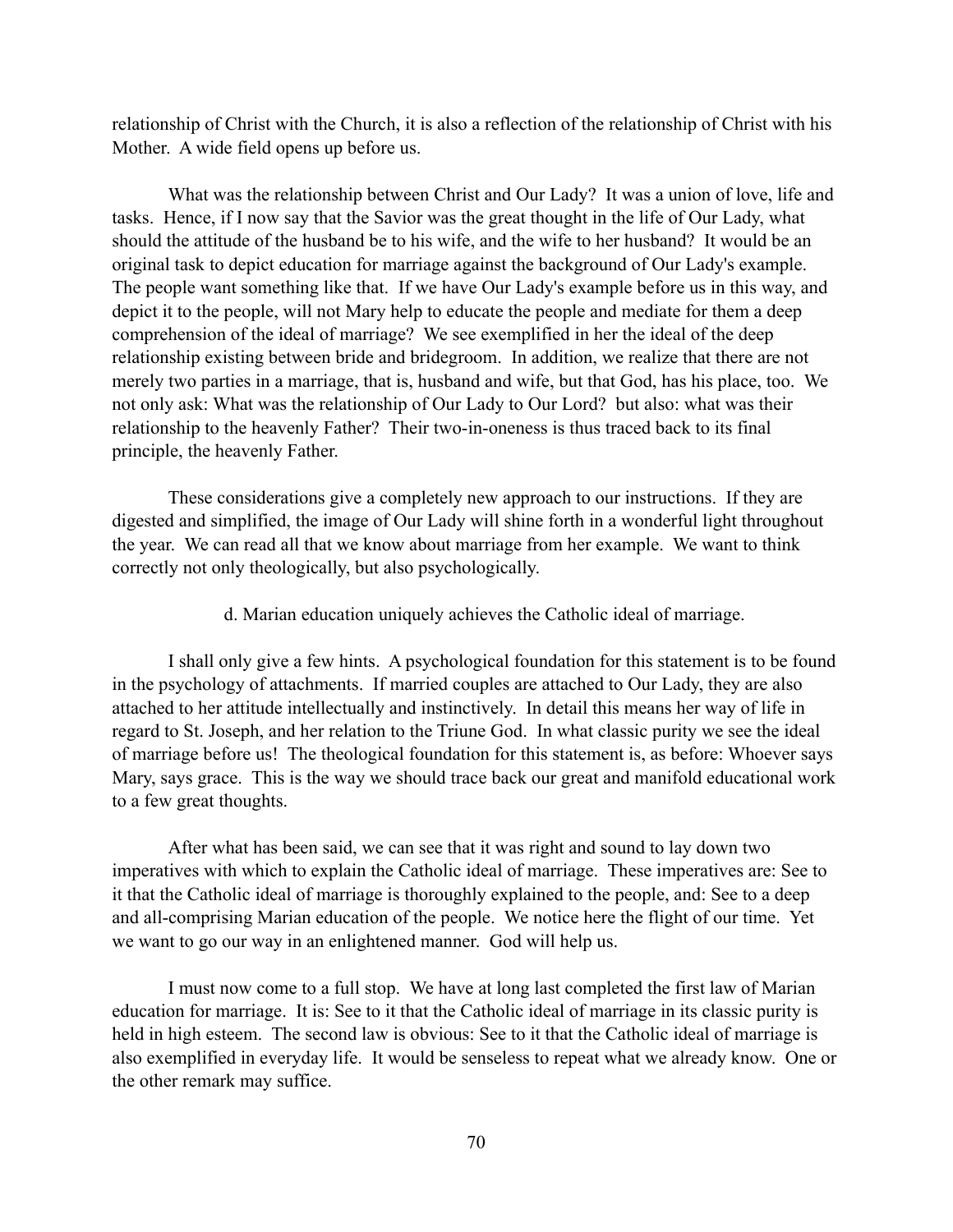B. The second law: See to it that the Catholic ideal of marriage is exemplified in its classic purity.

 First of all, let me remind you that even before the marriage encyclical appeared, a trend already existed in certain Catholic circles to exemplify the pure ideal of marriage. We think here of the sixty-eighth Congress for Catholics in 1929. It was said there that the saint of old was the martyr, the saint of the Middle Ages was the virginal person, and the saint of the next centuries may perhaps be the perfect spouse. We want to strive earnestly to create holy islands of marriage. This does not mean that we need to pull down virginity or do away with it. Education for virginity is part of education for marriage. If we think organically, it is obvious that there can be no education for marriage without thorough education for virginity. Indeed, even in marriage itself, education, for virginity is necessary, otherwise a sound concept of marriage cannot be preserved. Let us not forget, and I wish to state this fact with great warmth and humility, that whoever wants to exemplify the Catholic ideal of marriage must be a saint and martyr. This needs to be said. We may not constantly crush the people with strictness and moral demands. We must let the people measure themselves against the ideal and allow them to be lifted up by it.

 What should I do in practice to motivate people to exemplify the ideal of marriage? An essential answer to this question is: To the extent that I esteem and value a good, I am willing to exert myself to attain it. Hence, whatever I do to help people to esteem the ideal of marriage highly, I also do to motivate them to exemplify it. Therefore, we should at this point recall all that we have already said. This is the first and most important consideration.

 In addition, what should I do to bring the ideal of marriage to life, and motivate others to live it? I must take care not to tear the individual aspects of education out of their total organic context. Catholic education for marriage is the fruit of total Catholic education on a very high level. In their appendix to the marriage encyclical, the (German) bishops call Catholic education for marriage the beginning of the re-Christianization of every aspect of life. We should strive seriously to achieve the most perfect possible formation of Christian life as a whole. Basically the concern is to educate the Christian saint. This is the condition for the exemplification of the Catholic ideal, of marriage.

I. Hence, secure a high level of Christian living.

 One could say in particular about the second law of Marian education for marriage, which requires that the Catholic ideal of marriage be exemplified, that if we seriously want to live the Catholic ideal of marriage, we must strive for heroic love for God, for others, for purity and for sacrifice. One could say much on each point, but a few hints should suffice.

1. Educate towards heroic love for God.

 Deep love for God is unthinkable without a corresponding esteem for God's order of nature and grace. God has spoken to us in the ideal for marriage. The means whereby we can deepen our love for God are well known to us; prayer, reception, of the sacraments, etc.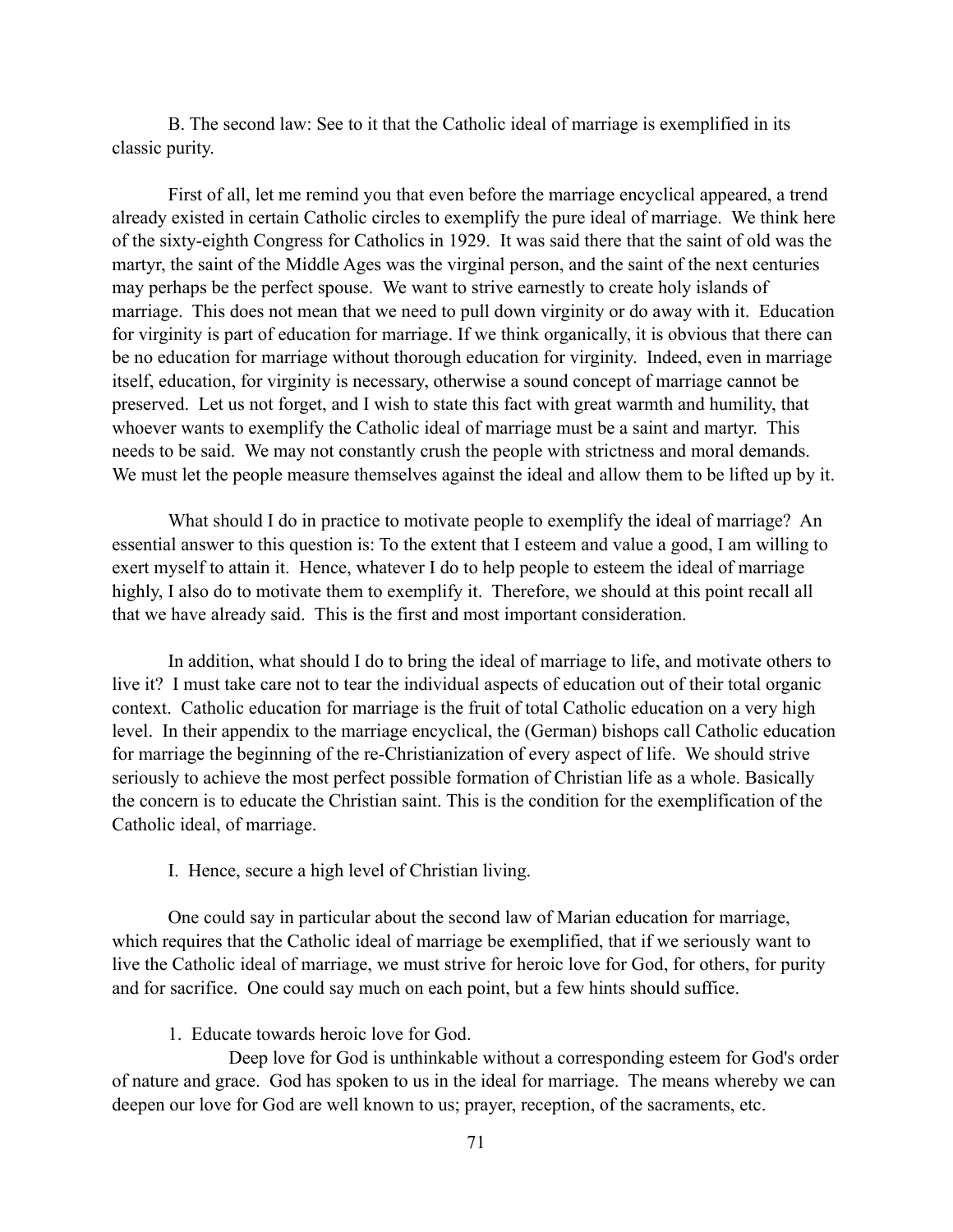2. Strive for a high degree of love for others, in particular for supernatural love for others.

 We should love our neighbor because of his relationship to God. What we heard last year in the retreat on workday sanctity about attachment to others should be inserted here. I cannot love others because of their supernatural connection with God if I am not at home in the supernatural world, in the reality of our divine sonship, our membership in Christ, and our being filled with the Holy Spirit. If I have not grasped these, values, how can I love others because of them? No love is secure in the long run if it is not immersed in this supernatural atmosphere; this applies to friendship, childlike love and marital love. Education for marriage is the full flowering of general education on a very high level. If there is genuine, supernatural love for others, many marriage problems are automatically solved. The marriage partner will not merely ask: What rights do I have to the body of my partner? There is also a love that helps us to deny ourselves. How much suffering this prevents! Unless the partners love greatly, a marriage becomes a robber's den. We need to exercise serious educational activity in this regard. Marital love also includes supernatural love for the child, which motivates the partners to make sacrifices for their progeny. Hence, conscious and serious striving for a high degree of love for others is an urgent necessity in education for marriage.

3. Strive for a high degree of love for purity; perhaps one might also say, for virginity.

 If we lead couples, both while they are preparing for marriage as well as in marriage, to regard purity as something great, evil powers will not drag them downwards. Man, in particular, must be educated to value purity highly, for it is impossible for him in the long run to have a deep relationship with his wife, if he does not value what a woman values spontaneously, namely, purity. If a woman feels that she is only an object of exploitation for her husband, that element which is essential to every love, namely, respect, cannot come up. A woman can only respect her husband if she sees that he loves purity and can control his drives.

4. Strive for a high degree of love for sacrifice.

 We shall not get holy, sound married couples because of the Ogino-Knaus method, but rather by educating them to be strong in making sacrifices, by educating them freely to forego their rights, so that under other circumstances they can also do so. We may not sit in the confessional merely as moral theologians. We should rather be fathers to our people. We should think organically and educate through ideals and by calling upon people's generosity. Many men and women are ready to respond. Hence, we should not show these things as demands. We do not want to cultivate fanaticism, nor may we make generosity a duty.

 With that we have said the most essential things about educating for and exemplifying the Catholic ideal of marriage. We could summarize the four imperatives in ones secure a high level of Christian living.

II. Means for securing this attitude.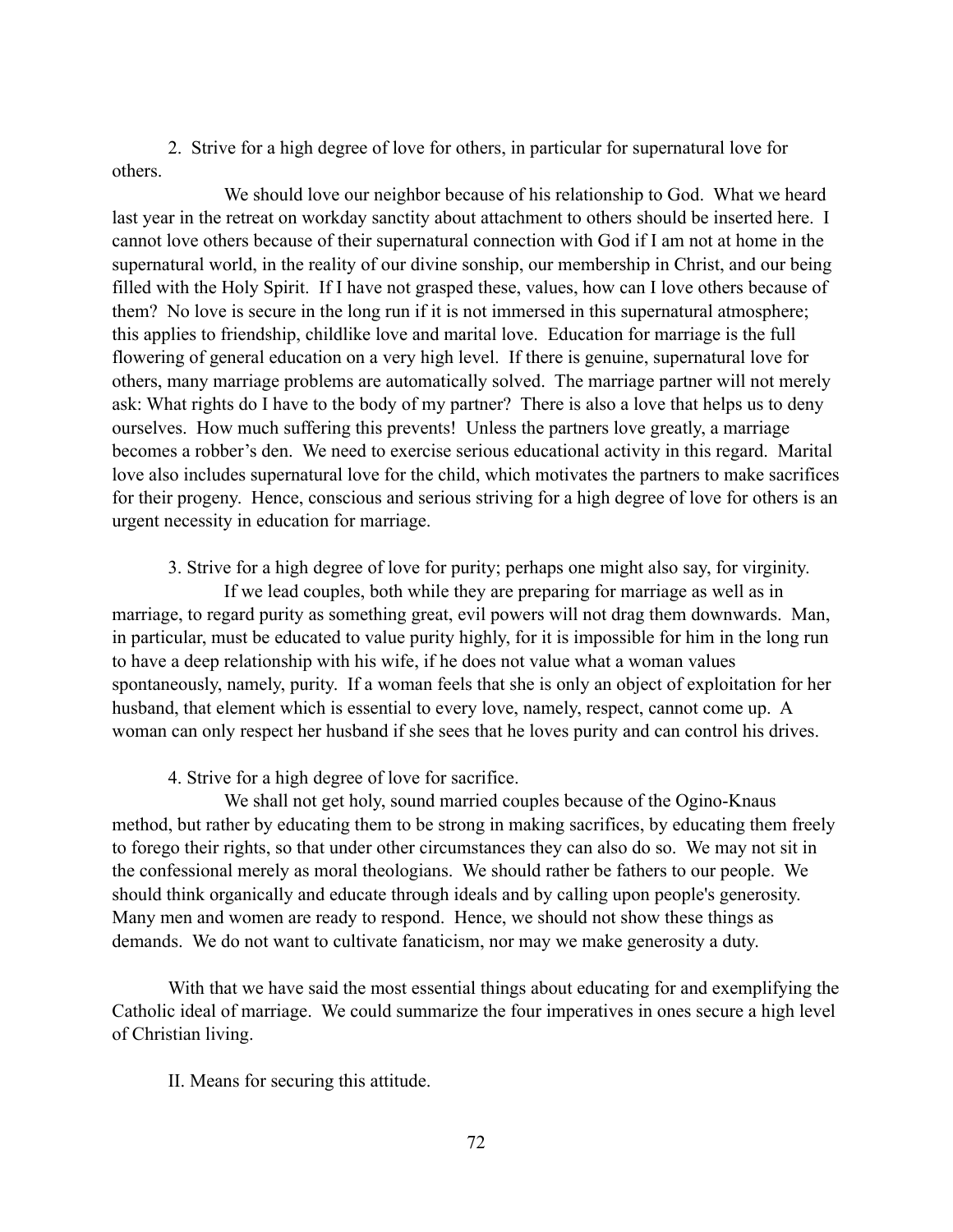In conclusion let me mention two means by which we can secure this attitude. I mention them in the same form as our previous formulations:

- 1. See to it that married life becomes Marian life.
- 2. See to it that married life is a continuation and reflection of daily Holy Mass.

## CLOSING CONFERENCE

 We are coming to the end of our course on education for marriage. If we should want to sum up all our discussions in a single theme, if we want to have a means for securing all the truths that we have recognized in these days as great and worth striving for, we would have to take two mottos with us. They are: See to it that married life becomes Marian life, and: See to it that married life becomes a reflection and continuation of daily Holy Mass.

 In conclusion I would like to enlarge somewhat on the second of these two mottos. With that we will repeat the essential central thoughts and gain new enthusiasm for our great task as educators of the people.

See to it that married life becomes a reflection and continuation of daily Holy Mass.

 This presupposes that Holy Mass and marriage can be compared even to the last detail. Nor may we be surprised at this. We regard Holy Mass as a great prayer and sacrifice. We all know the old dogmatic law: "Lex orandi est lex credendi, est lex vivendi"; the way in which we pray is a reflection of our life of faith; the way we believe shows the direction of our lives. Hence, Holy Mass must also be applicable to married life. It must be a "lex vivendi" and show us how married life can be shaped according to the meaning of Holy Mass.

 We have already been striving for a long time to see daily Holy Mass as the mass of life. We want to draw from Holy Mass the strength for the style of life in question. Daily Mass is life's mass! Our whole life each day should be a continuation and completion of our half hour's Mass in the morning. It is the point of departure for and the climax of the day. We receive the graces we need for that day at Holy Mass. From this point our daily lives, including married life with all its cares and difficulties, should take on its shape and form. What applies in very, general terms to every style of life, must apply very particularly to married life.

 We have said so much about the needs of life, today, and we have got to the bottom of the difficulties of married life. We found that they were caused by difficult living conditions, difficulties of living, of education, of working conditions, and of controlling one's drives. The core and final source of all these difficulties mentioned reach infinity because of the religious difficulties. They could be mitigated and even overcome if the religious difficulties could be overcome. The most important point for the reform of marriage, and for creating a movement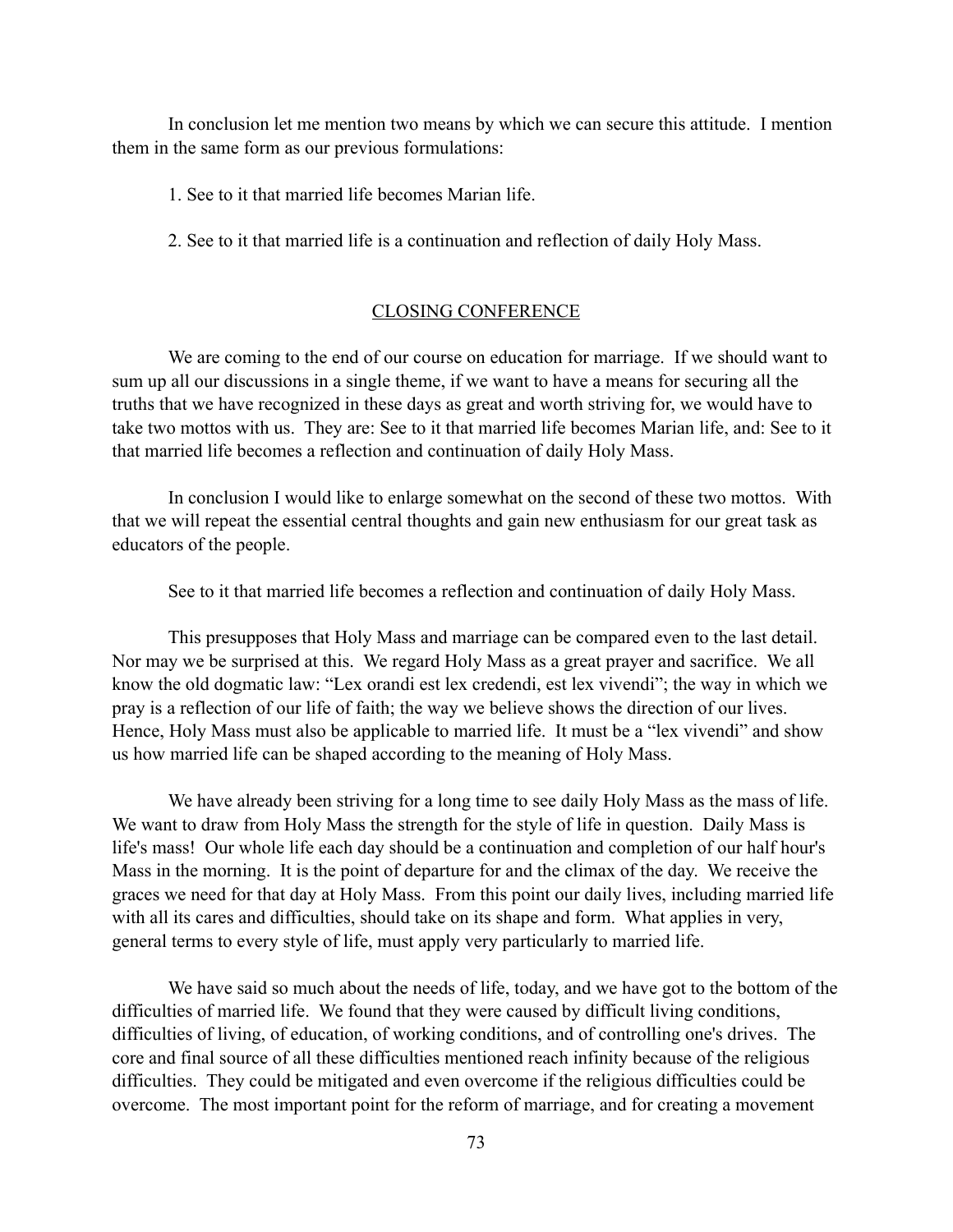among the people as called for by the Catholic ideal of marriage, is deepened growth into the supernatural world. We encounter this world most classically in Holy Mass. Education for Holy Mass is therefore education for marriage.

 If this deep, inner relationship between Holy Mass and marriage is a reality, it follows that Holy Mass is most important for marriage. In daily Mass we have before us a vital and animating visual aid, because the essential tasks of married couples appear vividly before the eyes of our soul. It is an animating visual aid also because Holy Mass forms and shapes the ideal of marriage. Today, when so many corroding influences drag the people downwards, this means a great deal to marriage. If we could only manage to discover all the thoughts of these training days in Holy Mass, and could teach the people to do the same, we would soon see how education for Holy Mass means thorough education for marriage.

 A deeply meaningful connection between Holy Mass and marriage is possible and present. In what does it consist? What is the task of Holy Mass in relation to the ideal of marriage?

a. Holy Mass illustrates and gives form to the structural law of marriage. The structural law of Holy Mass becomes evident when we ask: Who offers Holy Mass? The answer: Christ and we ourselves offer Holy Mass to the heavenly Father. In other words, the structural law of Holy Mass is the great reality of our membership in Christ. (The law of orientation of Holy Mass answers the question: To whom is Holy Mass offered? To whom is it directed? Holy Mass is an act of self-giving to the Father. In other words, the law of orientation of Holy Mass is the reality of our divine son ship.)

 Let us take a closer look at the structural law of Holy Mass. The reality of our membership in Christ can be described as an ontological union with Christ, a union of life, love, attitude, mission and sacrifice with Christ. Christ and we ourselves offer the sacrifice Holy Mass to the Father. Who is meant by "we"? The entire Church, the militant, suffering and triumphant Church. The members of the suffering and triumphant Church are also included in Holy Mass. That is why they have a place in it. In spirit they surround the altar. However, the "we" applies in particular to the militant Church. Our union of life with Christ is so intimate and deep that we are united in an almost physical union. Mortal sin tears us each time out of this union.

 A deep union of destiny and attitude unites us with Christ. The attitude of Christ is solely to honor his Father. Hence, the Church must also be concerned about the honor of the Father. Christ's mission is also the mission of the Church. A union of mission. At the same time we are united in a close union of sacrifice with Christ. He offers himself and his mystical body to the Father. These are only fleeting remarks to refresh our memories.

 And now I say that Holy Mass illustrates the ideal of marriage. In what does the ideal of marriage consist? It implies the closest possible union of the marriage partners with and in Christ. Marriage is the closest possible ontological union in Christ, a union of life, love, attitude,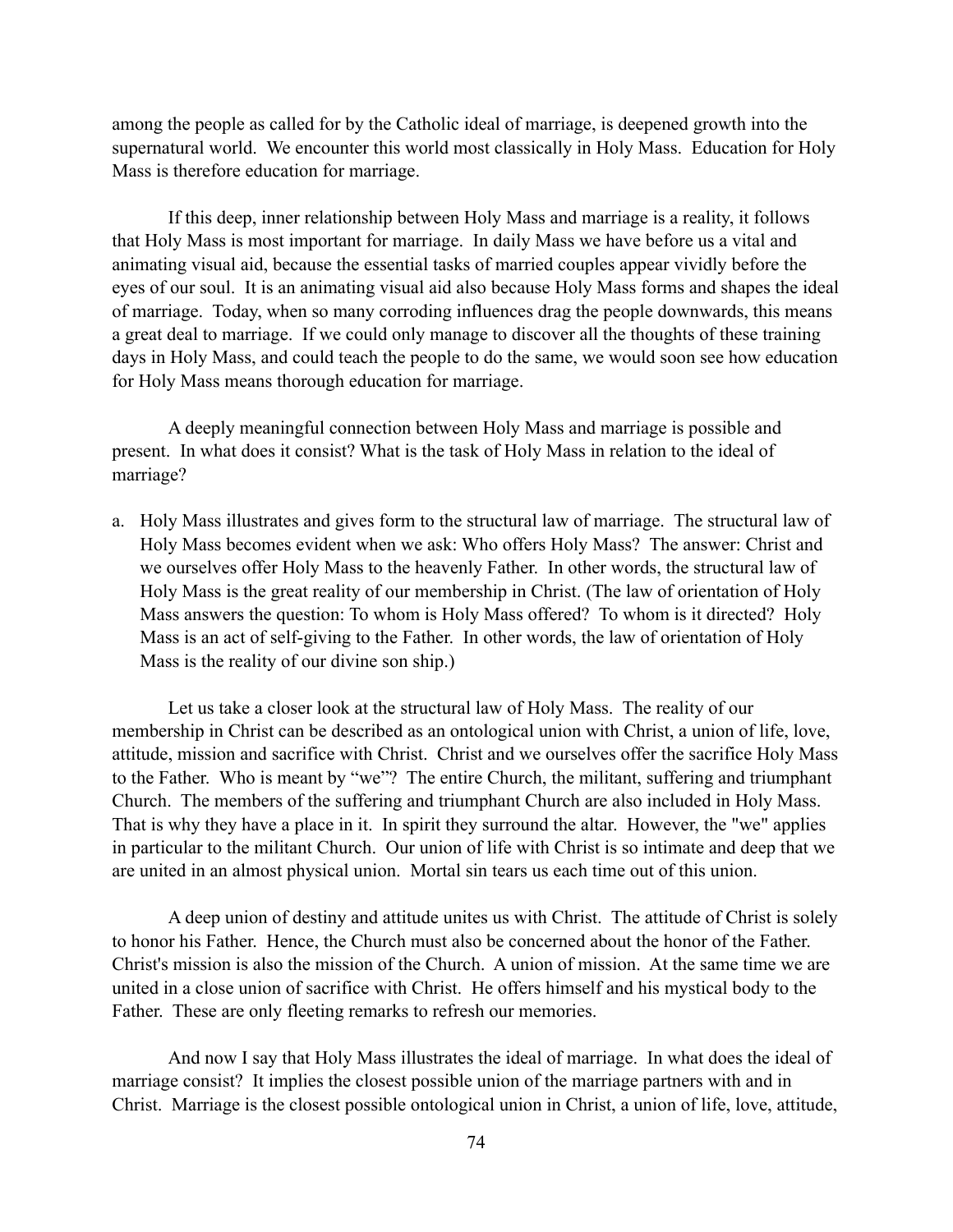mission, destiny and sacrifice in Christ. Therefore, if I educate the marriage partners to see this ideal exemplified in Holy Mass, the latter not only illustrates the ideal of marriage, it also forms and shapes it. As a result, is not the fact that the ideal of marriage is daily placed before our eyes sufficient to initiate the process of transformation?

 Let us not forget that Holy Mass should be seen as a communication of life. In Holy Mass a new source of strength in Christ is opened up to us. Christ, who has incorporated into himself the will of the marriage partners to be espoused to each other, has no greater wish than to incorporate this will-to-espousal into his own each day anew. Hence, Holy Mass should also be a great source of strength. From it the marriage partners receive the strength to remain true to their ontological union, to their union of life, attitude, mission and sacrifice. We should help them to find the connections. Hence, education for and by Holy Mass! It is so important for great thoughts to be connected with life.

 That should suffice to explain the first thought; Holy Mass illustrates and forms the structural law of marriage.

 b. Holy Mass illustrates and forms the law of orientation of marriage. On this point, too, I shall only mention the most important aspects. The law of orientation of Holy Mass is: Per Christum in Spiritu Sancto ad Patrem. The Father is the center. The most important part of Holy Mass begins with the Preface and closes with the short doxology: "Per ipsum et cum ipso et in ipso est tibi Deo Patri in Unitate Spiritus Sancti omnis honor et gloria" (Through him, and with him, and in him, is to you God the Father, in the unity of the Holy Spirit, all honor and glory). The Father is the center. There is a desire in everything to be drawn up to his throne.

 What is the heavenly Father like? He is the almighty, all-wise, unfathomable and all-kind God. These are the great attributes of our great God which marriage partners should regard as four "forget-me-nots". Unless the marriage partners bow beneath the yoke of this unfathomable, all-merciful, all-kind and almighty God, they will not be able to stand firm in the confusion of everyday life. At daily Holy Mass they should again and again give themselves to this almighty, all-merciful, all-kind and unfathomable God according to the law of orientation of Holy Mass. Everyday life will be, drawn up into our great God, the Father, to the extent that the couples take part in Holy Mass in a holy, sacrificial union, and try to continue it during the day, to the glory of the Father.

 What is the law of orientation for marriage? It too, should be a holy, sacrificial union to the glorification of the Father. I am weighing up every word carefully. First of all I wish to take up the word union. The foundation for the sacrificial union of the marriage partners is to be found in the deep union of husband and wife. They are also united because the sexes need to be complemented and can complete each other. They are united because they are the common source of life for the future child.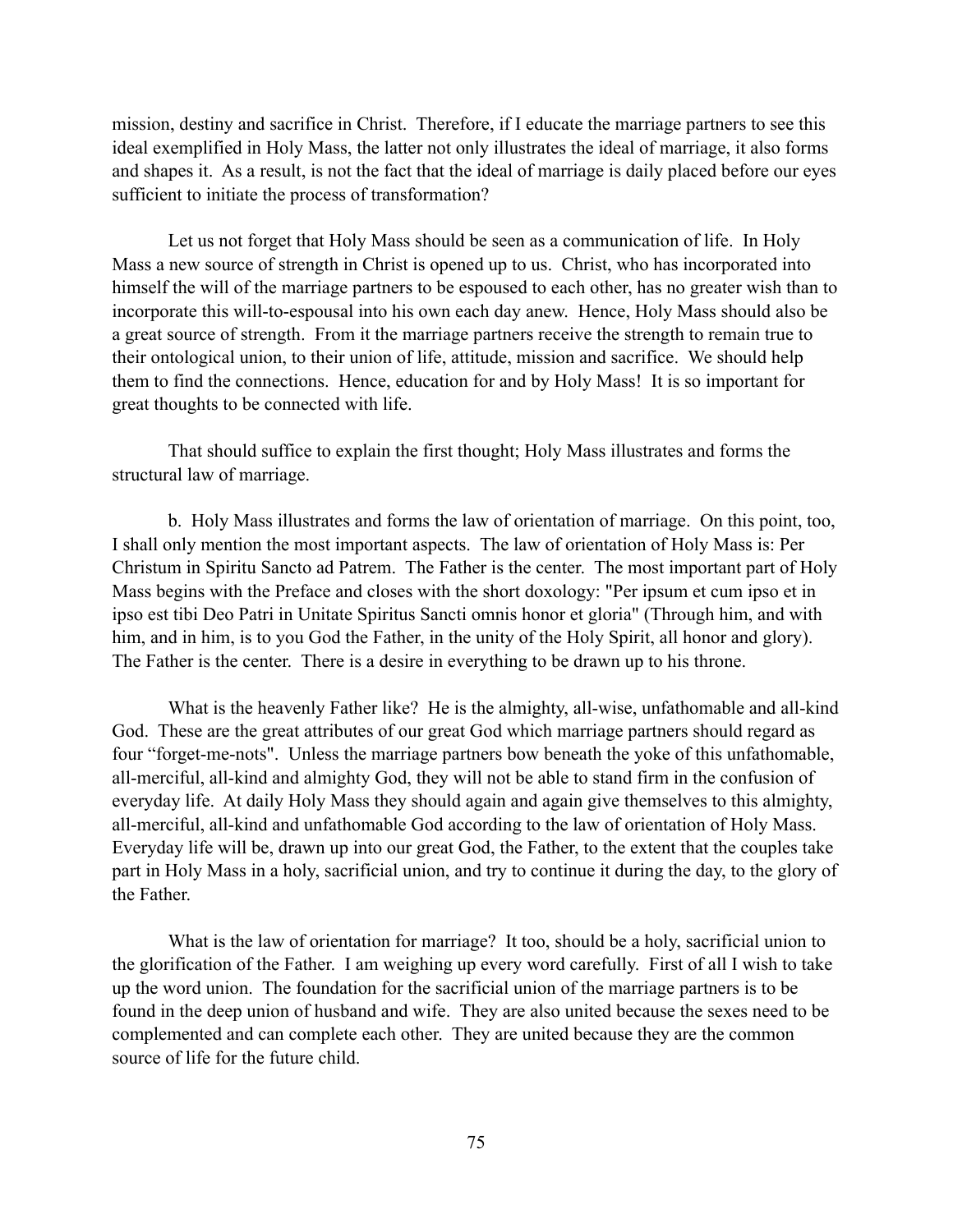In Holy Mass we have a holy, sacrificial union to the glorification of the Father. Here we find the connection between divine and human powers. Marriage is similar. It is not the expression of human powers alone, divine powers are also present. In Holy Mass we find that profane things, which according to the opinion of some people are even the lowest, are sanctified in a holy, sacrificial union to the glorification of the Father. In Holy Mass the sanctification of profane things and our whole selves is understandable, because we are incorporated into the sacrificial will of Christ, which is the will of the Father. In marriage the partners' will-toespousal is incorporated into that of Christ. Hence, the aim of both must be the same and can be expressed in the words: I come to do your will, Father. Or, I always do what pleases the Father. Or, see, I come to do your will. At this point we do well to recall the tremendous and powerful orientation of the Son towards the will of the Father.

In the Entrance Song to the Nuptial Mass 28, the Church mentions the common path through life by which the couple should praise and glorify God in full accord. Expressed in our terminology this means that the common path through life must become a common path to heaven. This is the law of orientation for marriage. That which the individual person on his own was less able to do, should now be more attainable. If someone were to say that after marriage he was less directed towards God than before, this would be the death knell of the marriage ideal. The married couple may and should give themselves even more to the Father, so that their lives may truly be a common path to heaven. This is of particular importance to the woman. Her attachment to God may not deteriorate; otherwise the law of orientation is being disregarded. Yet it is also on account of her husband that she must maintain her attachment to God. The more loyal she is in striving towards her final goal, the more she ennobles her husband, and the more refined he becomes through her.

 In marriage we have a holy, sacrificial union to the glorification of the heavenly Father. What does this glorification include? It is a childlike, reverent, and peaceful glorification.

 aa. Childlike, glorification. Whoever is gripped by the reality of our divine sonship cannot act differently. Two things are implied by the childlike glorification of God; on the one hand the marriage partners become pliable and more childlike, and on the other, the parents are enabled to be a father, or mother to their children. As a result, the children are given the possibility and assurance, because of their loving self-surrender to their parents, to experience deeply what it means to be a child.

 bb. Reverent glorification. I am speaking not merely of the all-kind and loving heavenly Father, but also of the unfathomable Father. Love that lacks reverence destroys. Real love only begins when it is born by deep reverence. If reverence is lacking in those things that should be done in holy privacy, it is a tragedy. If the marriage partners are given daily guidance through Holy Mass, how easy it is for them to transfer these thoughts to their relationship to each other. Only then is the essence of moral behavior secured. Reverence for each other and also for

<sup>28</sup> Tridentine Roman Missal